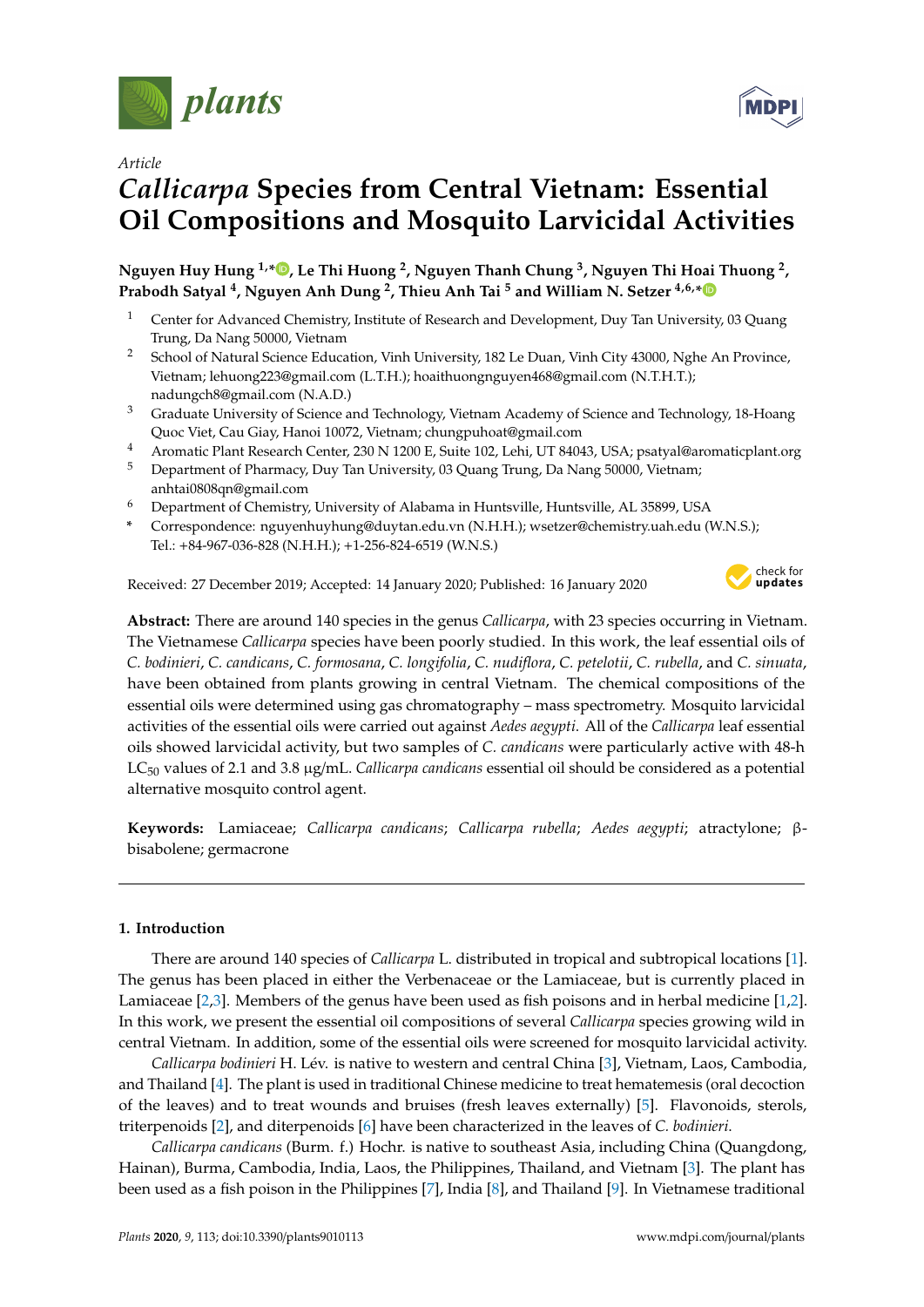medicine, the plant is used to prepare a tonic, to treat diseases of the liver and stomach, and externally to treat skin problems, pimples and ulcerations [\[10\]](#page-28-9). In Thailand, the stem bark of *C. candicans* is used to treat skin inflammation and swelling [\[11\]](#page-28-10), while in the Philippines, the plant is taken to treat abdominal troubles [\[7\]](#page-28-6), and sore throat and tonsillitis in the Mariana Islands [\[12\]](#page-29-0). In Vietnam, *C. candicans* is used as a tonic for postpartum care in women, to treat liver and abdominal pain, and as a diuretic [\[13\]](#page-29-1). Diterpenoids, triterpenoids, and flavonoids have been isolated from *C. candicans* [\[9](#page-28-8)[,10\]](#page-28-9).

*Callicarpa formosana* Rolfe is found in southeastern China (including Taiwan) [\[14\]](#page-29-2), Japan, the Philippines [\[3\]](#page-28-2), and Vietnam [\[15,](#page-29-3)[16\]](#page-29-4). In China, *C. formosana* is used to treat scrofula (mycobacterial cervical lymphadenitis), and goiter [\[5\]](#page-28-4), to stop bleeding [\[17\]](#page-29-5), and to treat pyogenic infections [\[18\]](#page-29-6). Several sesquiterpenoids, diterpenoids, triterpenoids, iridoids, and flavonoids have been isolated and characterized from *C. formosana* [\[14\]](#page-29-2).

*Callicarpa longifolia* Lam. Ranges from southern China through Malesia to Australia and from India through southeast Asia, including Vietnam [\[3,](#page-28-2)[4,](#page-28-3)[15,](#page-29-3)[16,](#page-29-4)[19](#page-29-7)[–21\]](#page-29-8). Leaves of *C. longifolia* are used in China to treat wounds [\[2\]](#page-28-1), while in Vietnam the plant is used to treat fever, diarrhea, abdominal pain, and as a tonic for postpartum women [\[13\]](#page-29-1). Kaurane diterpenoids and several flavonoids have been isolated from the leaves of *C. longifolia* [\[2](#page-28-1)[,5\]](#page-28-4).

*Callicarpa nudiflora* Hook. & Arn. is distributed from southern China through Southeast Asia as well as Burma, India, and Sri Lanka [\[3\]](#page-28-2). In Chinese traditional medicine, *C. nudiflora* is used for gastrointestinal bleeding, tuberculosis, upper respiratory tract infection, pneumonia, and bronchitis [\[5\]](#page-28-4). In Vietnam, the plant has been used traditionally for treating stomach bleeding and hepatitis [\[13\]](#page-29-1). The phytochemistry of *C. nudiflora* has been extensively studied. Terpenoids, including iridoids, diterpenoids, triterpenoids, as well as numerous flavonoids and phenylpropanoids have been isolated and identified in the plant [\[5\]](#page-28-4).

*Callicarpa petelotii* Dop is endemic to Vietnam and recorded in the provinces of Lạng Sơn, Vĩnh Phúc, Hòa Bình, and Nghệ An [\[15,](#page-29-3)[16\]](#page-29-4). There are no reports in the literature regarding ethnobotanical uses of the plant nor are there any phytochemical analyses reported.

*Callicarpa rubella* Lindl. ranges from southeastern China south through Burma, Thailand, Laos, and Vietnam [\[3\]](#page-28-2). In Vietnam, the fresh leaves are applied externally to treat scabies [\[13\]](#page-29-1) or chewed to treat gum disease [\[22\]](#page-29-9).

*Callicarpa sinuata* A.L. Budantzev & Phuong is endemic to Vietnam. It has been recorded in Quảng Bình province, (Vĩnh Linh: Do Linh), Sơn Trà peninsula (Đà Nãng City), and Gia Lai province [\[15](#page-29-3)[,16\]](#page-29-4). There are no reports in the literature on the ethnobotany or phytochemistry of this species.

Mosquito-borne diseases have been a chronic menace to humans throughout history. *Aedes aegypti* (L.) (Diptera: Culicidae) is an important insect vector of arboviruses such as dengue [\[23\]](#page-29-10), yellow fever [\[24\]](#page-29-11), chikungunya [\[25\]](#page-29-12), and Zika [\[26\]](#page-29-13). Dengue fever is widespread in Vietnam and epidemics are becoming more frequent [\[27\]](#page-29-14). Furthermore, chikungunya and Zika infections have recently been reported in Vietnam [\[28\]](#page-29-15). *Culex quinquefasciatus* Say (Diptera: Culicidae) is a vector of lymphatic filariasis [\[29\]](#page-29-16) as well as several arboviruses such as West Nile virus and St. Louis encephalitis virus [\[30\]](#page-29-17) and possibly Zika virus [\[31\]](#page-29-18).

Insecticide resistance in *Aedes* and *Culex* mosquitoes has been growing throughout the world and may lead to an increase in the frequency of mosquito-borne diseases [\[32](#page-29-19)[–36\]](#page-29-20). In addition to insecticide resistance, there is a chronic problem of the environmental impacts of synthetic insecticides [\[37,](#page-30-0)[38\]](#page-30-1), and there is a need for new and complementary methods for controlling insect vectors. Essential oils have shown promise as renewable and environmentally-safe alternatives to the use of synthetic insecticides [\[39](#page-30-2)[–43\]](#page-30-3). As part of our continuing research on essential oils of aromatic plants from Vietnam and our search for natural mosquito control agents, we have collected and analyzed the essential oils from several species of *Callicarpa* growing wild in central Vietnam, and, depending on availability, the essential oils were screened for larvicidal activity against *Ae. aegypti*, and/or *Cx. quinquefasciatus*. The volatile components of *C. candicans*, *C. longifolia*, *C. petelotii*, and *C. sinuata* are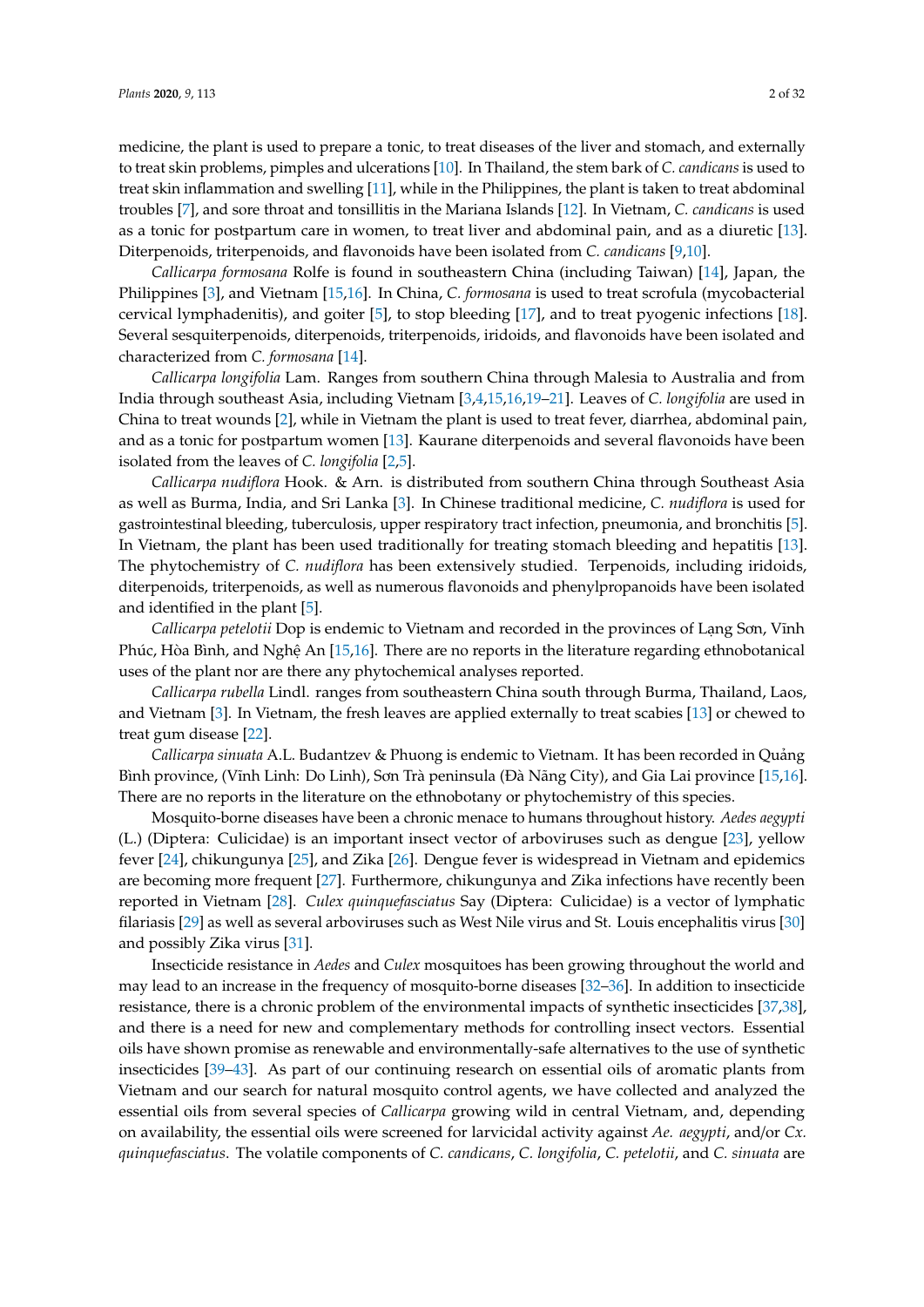reported for the first time. As far as we are aware, none of the *Callicarpa* essential oils presented in this work has been previously investigated in terms of mosquito larvicidal activity.

## **2. Results and Discussion**

## *2.1. Essential Oil Compositions*

## 2.1.1. *Callicarpa bodinieri*

The leaf essential oil of *C. bodinieri* was obtained from Ngoc Linh Nature Reserve, Quang Nam province. The essential oil composition is presented in Table [1.](#page-4-0) The major components in *C. bodinieri* leaf essential oil were caryophyllene oxide (9.8%), β-selinene (8.9%), limonene (8.0%), and α-copaene (5.4%). A total of 106 compounds were identified in the essential oil accounting for 96.2% of the composition with sesquiterpene hydrocarbons (34.2%) and oxygenated sesquiterpenoids (37.8%) making up the bulk of the composition. The volatiles, obtained by head-space solid-phase micro extraction, of *C. bodinieri* from China have been reported [\[44\]](#page-30-4). The main volatile compounds were eremophila-1(10),11-diene (30.1%), cadina-3,9-diene (15. 2%), and longifolene (5.7%), and therefore, very different from the composition of the leaf essential oil from Vietnam.

|                   | <b>Table 1.</b> Chemical composition of <i>Callicarpa bodinieri</i> leaf essential oil from Ngoc Linh Nature |  |  |  |  |  |
|-------------------|--------------------------------------------------------------------------------------------------------------|--|--|--|--|--|
| Reserve, Vietnam. |                                                                                                              |  |  |  |  |  |

| RI <sup>a</sup> | RI <sup>b</sup> | Compound                        | $\%$ |
|-----------------|-----------------|---------------------------------|------|
| 923             | 924             | α-Thujene                       | tr c |
| 930             | 932             | $\alpha$ -Pinene                | 1.5  |
| 945             | 945             | $\alpha$ -Fenchene              | tr   |
| 947             | 946             | Camphene                        | 0.1  |
| 970             | 969             | Sabinene                        | tr   |
| 975             | 974             | $\beta$ -Pinene                 | 1.7  |
| 977             | 974             | 1-Octen-3-ol                    | tr   |
| 983             | 979             | Octan-3-one                     | tr   |
| 984             | 984             | p-Menth-3-ene                   | tr   |
| 986             | 988             | Myrcene                         | 0.5  |
| 1002            | 998             | Octanal                         | 0.3  |
| 1022            | 1024            | $p$ -Cymene                     | 0.2  |
| 1027            | 1024            | Limonene                        | 8.0  |
| 1030            | 1026            | 1,8-Cineole                     | 0.1  |
| 1068            | 1063            | 1-Octanol                       | 0.2  |
| 1089            | 1082            | $m$ -Cymenene                   | 0.1  |
| 1098            | 1095            | Linalool                        | 0.3  |
| 1103            | 1100            | Nonanal                         | 2.3  |
| 1120            | 1119            | trans-p-Mentha-2,8-dien-1-ol    | 0.1  |
| 1125            | 1122            | α-Campholenal                   | 0.1  |
| 1131            | 1132            | cis-Limonene oxide              | 0.2  |
| 1135            | 1133            | cis-p-Mentha-2,8-dien-1-ol      | 0.1  |
| 1135            | 1137            | trans-Limonene oxide            | 0.1  |
| 1137            | 1135            | Nopinone                        | tr   |
| 1139            | 1135            | trans-Pinocarveol               | 0.1  |
| 1183            | 1178            | Naphthalene                     | 0.5  |
| 1186            | 1187            | trans-p-Mentha-1(7),8-dien-2-ol | 0.2  |
| 1194            | 1195            | Myrtenal                        | 0.3  |
| 1204            | 1201            | Decanal                         | 0.3  |
| 1217            | 1215            | trans-Carveol                   | 0.2  |
| 1242            | 1239            | 0.2<br>Carvone                  |      |
| 1260            | 1260            | $Dec-(2E)$ -enal<br>0.1         |      |
| 1265            | 1267            | 0.4<br>Nonanoic acid            |      |
| 1281            | 1287            | Bornyl acetate                  | 0.1  |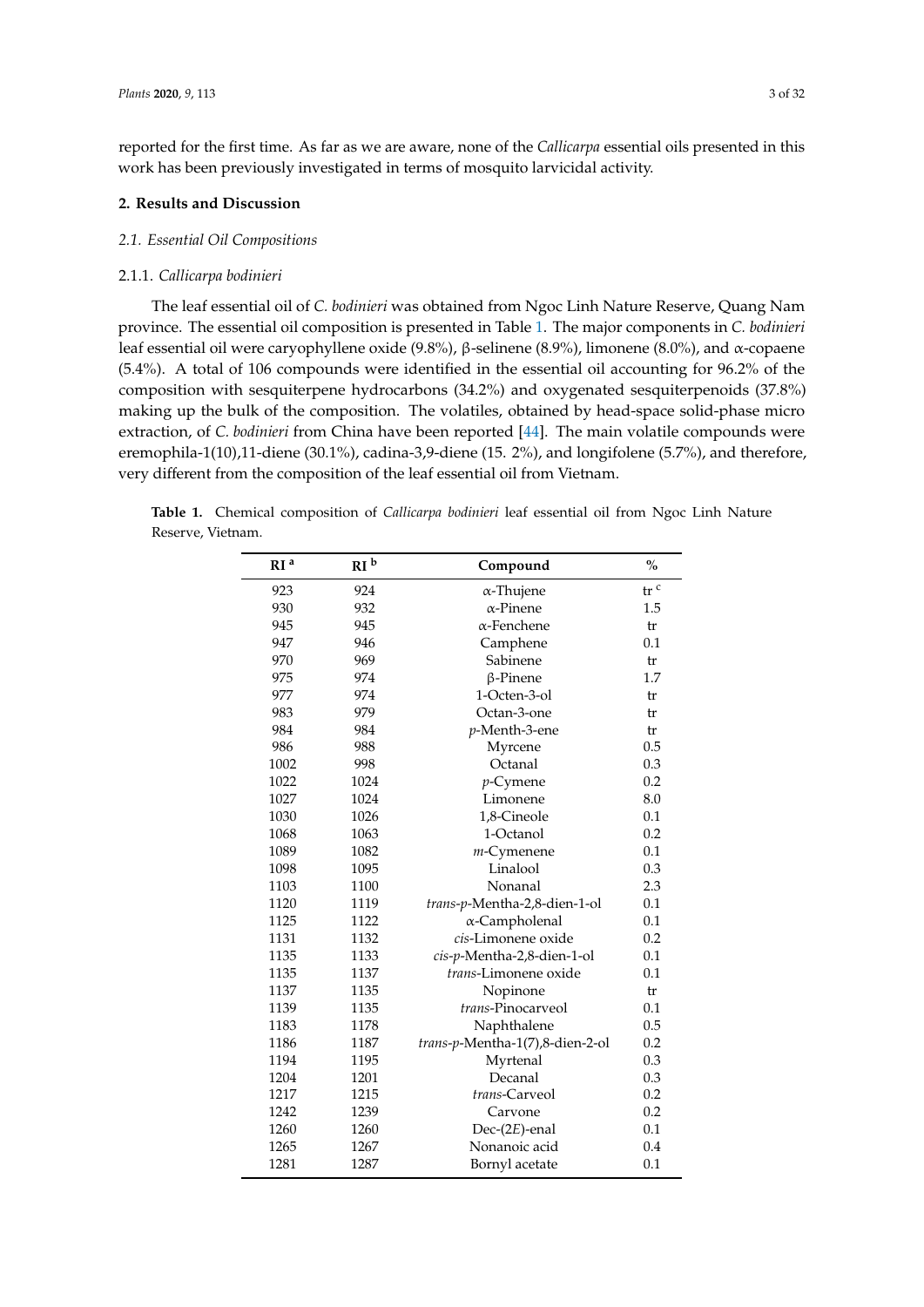| RI <sup>a</sup> | RI <sup>b</sup> | Compound                                    | $\%$ |
|-----------------|-----------------|---------------------------------------------|------|
| 1286            | 1287            | Dihydroedulan IA                            | 0.3  |
| 1291            | 1294            | Dihydroedulan IIA                           | 0.3  |
| 1295            | 1298            | (Z)-Theaspirane                             | 0.2  |
| 1300            | 1300            | Tridecane                                   | 0.1  |
| 1305            | 1305            | Undecanal                                   | 0.1  |
| 1308            | 1310            | (Z)-Patchenol                               | tr   |
| 1312            | 1314            | $(E)$ -Theaspirane                          | 0.1  |
| 1344            | 1345            | α-Cubebene                                  | 0.1  |
| 1349            | 1671            | 1-Tetradecanol                              | 0.1  |
| 1366            | 1373            | α-Ylangene                                  | 0.4  |
| 1373            | 1374            | $\alpha$ -Copaene                           | 5.4  |
| 1381            | 1387            | β-Bourbonene                                | 0.1  |
| 1386            | 1389            | $\beta$ -Elemene                            | 0.9  |
| 1415            | 1419            | β-Ylangene                                  | 0.4  |
| 1416            | 1417            | β-Caryophyllene                             | 1.0  |
| 1424            | 1430            | $\gamma$ -Maaliene                          | 0.3  |
| 1427            | 1431            | $β$ -Gurjunene (= Calarene)                 | 2.3  |
| 1436            | 1439            | Aromadendrene                               | 2.3  |
| 1442            | 1447            | Selina-5,11-diene                           | 0.2  |
| 1449            | 1455            | Valerena-4,7(11)-diene                      | 0.8  |
| 1452            | 1452            | $\alpha$ -Humulene                          | 0.6  |
| 1457            | 1458            | allo-Aromadendrene                          | 1.8  |
| 1470            | 1475            | Selina-4,11-diene                           | 0.2  |
| 1472            | 1478            | $\gamma$ -Muurolene                         | 2.7  |
| 1476            | 1483            | α-Amorphene                                 | 0.2  |
| 1478            | 1479            | ar-Curcumene                                | 0.1  |
| 1486            | 1489            | $\beta$ -Selinene                           | 8.9  |
| 1489            | 1495            | $\gamma$ -Amorphene                         | 0.1  |
| 1493            | 1498            | $\alpha$ -Selinene                          | 0.9  |
| 1495            | 1500            | $\alpha$ -Muurolene                         | 0.6  |
| 1504            | 1505            | β-Bisabolene                                | 0.2  |
| 1510            | 1513            | $\gamma$ -Cadinene                          | 1.0  |
| 1512            | 1514            | Cubebol                                     | 0.1  |
| 1515            | 1522            | δ-Cadinene                                  | 0.2  |
|                 |                 | trans-Calamenene                            |      |
| 1517            | 1521            | cis-Calamenene                              | 0.5  |
| 1518            | 1528            |                                             | 0.7  |
| 1538            | 1544            | α-Calacorene                                | 0.6  |
| 1558            | 1561            | $(E)$ -Nerolidol                            | 0.6  |
| 1559            | 1564            | β-Calacorene                                | 0.8  |
| 1567            | 1566            | Maaliol                                     | 0.5  |
| 1567            | 1567            | Palustrol                                   | 0.6  |
| 1574            | 1577            | Spathulenol                                 | 2.3  |
| 1579            | 1582            | Caryophyllene oxide                         | 9.8  |
| 1583            | 1590            | Globulol                                    | 3.8  |
| 1585            | 1590            | $\beta$ -Copaen-4 $\alpha$ -ol              | 1.3  |
| 1590            | 1594            | Salvial-4(14)-en-1-one                      | 0.6  |
| 1591            | 1592            | Viridiflorol                                | 2.2  |
| 1594            | 1595            | Cubeban-11-ol                               | 0.7  |
| 1599            | 1598            | Dehydroxy-iso-calamendiol                   | 0.4  |
| 1601            | 1602            | Ledol                                       | 0.7  |
| 1604            | 1600            | Rosifoliol                                  | 0.5  |
| 1607            | 1608            | Humulene epoxide II                         | 2.6  |
| 1612            | 1618            | 1,10-di-epi-Cubenol                         | 0.5  |
| 1623            | 1630            | Muurola-4,10(14)-dien-1 $\beta$ -ol         | 1.7  |
| 1625            | 1627            | 1-epi-Cubenol                               | 0.6  |
| 1631            | 1642            | Caryophylla-4(12),8(13)-dien-5 $\alpha$ -ol | 0.5  |
| 1634            | 1644            | Caryophylla-4(12),8(13)-dien-5ß-ol          | 0.4  |

**Table 1.** *Cont.*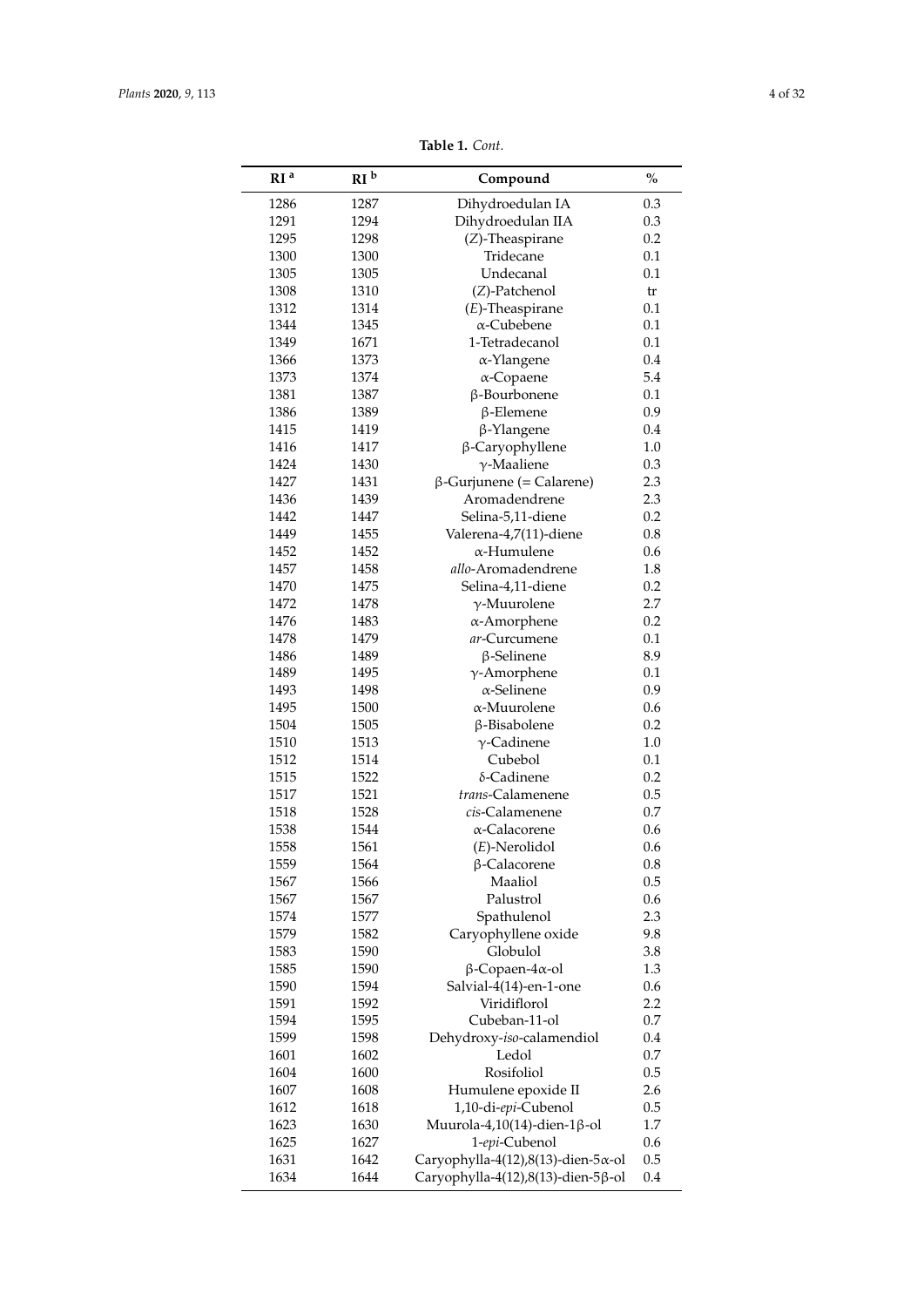<span id="page-4-0"></span>

| RI <sup>a</sup> | RI <sup>b</sup> | Compound                                     | $\%$ |
|-----------------|-----------------|----------------------------------------------|------|
| 1639            | 1638            | $\tau$ -Cadinol                              | 0.5  |
| 1641            | 1640            | $\tau$ -Muurolol                             | 0.6  |
| 1644            | 1644            | $\alpha$ -Muurolol (= $\delta$ -Cadinol)     | 0.5  |
| 1653            | 1652            | α-Cadinol                                    | 0.9  |
| 1655            | 1651            | Pogostol                                     | 2.5  |
| 1660            | 1668            | ar-Turmerone                                 | 0.5  |
| 1662            | 1668            | trans-Calamenen-10-ol                        | 0.3  |
| 1668            | 1668            | 14-Hydroxy-9-epi-(E)-caryophyllene           | 0.4  |
| 1670            | 1675            | Cadalene                                     | 0.6  |
| 1682            | 1685            | Germacra-4(15),5,10(14)-trien-1 $\alpha$ -ol | 0.3  |
| 1806            | 1816            | Callicarpenal                                | 0.4  |
| 1837            | 1841            | Phytone                                      | 1.5  |
| 1955            | 1958            | Palmitic acid                                | 0.7  |
| 2103            | 2109            | $(E)$ -Phytol                                | 1.8  |
| 2700            | 2700            | Heptacosane                                  | 0.6  |
|                 |                 | Monoterpene hydrocarbons                     | 12.1 |
|                 |                 | Oxygenated monoterpenoids                    | 2.1  |
|                 |                 | Sesquiterpene hydrocarbons                   | 34.2 |
|                 |                 | Oxygenated sesquiterpenoids                  | 37.8 |
|                 |                 | Diterpenoids                                 | 3.3  |
|                 |                 | Others                                       | 6.6  |
|                 |                 | Total identified                             | 96.2 |

**Table 1.** *Cont.*

<sup>a</sup> RI = Retention Index determined with respect to a homologous series of n-alkanes on a ZB-5 column. <sup>b</sup> Retention indices from the databases.  $\text{c tr} = \text{trace } (< 0.05\%)$ .

## 2.1.2. *Callicarpa candicans*

The leaf essential oils of *C. candicans* have been obtained from three different locations in Central Vietnam, Nghia Dan district (Nghe An province), Dai Loc district (Quang Nam province), and Hoa Vang district (Da Nang city). The *C. candicans* leaf essential oils were dominated by sesquiterpene hydrocarbons and oxygenated sesquiterpenes. (*E*)-Caryophyllene (19.0%, 7.1%, and 15.3%), β-selinene (6.2%, 5.7%, and 4.5%), caryophyllene oxide (2.9%, 13.4%, and 3.4%), and atractylone (37.7%, 4.2%, and 42.4%), respectively, for the samples from Nghia Dan, Dai Loc, and Hoa Vang, were the major components (Table [2\)](#page-6-0). The stem bark essential oil, collected from Hoa Vang, was also rich in (*E*)-caryophyllene (7.8%), β-selinene (7.9%), caryophyllene oxide (11.1%), and atractylone (6.2%) (Table [3\)](#page-7-0). As far as we are aware, there have been no previous reports on *C. candicans* essential oils.

|  |  | <b>Table 2.</b> Chemical compositions of <i>Callicarpa candicans</i> leaf essential oils from Vietnam. |  |  |  |  |  |
|--|--|--------------------------------------------------------------------------------------------------------|--|--|--|--|--|
|--|--|--------------------------------------------------------------------------------------------------------|--|--|--|--|--|

| RI <sup>a</sup> | RI <sup>b</sup> | Compound                         | $\%$      |                 |          |  |
|-----------------|-----------------|----------------------------------|-----------|-----------------|----------|--|
|                 |                 |                                  | Nghia Dan | Dai Loc         | Hoa Vang |  |
| 873             | 863             | 2,3-Dimethyl-cyclohexa-1,3-diene |           | tr <sup>c</sup> |          |  |
| 930             | 932             | $\alpha$ -Pinene                 |           | tr              |          |  |
| 975             | 974             | $\beta$ -Pinene                  |           | 0.1             |          |  |
| 977             | 974             | 1-Octen-3-ol                     | 0.3       | 0.1             | 0.1      |  |
| 983             | 979             | 3-Octanone                       | 0.2       | tr              | 0.1      |  |
| 996             | 988             | 3-Octanol                        |           | tr              | tr       |  |
| 1024            | 1024            | <i>p</i> -Cymene                 |           | 0.4             | tr       |  |
| 1027            | 1024            | Limonene                         |           | 0.1             |          |  |
| 1030            | 1026            | 1,8-Cineole                      |           | tr              |          |  |
| 1068            | 1067            | cis-Linalool oxide (furanoid)    |           | tr              |          |  |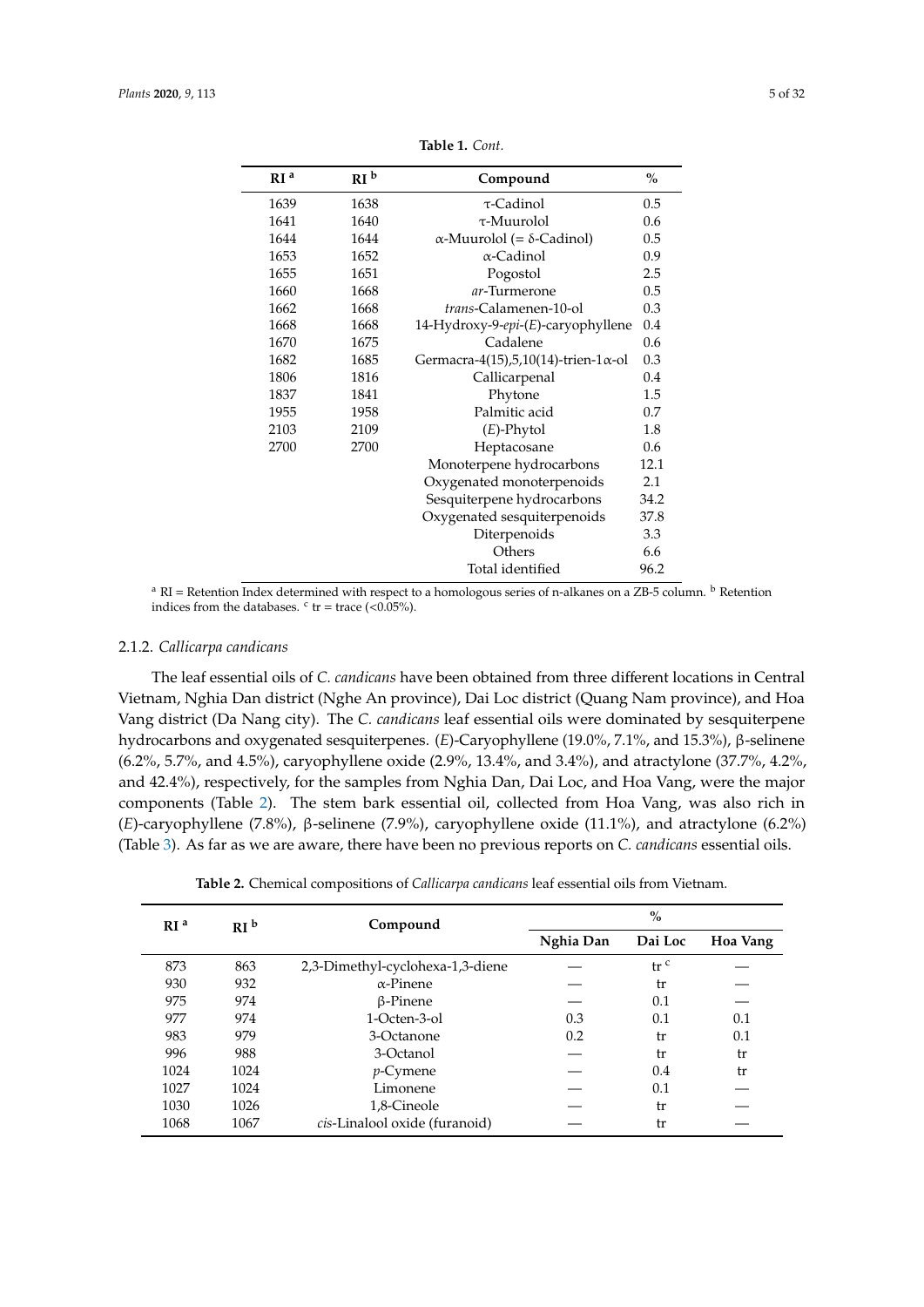|                 |                 |                                  |                          | $\%$    |                                 |
|-----------------|-----------------|----------------------------------|--------------------------|---------|---------------------------------|
| RI <sup>a</sup> | RI <sup>b</sup> | Compound                         | Nghia Dan                | Dai Loc | Hoa Vang                        |
| 1083            | 1086            | Terpinolene                      |                          | tr      |                                 |
| 1084            | 1084            | trans-Linalool oxide (furanoid)  |                          | tr      |                                 |
| 1089            | 1087            | 2-Nonanone                       | 0.1                      | 0.1     | 0.1                             |
| 1099            | 1095            | Linalool                         | 0.6                      | 1.4     | 0.4                             |
| 1182            | 1178            | Naphthalene                      |                          | 0.3     |                                 |
| 1191            | 1190            | Methyl salicylate                |                          | 0.1     | 0.1                             |
| 1287            | 1287            | Dihydroedulan IA                 | 0.1                      | 0.2     | 0.1                             |
| 1291            | 1293            | 2-Undecanone                     | 0.2                      | 0.1     | 0.3                             |
| 1295            | 1310            | $(Z)$ -Theaspirane               |                          | tr      |                                 |
| 1312            | 1314            | $(E)$ -Theaspirane               |                          | tr      |                                 |
| 1335            | 1335            | $\delta$ -Elemene                | 0.2                      | 1.1     | 0.1                             |
| 1335            | 1330            | (Z)-Jasmone                      |                          | 0.1     |                                 |
| 1344            | 1346            | $\alpha$ -Terpinyl acetate       |                          | 0.1     |                                 |
| 1366            | 1373            | $\alpha$ -Ylangene               |                          | 0.1     |                                 |
| 1376            | 1374            | $\alpha$ -Copaene                | 0.1                      | 0.1     |                                 |
| 1376            | 1383            | $(E)$ - $\beta$ -Damascenone     |                          | tr      |                                 |
| 1381            | 1383            | $cis$ - $\beta$ -Elemene         |                          |         | 0.1                             |
| 1388            | 1390            | trans-β-Elemene                  | 0.9                      | 1.5     | 1.7                             |
| 1401            | 1408            | (Z)-Caryophyllene                |                          | 0.1     |                                 |
| 1410            | 1411            | Thymohydroquinone dimethyl ether |                          | 0.1     |                                 |
| 1419            | 1417            | (E)-Caryophyllene                | 19.0                     | 7.1     | 15.3                            |
| 1428            | 1434            | $\gamma$ -Elemene                | 3.2                      | 0.5     | 2.3                             |
| 1437            | 1439            | Aromadendrene                    | 0.2                      | 0.2     | 0.1                             |
| 1451            | 1454            | $(E)$ - $\beta$ -Farnesene       |                          |         | 0.1                             |
| 1455            | 1452            | α-Humulene                       | 2.4                      | 1.2     | 1.9                             |
| 1459            | 1458            | allo-Aromadendrene               | 0.2                      | 0.1     | 0.1                             |
| 1470            | 1475            | Selina-4,11-diene                |                          | 0.2     |                                 |
| 1474            | 1476            |                                  | 0.1                      | 0.1     | 0.1                             |
| 1475            | 1478            | β-Chamigrene                     | 0.3                      | 0.1     | $\equiv$                        |
| 1478            |                 | $\gamma$ -Muurolene              | 0.3                      |         | 0.2                             |
|                 | 1483            | $\alpha$ -Amorphene              | $\equiv$                 | 0.3     | $\equiv$                        |
| 1480            | 1487            | $(E)$ - $\beta$ -Ionone          |                          | 0.7     |                                 |
| 1481            | 1484            | Germacrene D                     | 0.9                      |         | 0.5<br>$\overline{\phantom{0}}$ |
| 1484            | 1487            | Aristolochene                    | 0.1                      |         |                                 |
| 1488            | 1489            | $\beta$ -Selinene                | 6.2                      | 5.7     | 4.5                             |
| 1493            | 1499            | Curzerene                        | 2.2                      | 0.8     | 5.3                             |
| 1495            | 1498            | $\alpha$ -Selinene               |                          | 1.0     | 1.7                             |
| 1496            | 1500            | Bicyclogermacrene                | 3.0                      |         |                                 |
| 1498            | 1500            | $\alpha$ -Muurolene              | 0.2                      |         |                                 |
| 1504            | 1505            | $(E,E)$ - $\alpha$ -Farnesene    | $0.7\,$                  |         | 0.4                             |
| 1513            | 1513            | $\gamma$ -Cadinene               | 0.3                      |         |                                 |
| 1518            | 1522            | δ-Cadinene                       | 0.4                      |         | 0.1                             |
| 1519            | 1520            | 7-epi-α-Selinene                 | 0.1                      |         | 0.1                             |
| 1533            | 1528            | Zonarene                         | 0.1                      |         |                                 |
| 1534            | 1540            | Selina-4(15),7(11)-diene         | 1.5                      | 1.8     | 0.9                             |
| 1541            | 1545            | Selina-3,7(11)-diene             | 0.5                      | 0.9     | 0.2                             |
| 1546            | 1548            | $\alpha$ -Elemol                 | $\overline{\phantom{0}}$ | 0.4     | 0.1                             |
| 1556            | 1559            | Germacrene B                     | 6.1                      | 0.1     | 5.1                             |
| 1557            | 1561            | $(E)$ -Nerolidol                 |                          | 0.3     |                                 |
| 1576            | 1577            | Spathulenol                      | 0.7                      | 2.1     | 1.0                             |
| 1581            | 1582            | Caryophyllene oxide              | 2.9                      | 13.4    | 3.4                             |
| 1583            | 1590            | Globulol                         |                          | 0.1     |                                 |
| 1593            | 1594            | Salvial-4(14)-en-1-one           | 0.1                      |         |                                 |
| 1598            | 1601            | trans-β-Elemenone                | 0.1                      |         | $\overline{\phantom{0}}$        |
| 1609            | 1608            | Humulene epoxide II              | 0.3                      | 1.6     | 0.4                             |
| 1627            | 1629            | iso-Spathulenol                  | 0.1                      | 0.3     | 0.1                             |

**Table 2.** *Cont.*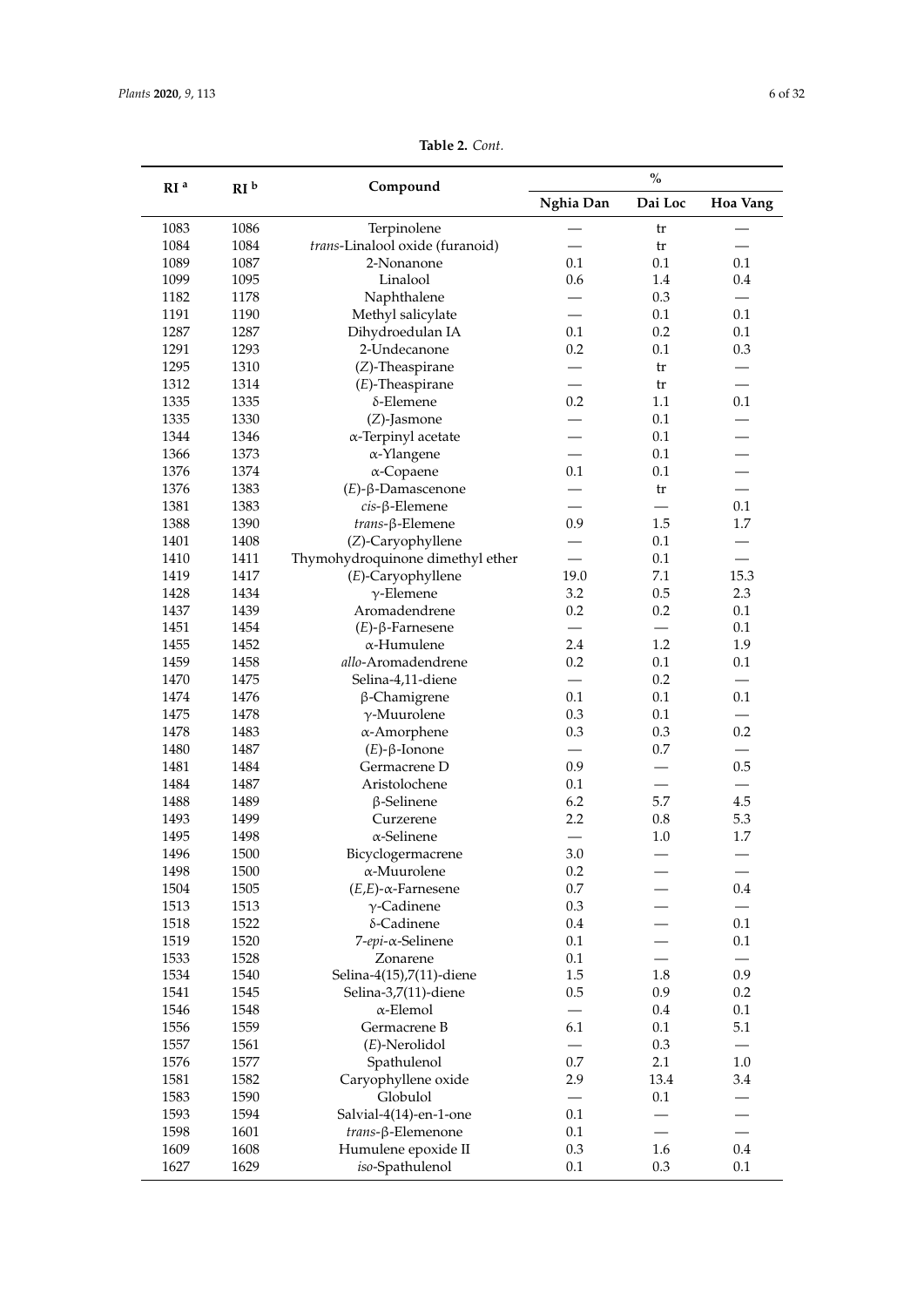<span id="page-6-0"></span>

| RI <sup>a</sup><br>RI <sup>b</sup> |      | Compound                           | $\mathbf{\mathsf{o}}_\text{/o}$ |         |          |  |
|------------------------------------|------|------------------------------------|---------------------------------|---------|----------|--|
|                                    |      |                                    | Nghia Dan                       | Dai Loc | Hoa Vang |  |
| 1630                               | 1642 | Caryophylla-4(12),8(13)-dien-5x-ol |                                 | 0.4     |          |  |
| 1636                               | 1644 | Caryophylla-4(12),8(13)-dien-5ß-ol | 1.2                             | 1.1     | 1.3      |  |
| 1643                               | 1644 | $\alpha$ -Muurolol (= Torreyol)    | 0.1                             |         |          |  |
| 1647                               | 1642 | Selina-3,11-dien-6α-ol             |                                 |         | tr       |  |
| 1655                               | 1649 | $\beta$ -Eudesmol                  | 1.9                             | 3.6     | 1.9      |  |
| 1662                               | 1657 | Atractylone                        | 37.7                            | 4.2     | 42.4     |  |
| 1666                               | 1666 | Intermedeol                        | 0.1                             |         |          |  |
| 1668                               | 1668 | 14-Hydroxy-9-epi-(E)-caryophyllene | 0.2                             | 2.5     | 0.4      |  |
| 1693                               | 1693 | Germacrone                         | 0.3                             |         | 0.2      |  |
| 1696                               | 1700 | Eudesm-7(11)-en-4-ol               |                                 |         | tr       |  |
| 1711                               |      | Unidentified <sup>d</sup>          | 0.2                             | 1.1     | 0.4      |  |
| 1713                               | 1713 | Longifolol                         |                                 |         | 0.1      |  |
| 1736                               | 1734 | 1(10),11-Eremophiladien-9-one      | 0.5                             |         |          |  |
| 1739                               | 1746 | 8α,11-Elemodiol                    |                                 |         | 0.1      |  |
| 1768                               |      | Unidentified <sup>e</sup>          |                                 | 1.0     | 0.3      |  |
| 1799                               | 1796 | (E)-Isovalencenol                  |                                 |         | 0.1      |  |
| 1858                               |      | Unidentified <sup>f</sup>          | 0.6                             | 10.9    | 1.8      |  |
| 1919                               |      | Unidentified <sup>8</sup>          |                                 | 1.0     |          |  |
| 1936                               |      | Unidentified <sup>h</sup>          |                                 | 1.0     |          |  |
| 1994                               | 1994 | Manoyl oxide                       | 0.9                             | 3.3     |          |  |
| 1998                               | 1997 | Kaur-15-ene                        | 0.1                             |         |          |  |
| 2005                               |      | Unidentified <sup>i</sup>          | 0.5                             | 3.6     | 0.9      |  |
| 2055                               |      | Unidentified <sup>j</sup>          | 0.3                             | 6.6     | 0.8      |  |
| 2091                               |      | Unidentified k                     |                                 | 8.5     | 1.0      |  |
| 2105                               | 2109 | $(E)$ -Phytol                      |                                 |         | 0.8      |  |
|                                    |      | Monoterpene hydrocarbons           | 0.0                             | 0.6     | 0.0      |  |
|                                    |      | Oxygenated monoterpenoids          | 0.6                             | 1.6     | 0.4      |  |
|                                    |      | Sesquiterpene hydrocarbons         | 49.0                            | 22.6    | 40.7     |  |
|                                    |      | Oxygenated sesquiterpenoids        | 46.0                            | 29.9    | 51.5     |  |
|                                    |      | Diterpenoids                       | $1.0$                           | 3.3     | 0.8      |  |
|                                    |      | Others                             | 0.8                             | 1.5     | 0.8      |  |
|                                    |      | <b>Total Identified</b>            | 97.3                            | 59.7    | 94.2     |  |

**Table 2.** *Cont.*

<sup>a</sup> RI = Retention Index determined with respect to a homologous series of n-alkanes on a ZB-5 column. <sup>b</sup> Retention indices from the databases. <sup>c</sup> tr = trace (<0.05%). <sup>d</sup> MS: 220(41%), 205(20%), 202(30%), 187(30%), 162(92%), 158(33%), 149(63%), 147(61%), 121(79%), 119(84%), 107(79%), 105(73%), 97(49%), 93(61%), 91(71%), 79(48%), 77(38%), 67(53%), 55(49%), 43(100%), 41(62%). <sup>e</sup> MS: 220(64%), 202(9%), 177(100%), 159(77%), 135(49%), 123(74%), 107(83%), 93(64%), 81(58%), 67(53%), 55(55%), 43(55%), 41(65%). <sup>f</sup> MS: 233(16%), 232(100%), 204(19%), 189(21%), 161(29%), 148(31%), 147(38%), 135(32%), 134(33%), 133(44%), 121(34%), 108(48%), 105(37%), 93(53%), 91(51%), 79(44%), 77(33%), 67(22%), 55(24%), 53(23%), 41(34%). <sup>g</sup> MS: 236(12%), 222(4%), 203(4%), 193(25%), 175(25%), 161(9%), 149(22%), 147(48%), 133(14%), 121(13%), 119(13%), 107(19%), 105(26%), 93(24%), 91(27%), 79(22%), 67(17%), 55(15%), 43(100%), 41(22%). <sup>h</sup> MS: 290(23%), 165(6%), 151(100%), 138(12%), 123(25%), 109(24%), 95(17%), 81(26%), 69(35%), 55(23%), 43(14%), 41(20%). <sup>i</sup> MS: 230(70%), 215(100%), 201(44%), 187(30%), 174(33%), 160(31%), 159(34%), 145(27%), 131(27%), 117(20%), 115(18%), 105(27%), 91(50%), 79(28%), 77(32%), 53(31%), 41(27%). <sup>j</sup> MS: 233(17%), 232(100%), 217(29%), 204(15%), 189(12%), 187(12%), 176(13%), 161(19%), 148(16%), 147(23%), 133(26%), 122(51%), 121(45%), 107(52%), 105(42%), 93(63%), 91(59%), 79(57%), 77(39%), 67(29%), 55(27%), 53(36%), 41(45%). <sup>k</sup> MS: 248(4%), 230(8%), 220(16%), 205(16%), 191(15%), 175(18%), 159(14%), 147(100%), 133(16%), 121(42%), 119(33%), 107(28%), 105(40%), 93(35%), 91(45%), 79(41%), 67(24%), 55(21%), 53(24%), 41(35%).

#### 2.1.3. *Callicarpa formosana*

The leaf essential oil of *C. formosana* from Vietnam was dominated by caryophyllene oxide (38.9%), β-bisabolene (18.6%), and (*E*)-caryophyllene (6.5%) (Table [4\)](#page-9-0). The composition of the essential oil from Vietnam is notably different from that collected in Guangdong, China, which was composed largely of spathulenol (20.2%), (*E*)-caryophyllene (17.2%), germacrene D (8.1%), and β-eudesmol (5.5%) [\[45\]](#page-30-5).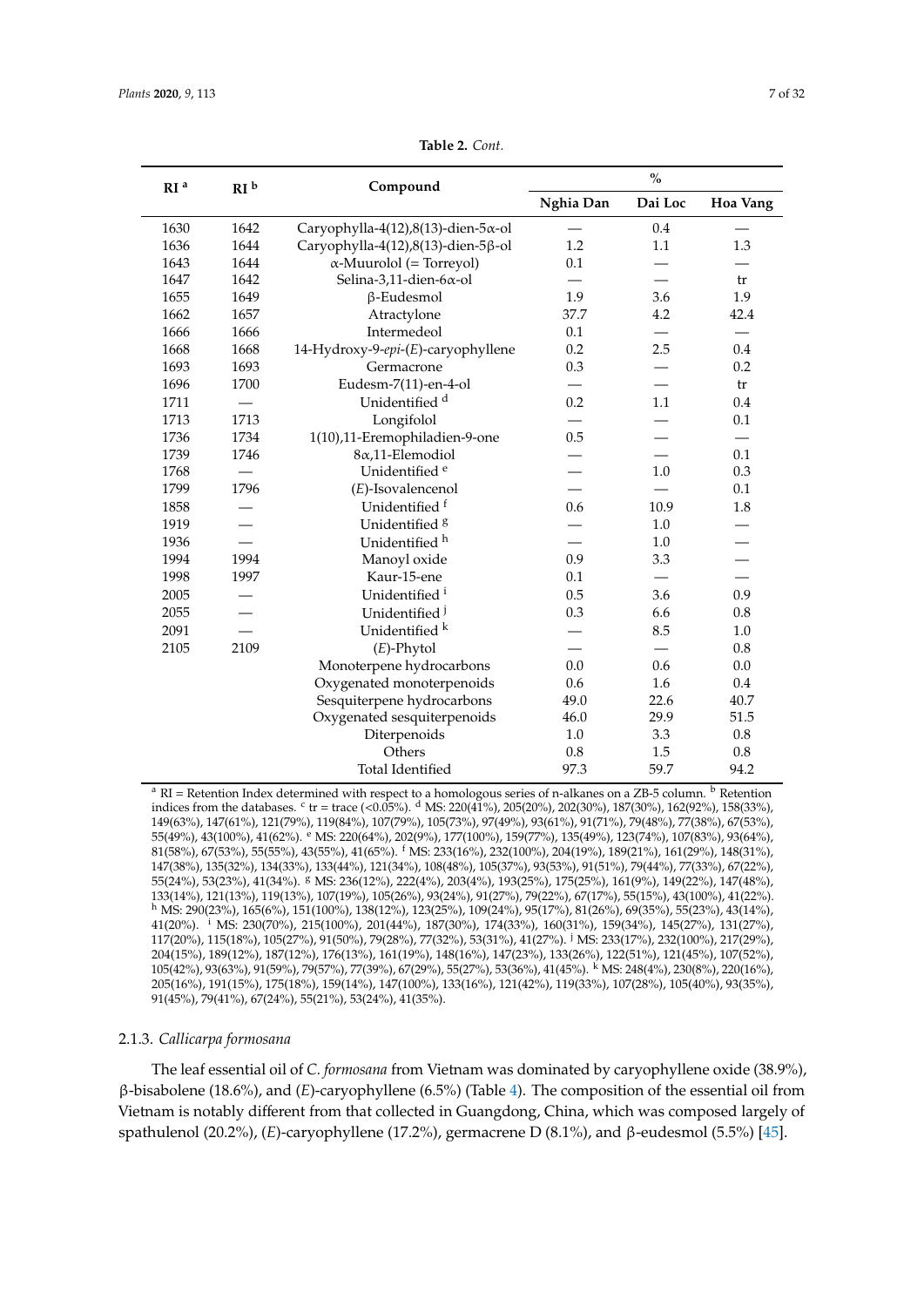| RI <sup>a</sup> | RI <sup>b</sup> | Compound                                                   | $\%$       |
|-----------------|-----------------|------------------------------------------------------------|------------|
| 978             | 974             | 1-Octen-3-ol                                               | 1.4        |
| 996             | 988             | 3-Octanol                                                  | 0.4        |
| 1099            | 1095            | Linalool                                                   | 0.6        |
| 1191            | 1190            | Methyl salicylate                                          | 0.9        |
| 1335            | 1336            | Bicycloelemene                                             | 1.6        |
| 1350            | 1356            | Eugenol                                                    | 0.4        |
| 1389            | 1389            | $\beta$ -Elemene                                           | 0.6        |
| 1419            | 1417            | β-Caryophyllene                                            | 7.8        |
| 1429            | 1434            | $\gamma$ -Elemene                                          | 1.1        |
| 1455            | 1452            | $\alpha$ -Humulene                                         | 1.4        |
| 1478            | 1483            | α-Amorphene                                                | 0.2        |
| 1483            | 1476            | β-Chamigrene                                               | 1.5        |
| 1487            | 1496            | Indipone                                                   | 0.8        |
| 1489            | 1489            | $\beta$ -Selinene                                          | 7.9        |
| 1493            | 1498            | Curzerene                                                  | 0.6        |
| 1496            | 1498            | $\alpha$ -Selinene                                         | 2.0        |
| 1519            | 1520            | 7-epi-α-Selinene                                           | 0.6        |
| 1537            | 1528            | Zonarene                                                   | 2.6        |
| 1541            | 1545            | Selina-3,7(11)-diene                                       | $1.1\,$    |
| 1559            | 1559            | Germacrene B                                               | 1.6        |
| 1560            | 1561            | $(E)$ -Nerolidol                                           | 0.5        |
| 1576            | 1577            | Spathulenol                                                | 1.5        |
| 1582            | 1582            | Caryophyllene oxide                                        | 11.1       |
| 1609            | 1608            | Humulene epoxide II                                        | 1.3        |
| 1617            |                 | Unidentified <sup>c</sup>                                  | $1.2\,$    |
| 1636            | 1644            | Caryophylla-4(12),8(13)-dien-5ß-ol                         | 1.2        |
| 1647            | 1642            | Selina-3,11-dien-6 $\alpha$ -ol                            | 0.4        |
| 1654            | 1652            | $\alpha$ -Eudesmol                                         | 5.3        |
| 1659            | 1657            | Atractylone                                                | 6.2        |
| 1670            | 1668            | 14-Hydroxy-9-epi-(E)-caryophyllene                         | 1.4        |
| 1692            | 1693            | Germacrone                                                 | 0.3        |
| 1711            |                 | Unidentified <sup>d</sup>                                  | 1.2        |
| 1730            | 1728            |                                                            | 0.8        |
| 1735            |                 | iso-Longifolol                                             |            |
| 1770            | 1734            | 1(10),11-Eremophiladien-9-one<br>Unidentified <sup>e</sup> | 1.2        |
|                 |                 |                                                            | 1.1<br>4.1 |
| 1858            |                 | Unidentified <sup>t</sup>                                  |            |
| 1985            |                 | Unidentified <sup>8</sup>                                  | 2.2        |
| 1985            | 1987            | 1-Eicosene                                                 | 2.2        |
| 1993            | 1994            | Manoyl oxide                                               | 6.2        |
| 1997            | 1997            | Kaur-15-ene                                                | 0.4        |
| 2006            |                 | Unidentified <sup>h</sup>                                  | 2.9        |
| 2054            |                 | Unidentified <sup>i</sup>                                  | 2.9        |
| 2089            |                 | Unidentified <sup>1</sup>                                  | 5.1        |
| 2106            | 2109            | $(E)$ -Phytol                                              | 0.3        |
|                 |                 | Monoterpene hydrocarbons                                   | 0.0        |
|                 |                 | Oxygenated monoterpenoids                                  | 0.6        |
|                 |                 | Sesquiterpene hydrocarbons                                 | 30.7       |
|                 |                 | Oxygenated sesquiterpenoids                                | 31.8       |
|                 |                 | Diterpenoids                                               | 6.9        |
|                 |                 | Others                                                     | 3.1        |
|                 |                 | Total Identified                                           | 73.1       |

<span id="page-7-0"></span>**Table 3.** Chemical composition of *Callicarpa candicans* stem bark essential oil from Hoa Vang, Vietnam.

 $a$  RI = Retention Index determined with respect to a homologous series of n-alkanes on a ZB-5 column.  $b$  Retention indices from the databases. <sup>c</sup> MS: 207(45%), 204(53%), 189(54%), 161(39%), 147(32%), 137(30%), 135(68%), 133(31%), 123(41%), 109(47%), 95(53%), 93(50%), 81(100%), 71(60%), 67(43%), 55(45%), 43(97%), 41(37%). <sup>d</sup> MS: 220(49%), 205(29%), 202(48%), 187(40%), 162(100%), 159(41%), 149(53%), 147(58%), 131(37%), 121(77%), 119(85%), 107(68%), 105(68%), 97(47%), 93(57%), 91(62%), 79(40%), 77(31%), 67(43%), 55(46%), 43(79%), 41(48%). <sup>e</sup> MS: 220(46%), 202(9%), 187(10%), 177(100%), 159(50%), 138(27%), 135(37%), 123(58%), 107(57%), 95(36%), 93(40%), 91(37%), 81(35%),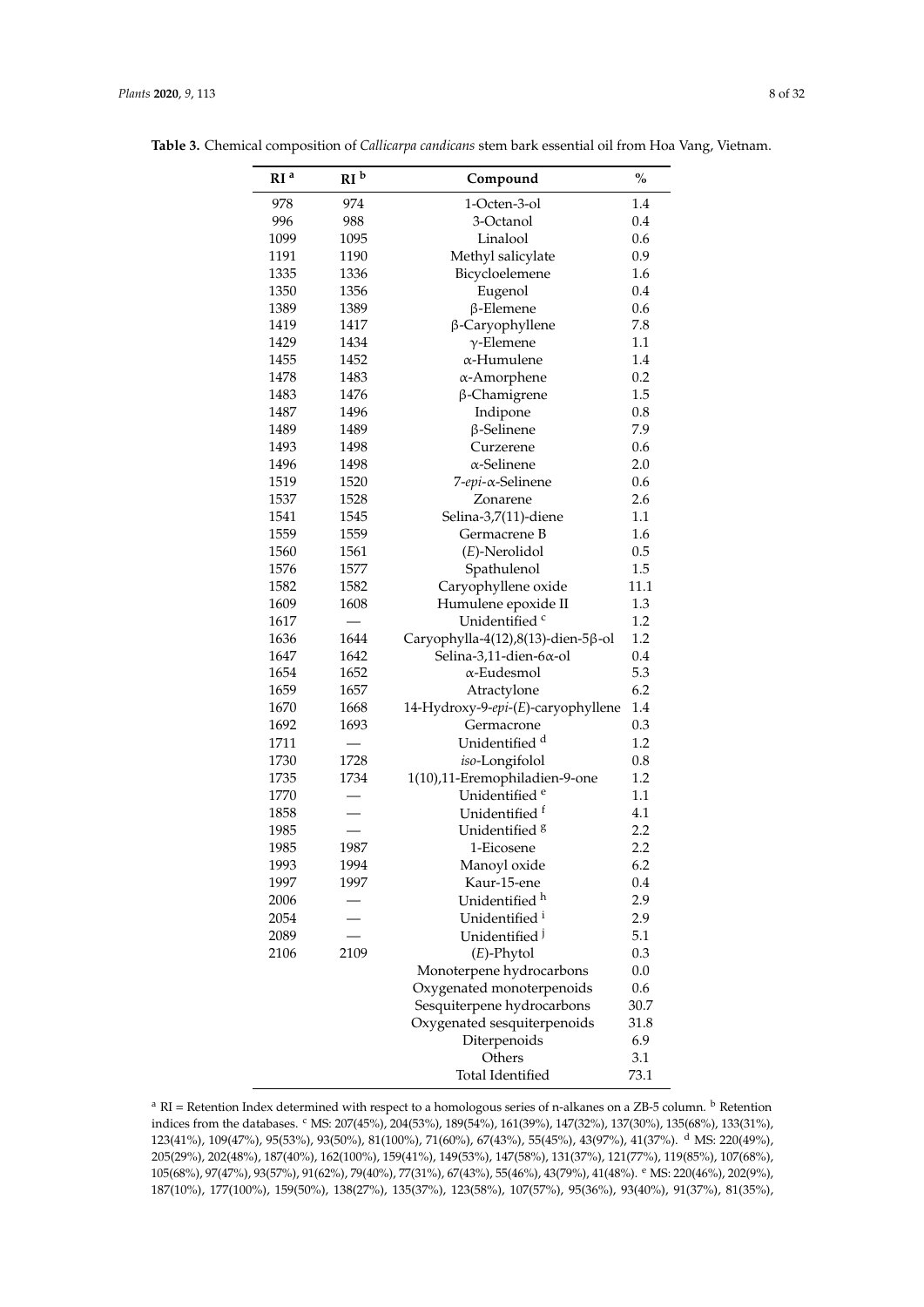79(29%), 67(19%), 55(29%), 43(30%), 41(29%). <sup>f</sup> MS: 233(17%), 232(100%), 217(8%), 204(22%), 189(24%), 176(17%), 161(26%), 148(26%), 147(27%), 135(27%), 134(30%), 133(38%), 122(26%), 121(30%), 108(40%), 105(30%), 93(47%), 91(41%), 79(35%), 77(25%), 67(17%), 55(19%), 53(17%), 41(24%). <sup>g</sup> MS: 236(2%), 221(3%), 218(5%), 203(7%), 182(24%), 179(27%), 162(19%), 161(28%), 143(45%), 234(30%), 125(60%), 123(64%), 121(43%), 109(55%), 107(39%), 97(53%), 95(63%), 93(47%), 81(70%), 79(37%), 71(40%), 69(69%), 67(40%), 55(100%), 43(87%), 41(70%). <sup>h</sup> MS: 230(70%), 215(100%), 201(49%), 187(31%), 174(33%), 160(25%), 159(27%), 145(21%), 131(27%), 117(15%), 105(19%), 91(36%), 79(21%), 77(23%), 55(14%), 53(23%), 41(18%). <sup>i</sup> MS: 233(18%), 232(100%), 217(31%), 204(18%), 190(14%), 187(14%), 176(13%), 161(15%), 148(14%), 147(21%), 133(21%), 122(49%), 121(38%), 107(44%), 105(34%), 93(55%), 91(46%), 79(43%), 77(28%), 67(23%), 55(22%), 53(29%), 41(30%). <sup>j</sup> MS: 342(1%), 248(4%), 230(27%), 220(21%), 215(35%), 205(20%), 203(19%), 191(18%), 175(24%), 159(22%), 147(100%), 133(20%), 131(19%), 121(45%), 119(36%), 105(48%), 91(50%), 79(43%), 77(30%), 67(26%), 55(25%), 53(29%), 43(17%), 41(35%).

**Table 4.** Chemical composition of *Callicarpa formosana* leaf essential oil from Ngoc Linh Nature Reserve, Vietnam.

| RI <sup>a</sup> | RI <sup>b</sup> | Compound                         | $\frac{0}{0}$     |
|-----------------|-----------------|----------------------------------|-------------------|
| 930             | 932             | α-Pinene                         | 0.6               |
| 975             | 974             | $\beta$ -Pinene                  | 0.3               |
| 1022            | 1024            | $p$ -Cymene                      | 0.1               |
| 1026            | 1024            | Limonene                         | 0.1               |
| 1097            | 1095            | Linalool                         | 0.1               |
| 1103            | 1100            | Nonanal                          | 0.1               |
| 1182            | 1187            | (3Z)-Hexenyl butyrate            | 0.1               |
| 1188            | 1195            | Hexyl butyrate                   | 0.1               |
| 1192            | 1197            | (2E)-Hexenyl butyrate            | 0.1               |
| 1227            | 1221            | (3Z)-Hexenyl 2-methylbutyrate    | 0.1               |
| 1232            | 1236            | Hexyl 2-methylbutyrate           | $tr$ <sup>c</sup> |
| 1234            | 1235            | (2E)-Hexenyl 2-methylbutyrate    | 0.1               |
| 1285            | 1287            | Dihydroedulan IA                 | 0.2               |
| 1290            | 1294            | Dihydroedulan IIA                | 0.1               |
| 1295            | 1298            | (Z)-Theaspirane                  | 0.3               |
| 1311            | 1314            | $(E)$ -Theaspirane               | 0.3               |
| 1372            | 1374            | $\alpha$ -Copaene                | 0.1               |
| 1385            | 1389            | $\beta$ -Elemene                 | 0.2               |
| 1398            | 1402            | $\alpha$ -Funebrene              | 0.1               |
| 1400            | 1408            | (Z)-Caryophyllene                | 0.1               |
| 1412            | 1410            | α-Cedrene                        | tr                |
| 1416            | 1417            | (E)-Caryophyllene                | 6.5               |
| 1426            | 1430            | β-Copaene                        | tr                |
| 1430            | 1428            | Dictamnol                        | tr                |
| 1443            | 1453            | Geranyl acetone                  | 0.1               |
| 1448            | 1454            | $(E)$ -β-Farnesene               | 0.2               |
| 1452            | 1452            | α-Humulene                       | 0.6               |
| 1471            | 1478            | $\gamma$ -Muurolene              | 0.1               |
| 1477            | 1479            | <i>ar</i> -Curcumene             | 0.6               |
| 1484            | 1491            | Eremophilene                     | 0.1               |
| 1485            | 1489            | $\beta$ -Selinene                | 0.1               |
| 1491            | 1498            | $\alpha$ -Selinene               | 0.2               |
| 1494            | 1500            | α-Muurolene                      | 0.1               |
| 1503            | 1505            | β-Bisabolene                     | 18.6              |
| 1509            | 1511            | Sesquicineole                    | 0.3               |
| 1517            | 1521            | trans-Calamenene                 | 0.2               |
| 1519            | 1521            | β-Sesquiphellandrene             | 0.1               |
| 1539            | 1542            | cis-Sesquisabinene hydrate       | 0.2               |
| 1547            |                 | Unidentified <sup>d</sup>        | 2.1               |
| 1550            | 1555            | cis-7-epi-Sesquisabinene hydrate | 0.3               |
| 1556            | 1561            | $(E)$ -Nerolidol                 | 0.5               |
| 1579            | 1582            | Caryophyllene oxide              | 38.9              |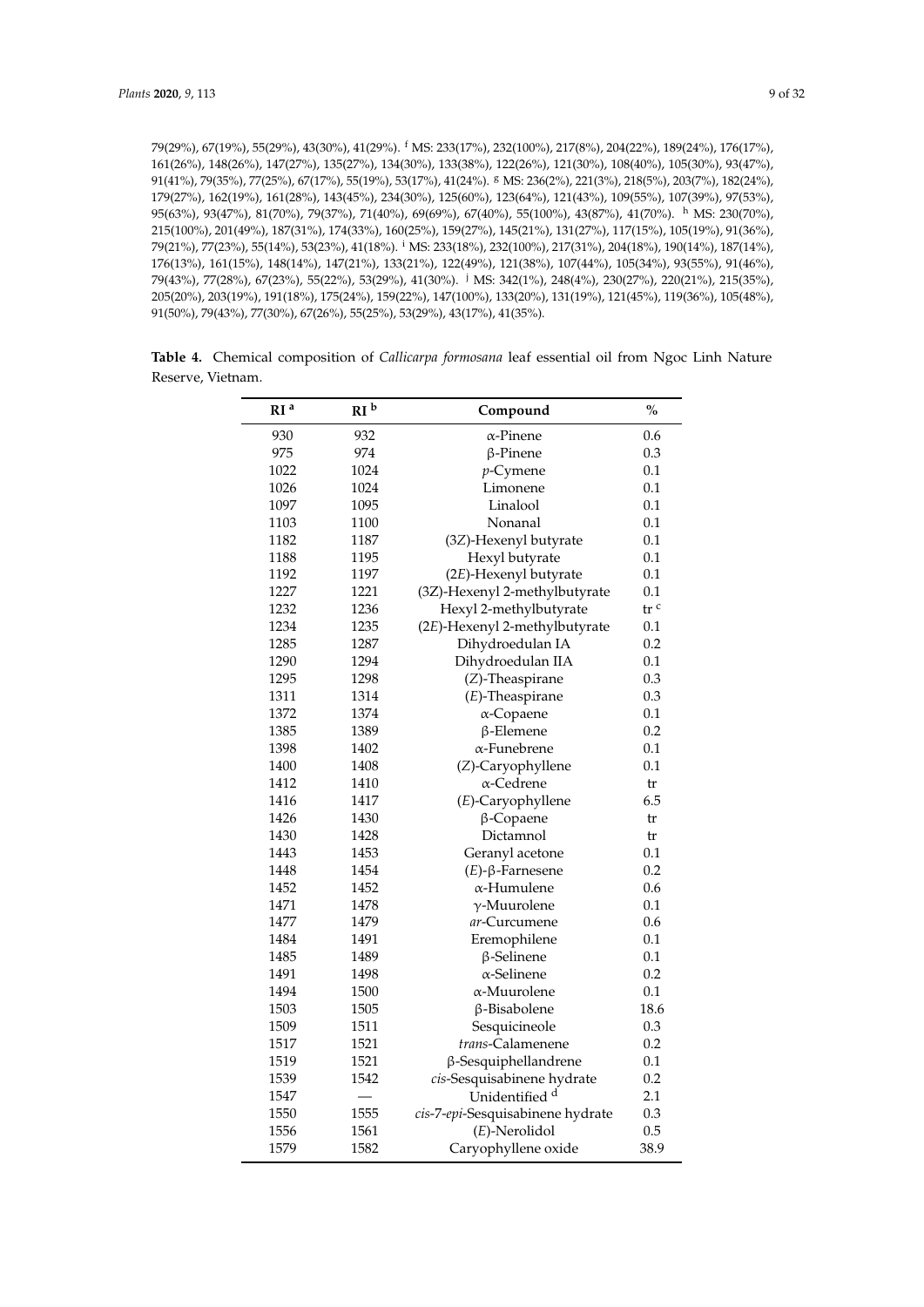<span id="page-9-0"></span>

| RI <sup>a</sup> | RI <sup>b</sup> | Compound                                 | $\frac{0}{0}$ |
|-----------------|-----------------|------------------------------------------|---------------|
| 1603            |                 | Unidentified <sup>e</sup>                | 1.8           |
| 1606            | 1608            | Humulene epoxide II                      | 1.5           |
| 1616            |                 | Unidentified f                           | 1.1           |
| 1624            | 1627            | 1-epi-Cubenol                            | 0.2           |
| 1629            | 1642            | Caryophylla-4(12),8(13)-dien-5x-ol       | 0.6           |
| 1633            | 1644            | Caryophylla-4(12),8(13)-dien-5ß-ol       | 1.1           |
| 1643            | 1644            | $\alpha$ -Muurolol (= $\delta$ -Cadinol) | 1.0           |
| 1652            | 1656            | 14-Hydroxy-9-epi-(Z)-caryophyllene       | 0.5           |
| 1654            | 1651            | Pogostol                                 | 0.9           |
| 1659            | 1668            | ar-Turmerone                             | 0.3           |
| 1667            | 1668            | 14-Hydroxy-9-epi-(E)-caryophyllene       | 1.1           |
| 1676            | 1678            | 9-Tetradecyn-1-ol                        | 0.4           |
| 1681            | 1683            | epi-a-Bisabolol                          | 0.8           |
| 1683            | 1685            | $\alpha$ -Bisabolol                      | 1.8           |
| 1722            |                 | Unidentified <sup>8</sup>                | 1.4           |
| 1809            |                 | Unidentified h                           | 1.3           |
| 1830            | 1836            | Neophytadiene                            | 0.2           |
| 1835            | 1841            | Phytone                                  | 0.8           |
| 1939            | 1947            | iso-Phytol                               | 0.1           |
| 1652            | 1958            | Palmitic acid                            | 0.2           |
| 2101            | 2109            | $(E)$ -Phytol                            | 3.5           |
| 2131            |                 | Unidentified <sup>i</sup>                | 1.7           |
|                 |                 | Monoterpene hydrocarbons                 | 1.0           |
|                 |                 | Oxygenated monoterpenoids                | 0.1           |
|                 |                 | Sesquiterpene hydrocarbons               | 28.0          |
|                 |                 | Oxygenated sesquiterpenoids              | 50.5          |
|                 |                 | Diterpenoids                             | 4.7           |
|                 |                 | Others                                   | 1.5           |
|                 |                 | <b>Total Identified</b>                  | 85.9          |

**Table 4.** *Cont.*

<sup>a</sup> RI = Retention Index determined with respect to a homologous series of n-alkanes on a ZB-5 column. <sup>b</sup> Retention indices from the databases.  $c$  tr = trace (<0.05%).  $d$  MS: 205(5%), 187(5%), 176(7%), 163(9%), 149(12%), 138(23%), 120(22%), 109(28%), 107(37%), 106(91%), 93(50%), 91(68%), 79(100%), 69(33%), 67(32%), 55(30%), 43(61%), 41(65%). <sup>e</sup> MS: 205(11%), 187(10%), 159(34%), 148(16%), 131(19%), 121(32%), 119(39%), 105(41%), 93(68%), 91(43%), 81(34%), 79(52%), 69(34%), 67(34%), 59(35%), 43(100%), 41(44%). <sup>f</sup> MS: 202(6%), 187(4%), 159(26%), 134(67%), 132(25%), 121(30%), 119(63%), 105(50%), 93(63%), 91(53%), 79(100%), 67(45%), 59(39%), 43(31%). <sup>g</sup> MS: 218(3%), 203(3%), 175(13%), 148(36%), 135(25%), 121(18%), 109(45%), 69(100%), 41(77%). <sup>h</sup> MS: 220(5%), 105(8%), 202(10%), 187(12%), 179(33%), 161(35%), 127(74%), 123(90%), 109(100%), 95(66%), 93(47%), 81(93%), 69(68%), 55(94%), 43(85%), 41(85%). <sup>i</sup> MS: 281(0.5%), 263(1%), 179(1%), 163(3%), 149(8%), 140(8%), 121(9%), 111(20%), 109(10%), 97(28%), 95(17%), 84(100%), 71(25%), 69(25%), 57(28%), 55(28%), 43(40%), 41(27%).

## 2.1.4. *Callicarpa longifolia*

Leaf essential oils of *C. longifolia* were obtained from Son Tra Peninsula (Da Nang City) and from Nghia Dan district (Nghe An province). Sesquiterpene hydrocarbons and oxygenated sesquiterpenoids dominated both essential oils (Table [5\)](#page-11-0). There were, however, notable differences in the chemical profiles. For example, β-selinene was relatively abundant in the Nghia Dan sample (13.2%), but much less in the sample from Da Nang (3.2%). Conversely, *trans*-β-guaiene was abundant in the Da Nang sample (22.2%), but much lower in the Nghia Dan sample (0.4%). To our knowledge, there are no previous reports on the essential oil of *C. longifolia*.

## 2.1.5. *Callicarpa nudiflora*

Unlike the essential oils of other *Callicarpa* species in this investigation, the leaf essential oil of *C. nudiflora* was dominated by the monoterpenes α-pinene (8.1%) and β-pinene (34.2%). Caryophyllene oxide (20.1%) was also an abundant component (Table [6\)](#page-13-0). The chemical composition of Vietnamese *C. nudiflora* is markedly different from the leaf essential oil from China [\[46\]](#page-30-6). The Chinese sample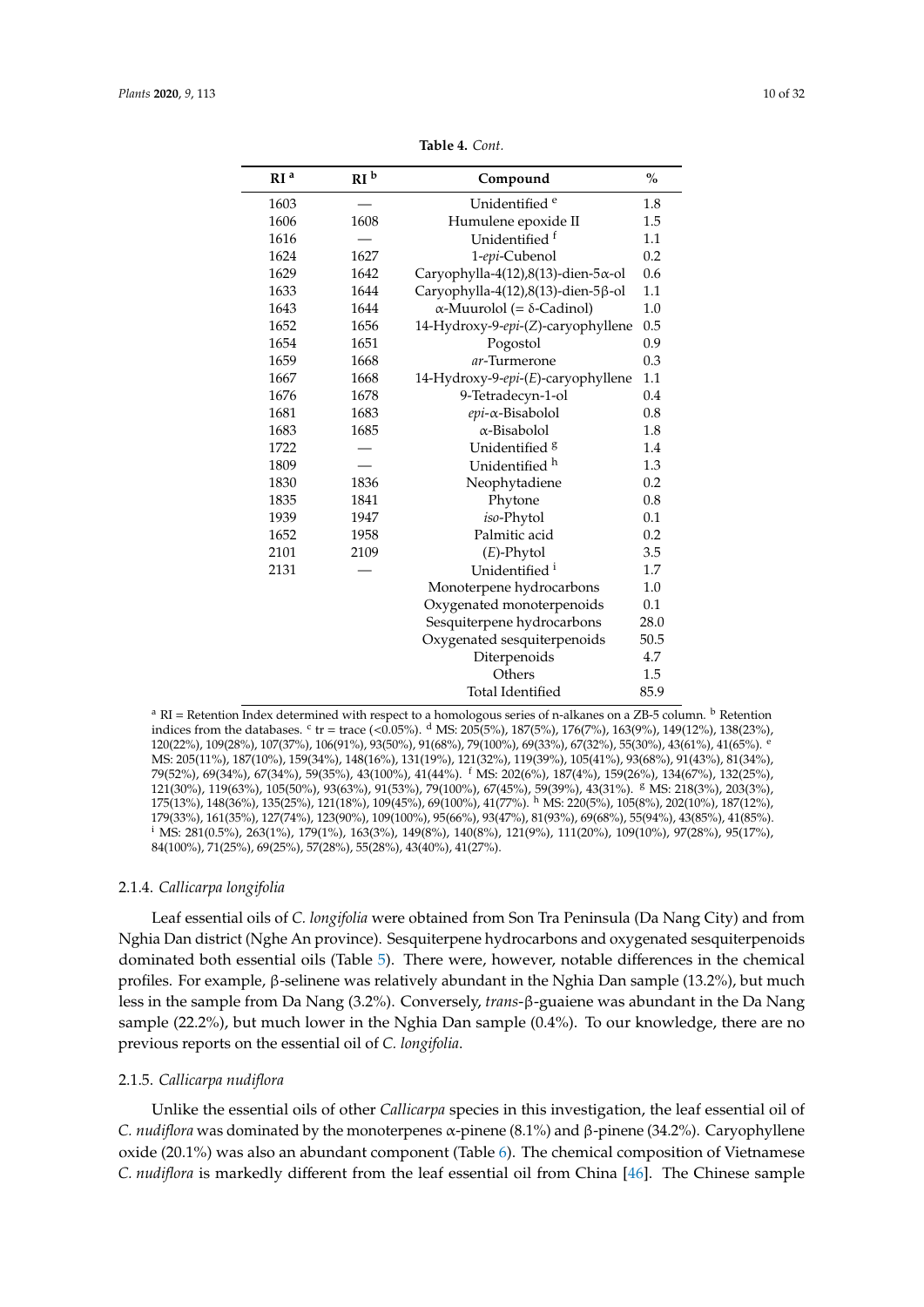showed only small quantities of  $\alpha$ - and β-pinene (0.1% and 1.6%, respectively) and caryophyllene oxide was not observed. Conversely, humulene epoxide II was abundant in the sample from China (17.3%), but relatively minor in the sample from Vietnam (0.5%). Bisabolene oxide was abundant in the Chinese essential oil (10.5%), but was not detected in the sample from Vietnam.

| RI <sup>a</sup><br>RI <sup>b</sup> |      | Compound                      |                          | $\frac{0}{0}$   |  |
|------------------------------------|------|-------------------------------|--------------------------|-----------------|--|
|                                    |      |                               | Da Nang                  | Nghia Dan       |  |
| 931                                | 932  | $\alpha$ -Pinene              | 0.4                      | 0.1             |  |
| 1007                               | 1008 | $\delta$ -3-Carene            |                          | tr <sup>c</sup> |  |
| 1022                               | 1024 | $p$ -Cymene                   |                          | tr              |  |
| 1028                               | 1024 | Limonene                      | 0.5                      | 0.1             |  |
| 1033                               | 1032 | $(Z)$ -β-Ocimene              |                          | tr              |  |
| 1043                               | 1044 | $(E)$ - $\beta$ -Ocimene      |                          | tr              |  |
| 1097                               | 1095 | Linalool                      |                          | 1.0             |  |
| 1101                               | 1104 | Hotrienol                     |                          | tr              |  |
| 1103                               | 1100 | Nonanal                       |                          | tr              |  |
| 1105                               | 1110 | Octen-3-yl acetate            |                          | tr              |  |
| 1110                               | 1113 | 4,8-Dimethylnona-1,3,7-triene |                          | tr              |  |
| 1116                               | 1118 | 3-Octyl acetate               |                          | tr              |  |
| 1190                               | 1190 | Methyl salicylate             |                          | 0.9             |  |
| 1192                               | 1197 | (2E)-Hexenyl butyrate         |                          | tr              |  |
| 1193                               | 1186 | $\alpha$ -Terpineol           |                          | 0.1             |  |
| 1221                               | 1227 | Nerol                         |                          | tr              |  |
| 1234                               | 1226 | (2E)-Hexenyl 2-methylbutyrate |                          | tr              |  |
| 1247                               | 1249 | Geraniol                      |                          | 0.1             |  |
| 1290                               | 1287 | Dihydroedulan IIA             |                          | 0.1             |  |
| 1295                               | 1294 | (Z)-Theaspirane               |                          | 0.2             |  |
| 1311                               | 1298 | $(E)$ -Theaspirane            |                          | 0.2             |  |
| 1330                               | 1334 | Bicycloelemene                | 0.2                      | 0.4             |  |
| 1333                               | 1335 | δ-Elemene                     | 0.1                      | 2.7             |  |
| 1349                               | 1352 | Tricyclosantalal A            |                          | 0.2             |  |
| 1374                               | 1374 | $\alpha$ -Copaene             | 0.4                      | 0.6             |  |
| 1375                               | 1383 | $(E)$ -β-Damascenone          |                          | 0.2             |  |
| 1387                               | 1389 | $\beta$ -Elemene              | 0.5                      | 0.4             |  |
| 1401                               | 1408 | (Z)-Caryophyllene             |                          | 0.1             |  |
| 1403                               | 1409 | $\alpha$ -Gurjunene           | $\overline{\phantom{0}}$ | 0.2             |  |
| 1407                               | 1415 | $\beta$ -Maaliene             | 0.7                      |                 |  |
| 1409                               | 1411 | cis-a-Bergamotene             |                          | 0.1             |  |
| 1418                               | 1417 | (E)-Caryophyllene             | 11.8                     | 28.0            |  |
| 1427                               | 1434 | $\gamma$ -Elemene             | 0.6                      | 1.3             |  |
| 1429                               | 1432 | trans-a-Bergamotene           |                          | 0.5             |  |
| 1431                               | 1438 | $\alpha$ -Maaliene            |                          | 0.1             |  |
| 1436                               | 1439 | Aromadendrene                 | 0.2                      | 0.5             |  |
| 1438                               | 1442 | 6,9-Guaiadiene                |                          | 0.5             |  |
| 1447                               | 1445 | Myltayl-4(12)-ene             | 0.7                      |                 |  |
| 1449                               | 1457 | Sesquisabinene                |                          | 0.3             |  |
| 1452                               | 1454 | $(E)$ -β-Farnesene            | 1.6                      | $\qquad \qquad$ |  |
| 1454                               | 1452 | $\alpha$ -Humulene            | 1.9                      | 1.6             |  |
| 1458                               | 1458 | allo-Aromadendrene            | 1.4                      | 0.8             |  |
| 1472                               | 1478 | $\gamma$ -Muurolene           |                          | 0.2             |  |
| 1473                               | 1475 | $\gamma$ -Gurjunene           |                          | 0.6             |  |
| 1479                               | 1484 | Germacrene D                  | 0.3                      | 0.2             |  |
| 1483                               | 1488 | δ-Selinene                    |                          | 0.7             |  |
| 1484                               | 1476 | β-Chamigrene                  | 4.0                      |                 |  |
| 1488                               |      |                               | 3.2                      | 13.2            |  |
|                                    | 1489 | $\beta$ -Selinene             | 4.3                      |                 |  |
| 1489                               | 1491 | Eremophilene                  |                          | 5.9             |  |
| 1492                               | 1500 | Bicyclogermacrene             |                          |                 |  |

**Table 5.** Chemical compositions of *Callicarpa longifolia* leaf essential oils from Vietnam.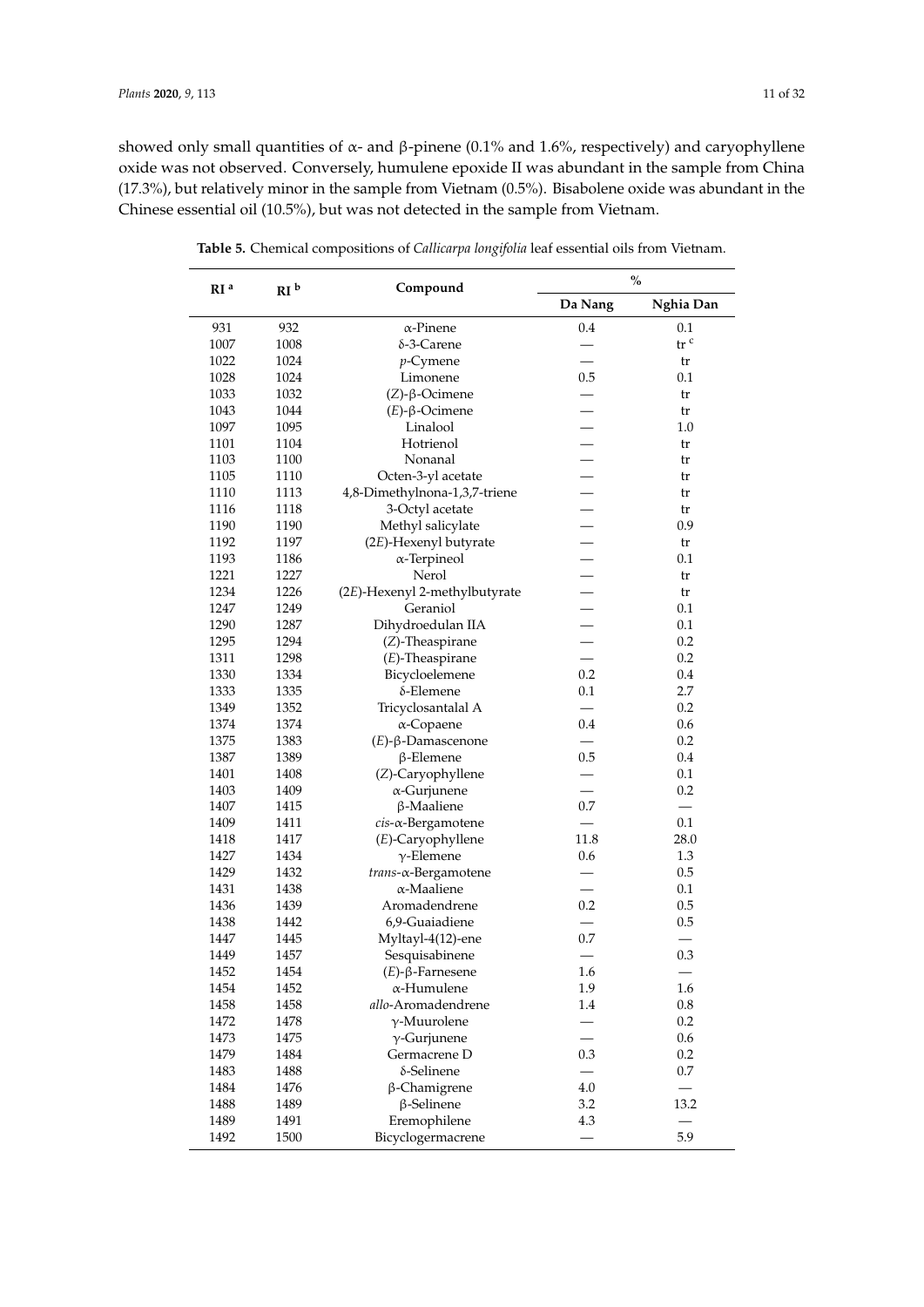<span id="page-11-0"></span>

|                 |                 |                                              | $\%$    |           |
|-----------------|-----------------|----------------------------------------------|---------|-----------|
| RI <sup>a</sup> | RI <sup>b</sup> | Compound                                     | Da Nang | Nghia Dan |
| 1494            | 1496            | Valencene                                    | 1.4     |           |
| 1494            | 1500            | $\alpha$ -Muurolene                          |         | $0.2\,$   |
| 1500            | 1502            | $trans-\beta-Guaiene$                        | 22.2    | 0.4       |
| 1510            | 1505            | β-Bisabolene                                 | 1.2     | 0.3       |
| 1504            | 1507            | Eremophila-1(10),8,11-triene                 | 0.3     |           |
| 1511            | 1513            | $\gamma$ -Cadinene                           | 0.2     | 0.2       |
| 1510            | 1508            | 6-epi-Shyobunone                             | 0.3     |           |
| 1516            | 1522            | δ-Cadinene                                   | 0.4     | 0.2       |
| 1520            | 1520            | 7-epi-α-Selinene                             | 3.5     |           |
| 1535            | 1540            | Selina-4(15),7(11)-diene                     | 0.2     | 0.3       |
| 1538            | 1544            | α-Calacorene                                 |         | 0.2       |
| 1557            | 1559            | Germacrene B                                 | 1.3     | 2.1       |
| 1557            | 1561            | $(E)$ -Nerolidol                             |         | 0.1       |
| 1570            | 1567            | Palustrol                                    | 0.9     |           |
| 1576            | 1577            | Spathulenol                                  | 1.1     | 5.3       |
| 1581            | 1582            | Caryophyllene oxide                          | 1.7     | 6.1       |
| 1584            | 1590            | Globulol                                     | 0.2     | 0.2       |
| 1593            | 1592            | Viridiflorol                                 | 0.3     | 0.2       |
| 1598            | 1596            | trans-β-Elemenone                            | 0.6     |           |
| 1605            | 1602            | Ledol                                        | 2.4     |           |
| 1606            |                 | Unidentified <sup>d</sup>                    | 2.5     |           |
| 1610            | 1608            | Humulene epoxide II                          | 0.3     |           |
| 1616            |                 | Unidentified <sup>e</sup>                    | 0.2     | 2.7       |
| 1623            | 1624            | Selina-6-en-4β-ol                            |         | 0.4       |
| 1627            | 1629            | iso-Spathulenol                              | 0.2     | 4.2       |
| 1629            | 1642            | Caryophylla-4(12),8(13)-dien-5x-ol           |         | 0.6       |
| 1632            | 1637            | Dehydroxycalamendiol                         | 0.7     |           |
| 1634            | 1644            | Caryophylla-4(12),8(13)-dien-5 $\beta$ -ol   |         | 0.2       |
| 1652            | 1649            | $\beta$ -Eudesmol                            |         | 0.9       |
| 1655            | 1652            | α-Cadinol                                    | 0.7     |           |
| 1662            | 1658            | Selin-11-en- $4\alpha$ -ol                   | 8.0     | 7.4       |
| 1668            |                 | Unidentified f                               | 1.4     |           |
| 1670            |                 | Unidentified <sup>8</sup>                    | 1.2     |           |
| 1679            | 1685            | Germacra-4(15),5,10(14)-trien-1 $\alpha$ -ol |         | 0.4       |
| 1685            | 1685            | α-Bisabolol                                  | 0.8     |           |
| 1686            | 1690            | (Z)-trans-α-Bergamotol                       |         | 0.5       |
| 1693            | 1693            | Germacrone                                   | 2.7     |           |
| 1704            | 1706            | $(E)$ -trans- $\alpha$ -Bergamotol           |         | 0.3       |
| 1711            | 1715            | Pentadecanal                                 |         | 0.3       |
| 1723            | 1729            | Isobicyclogermacrenal                        | 0.7     |           |
| 1738            | 1734            | 1(10),11-Eremophiladien-9-one                | 6.7     |           |
| 1747            | 1744            | Isocalamenediol                              | 0.5     |           |
| 1765            | 1766            | $\beta$ -Costol                              |         | 0.4       |
| 1768            | 1773            | $\alpha$ -Costol                             |         | 0.4       |
| 1777            | 1786            | trans-Isovalencenol                          | 0.2     |           |
| 1886            | 1891            | (E)-Hexadecantrienal                         |         | 0.2       |
| 2045            | 2046            | Kaur-16-ene                                  | 0.3     |           |
| 2101            | 2109            | $(E)$ -Phytol                                |         | 0.5       |
|                 |                 | Monoterpene hydrocarbons                     | 0.9     | 0.1       |
|                 |                 | Oxygenated monoterpenoids                    | 0.0     | 1.2       |
|                 |                 | Sesquiterpene hydrocarbons                   | 63.0    | 62.9      |
|                 |                 | Oxygenated sesquiterpenoids                  | 29.4    | 27.8      |
|                 |                 | Diterpenoids                                 | 0.3     | 0.5       |
|                 |                 | Others                                       | 0.0     | 2.3       |
|                 |                 | Total identified                             | 93.5    | 94.8      |

**Table 5.** *Cont.*

<sup>a</sup> RI = Retention Index determined with respect to a homologous series of n-alkanes on a ZB-5 column.  $\frac{b}{c}$  Retention indices from the databases. <sup>c</sup> tr = trace (<0.05%). <sup>d</sup> MS: 220(10%), 205(20%), 178(21%), 177 (47%), 153(19%), 140(30%), 135(20%), 121(17%), 107(47%), 97(100%), 93(44%), 81(73%), 79(65%), 69(57%), 67(31%), 55(56%), 41(53%). <sup>e</sup> MS: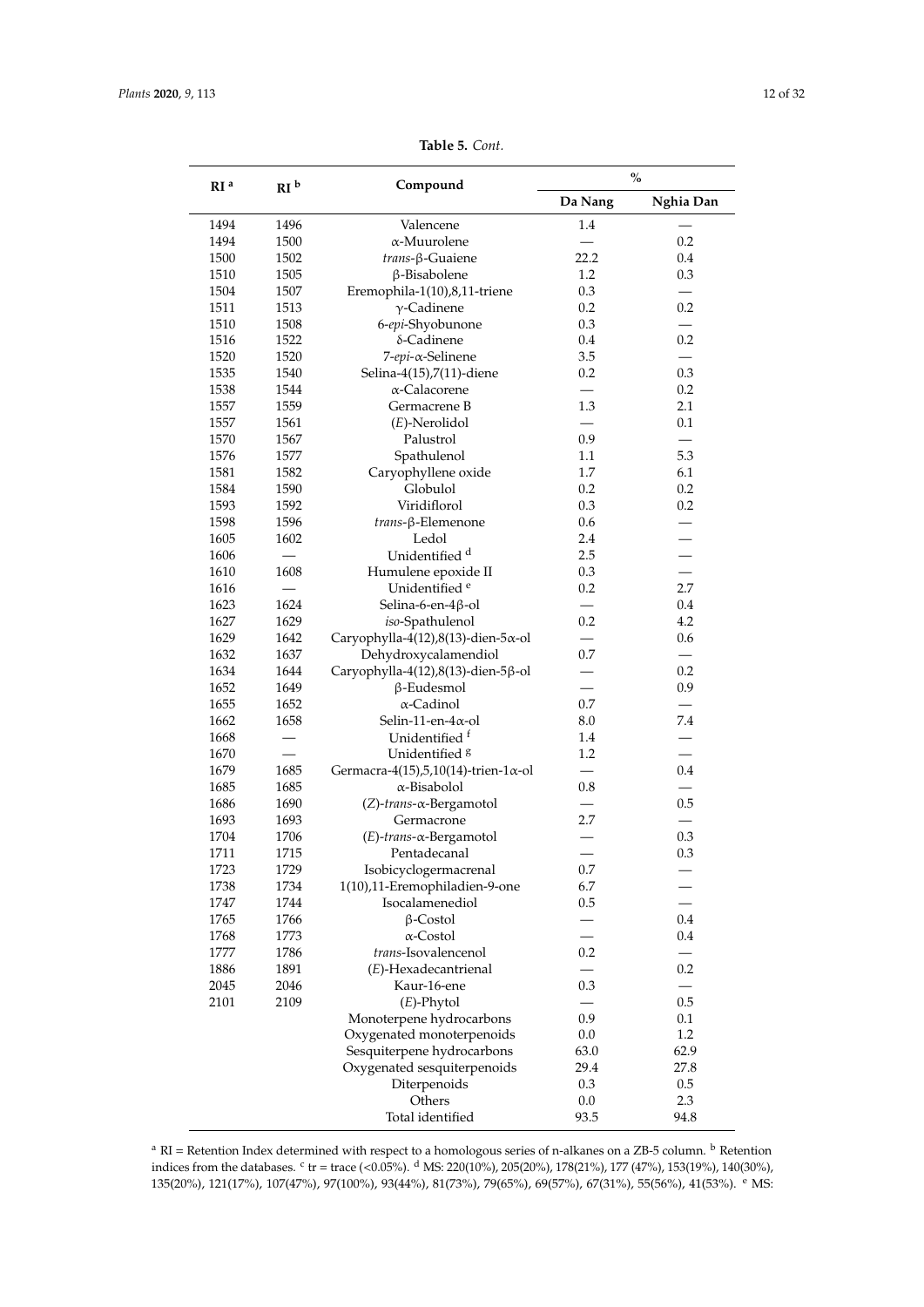222(3%), 207(38%), 204(42%), 189(40%), 161(33%), 147(25%), 137(27%), 135(55%), 133(25%), 121(28%), 109(42%), 107(35%), 105(26%), 95(47%), 93(41%), 81(94%), 71(54%), 67(41%), 55(41%), 43(100%), 41(39%). <sup>f</sup> MS: 220(16%), 205(96%), 202(20%), 187(35%), 177(35%), 163(40%), 159(100%), 151(50%), 149(40%), 145(57%), 131(52%), 121(59%), 119(88%), 109(55%), 107(81%), 105(85%), 93(98%), 91(90%), 79(70%), 67(69%), 55(73%), 41(73%). <sup>g</sup> MS: 220(3%), 205(64%), 189(33%), 177(21%), 162(29%), 147(100%), 138(40%), 133(66%), 119(45%), 109(44%), 107(50%), 105(64%), 93(73%), 91(79%), 79(71%), 67(54%), 55(60%), 41(57%).

**Table 6.** Chemical composition of *Callicarpa nudiflora* leaf essential oil from Son Tra Peninsula, Da Nang City, Vietnam.

| RI <sup>a</sup> | RI <sup>b</sup> | Compound                  | $\%$                                |
|-----------------|-----------------|---------------------------|-------------------------------------|
| 920             | 921             | Tricyclene                | $\operatorname{tr}$ $^{\mathrm{c}}$ |
| 923             | 924             | $\alpha$ -Thujene         | 0.4                                 |
| 931             | 932             | $\alpha$ -Pinene          | 8.1                                 |
| 945             | 945             | $\alpha$ -Fenchene        | tr                                  |
| 947             | 946             | Camphene                  | 0.5                                 |
| 951             | 953             | Thuja-2,4(10)-diene       | tr                                  |
| 970             | 969             | Sabinene                  | 0.6                                 |
| 977             | 974             | $\beta$ -Pinene           | 34.2                                |
| 983             | 979             | Octan-3-one               | tr                                  |
| 989             | 988             | Myrcene                   | 0.2                                 |
| 988             | 988             | Dehydro-1,8-cineole       | tr                                  |
| 995             | 988             | 3-Octanol                 | tr                                  |
| 1023            | 1024            | $p$ -Cymene               | 2.3                                 |
| 1027            | 1024            | Limonene                  | $1.0\,$                             |
| 1029            | 1025            | β-Phellandrene            | 0.1                                 |
| 1030            | 1026            | 1,8-Cineole               | 1.1                                 |
| 1033            | 1032            | $(Z)$ -β-Ocimene          | 0.1                                 |
| 1098            | 1099            | α-Pinene oxide            | 0.4                                 |
| 1117            | 1114            | endo-Fenchol              | 0.2                                 |
| 1123            | 1118            | cis-p-Menth-2-en-1-ol     | 0.1                                 |
| 1125            | 1122            | α-Campholenal             | 0.3                                 |
| 1137            | 1135            | Nopinone                  | 0.5                                 |
| 1139            | 1135            | trans-Pinocarveol         | 2.0                                 |
| 1141            | 1136            | trans-p-Menth-2-en-1-ol   | tr                                  |
| 1144            | 1140            | trans-Verbenol            | 0.1                                 |
| 1153            | 1145            | Camphene hydrate          | 0.1                                 |
| 1156            | 1154            | Sabina ketone             | 0.1                                 |
| 1159            | 1158            | trans-Pinocamphone        | tr                                  |
| 1160            | 1160            | Pinocarvone               | 0.3                                 |
| 1170            | 1165            | Borneol                   | 0.2                                 |
| 1179            | 1174            | Terpinen-4-ol             | $1.0\,$                             |
| 1185            | 1183            | Cryptone                  | tr                                  |
| 1186            | 1179            | p-Cymen-8-ol              | 0.2                                 |
| 1187            | 1182            | cis-Pinocarveol           | tr                                  |
| 1194            | 1195            | Myrtenal                  | 6.8                                 |
| 1217            | 1215            | <i>trans-Carveol</i>      | 0.1                                 |
| 1273            | 1266            | trans-Ascaridol glycol    | 0.1                                 |
| 1274            | 1269            | Perilla aldehyde          | 0.1                                 |
| 1276            | 1277            | Phellandral               | 0.1                                 |
| 1281            | 1287            | Bornyl acetate            | 0.1                                 |
| 1296            | 1295            | Thujyl acetate            | 0.2                                 |
| 1297            | 1294            | Perilla alcohol           | 0.4                                 |
| 1304            |                 | Unidentified <sup>d</sup> | 1.0                                 |
| 1320            | 1324            | Myrtenyl acetate          | 0.1                                 |
| 1373            | 1374            | α-Copaene                 | 0.3                                 |
| 1376            | 1383            | $(E)$ -β-Damascenone      | tr                                  |
| 1386            | 1389            | $\beta$ -Elemene          | tr                                  |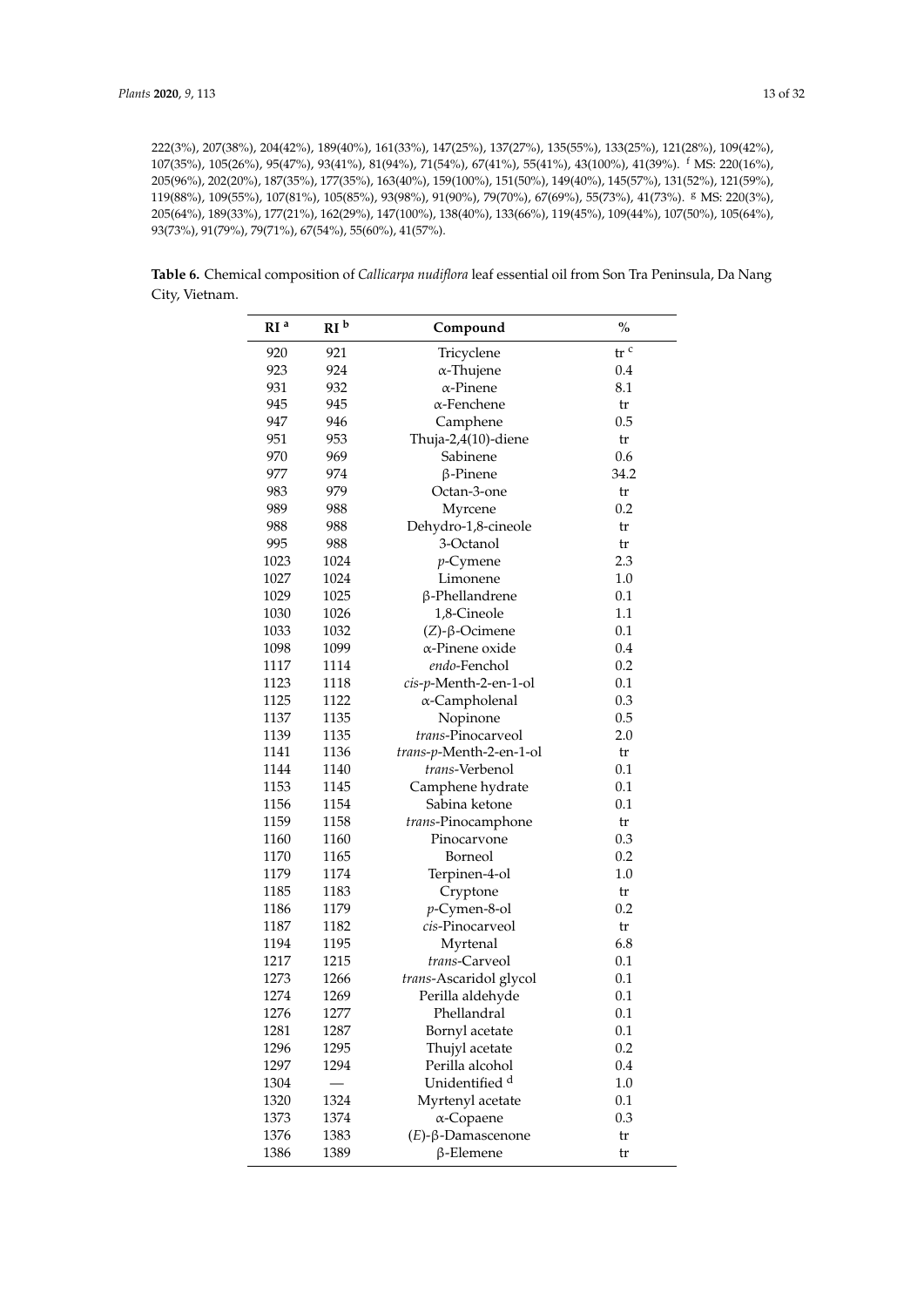<span id="page-13-0"></span>

| RI <sup>a</sup> | RI <sup>b</sup> | Compound                                   | $\%$ |
|-----------------|-----------------|--------------------------------------------|------|
| 1417            | 1417            | (E)-Caryophyllene                          | 2.9  |
| 1436            | 1439            | Aromadendrene                              | 0.4  |
| 1452            | 1452            | $\alpha$ -Humulene                         | 0.2  |
| 1457            | 1458            | allo-Aromadendrene                         | 1.4  |
| 1484            | 1491            | Eremophilene                               | 0.2  |
| 1486            | 1489            | $\beta$ -Selinene                          | 0.1  |
| 1488            | 1496            | Viridiflorene                              | 0.1  |
| 1510            | 1513            | $\gamma$ -Cadinene                         | 0.1  |
| 1575            | 1577            | Spathulenol                                | 2.9  |
| 1581            | 1582            | Caryophyllene oxide                        | 20.1 |
| 1583            | 1590            | Globulol                                   | 0.2  |
| 1607            | 1608            | Humulene epoxide II                        | 0.5  |
| 1631            | 1642            | Caryophylla-4(12),8(13)-dien-5x-ol         | 0.4  |
| 1634            | 1644            | Caryophylla-4(12),8(13)-dien-5 $\beta$ -ol | 1.7  |
| 1653            | 1656            | 14-Hydroxy-9-epi-(Z)-caryophyllene         | 0.8  |
| 1668            | 1668            | 14-Hydroxy-9-epi-(E)-caryophyllene         | 0.5  |
| 1677            | 1678            | 9-Tetradecyn-1-ol                          | 0.1  |
| 1989            | 1987            | Manoyl oxide                               | 0.3  |
| 2103            | 2106            | $(E)$ -Phytol                              | 0.4  |
|                 |                 | Monoterpene hydrocarbons                   | 47.5 |
|                 |                 | Oxygenated monoterpenoids                  | 14.6 |
|                 |                 | Sesquiterpene hydrocarbons                 | 5.7  |
|                 |                 | Oxygenated sesquiterpenoids                | 27.1 |
|                 |                 | Diterpenoids                               | 0.7  |
|                 |                 | Others                                     | 0.1  |
|                 |                 | Total identified                           | 95.8 |

**Table 6.** *Cont.*

<sup>a</sup> RI = Retention Index determined with respect to a homologous series of n-alkanes on a ZB-5 column. <sup>b</sup> Retention indices from the databases.  $c$  tr = trace (<0.05%).  $d$  MS: 135(10%), 119(12%), 107(18%), 93(36%), 92(51%), 91(45%), 79(45%), 69(100%), 55(30%), 53(31%), 43(27%), 41(78%).

## 2.1.6. *Callicarpa petelotii*

Leaves of *C. petelotii* were collected from Tay Giang district, Quang Nam province, Vietnam. The leaf essential oil was dominated by the sesquiterpene hydrocarbons  $\alpha$ -humulene (53.8%) and α-selinene (12.8%), in addition to humulene epoxide II (8.1%) (Table [7\)](#page-15-0). There are no previous reports on the essential oil of *C. petelotii*.

| RI <sup>a</sup> | RI <sup>b</sup> | Compound                    | $\%$            |
|-----------------|-----------------|-----------------------------|-----------------|
| 921             | 924             | $\alpha$ -Thujene           | tr <sup>c</sup> |
| 927             | 932             | 2-Methyl-5-isopropenylfuran | tr              |
| 929             | 932             | $\alpha$ -Pinene            | 0.4             |
| 945             | 946             | Camphene                    | tr              |
| 972             | 969             | Sabinene                    | 0.1             |
| 973             | 974             | $\beta$ -Pinene             | 0.4             |
| 975             | 974             | 1-Octen-3-ol                | tr              |
| 981             | 979             | Octan-3-one                 | tr              |
| 984             | 988             | Myrcene                     | 0.1             |
| 985             | 984             | 2-Pentylfuran               | tr              |
| 993             | 988             | 3-Octanol                   | tr              |
| 1003            | 1002            | $\alpha$ -Phellandrene      | 0.5             |
| 1005            | 1008            | $\delta$ -3-Carene          | tr              |
|                 |                 |                             |                 |

**Table 7.** Chemical composition of *Callicarpa petelotii* leaf essential oil from Tay Giang District, Quang Nam province, Vietnam.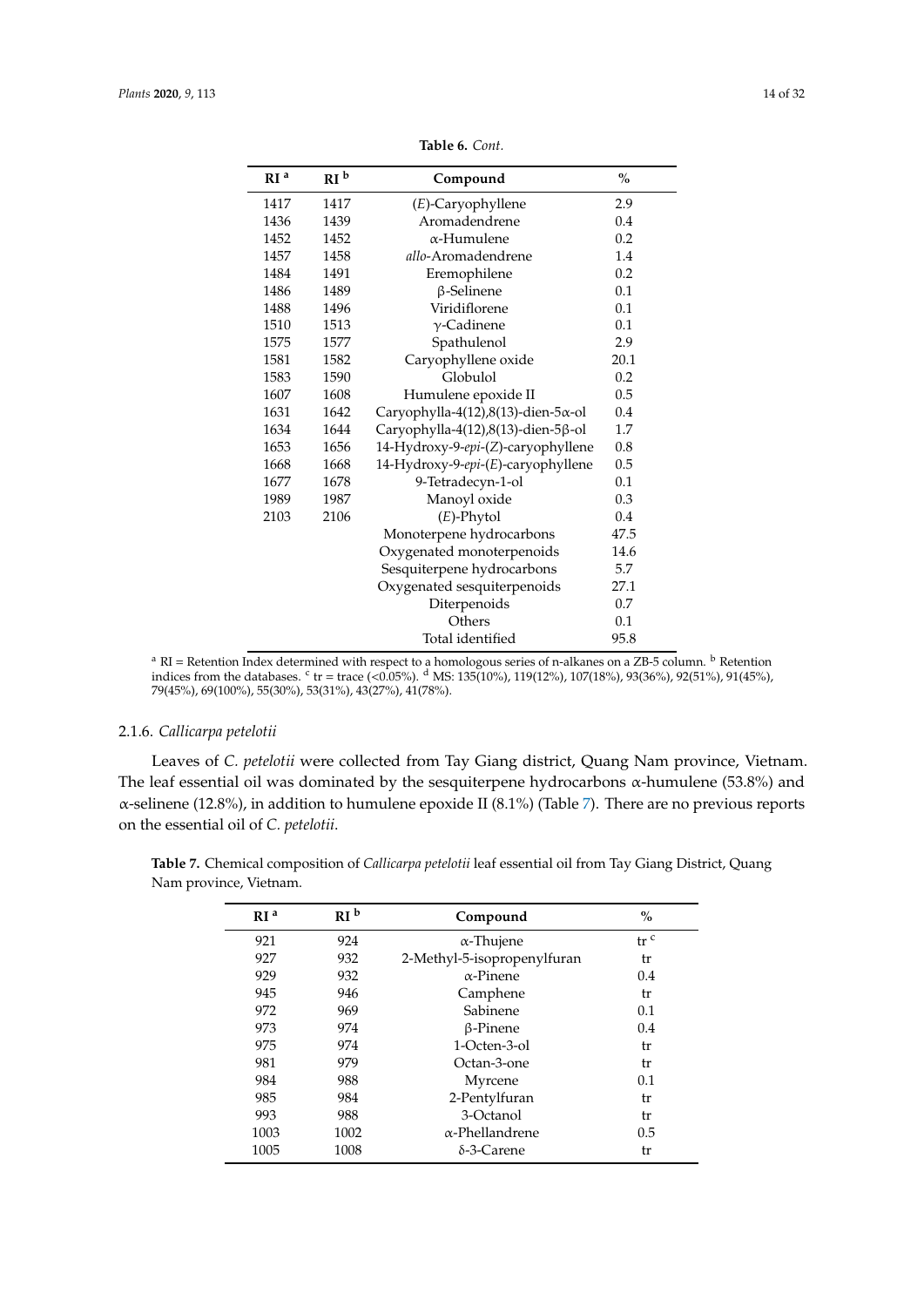| RI <sup>a</sup> | RI <sup>b</sup> | Compound                                    | $\%$ |
|-----------------|-----------------|---------------------------------------------|------|
| 1013            | 1014            | $\alpha$ -Terpinene                         | tr   |
| 1020            | 1024            | $p$ -Cymene                                 | 0.5  |
| 1025            | 1024            | Limonene                                    | 0.4  |
| 1026            | 1025            | β-Phellandrene                              | 1.5  |
| 1031            | 1032            | $(Z)$ -β-Ocimene                            | 0.9  |
| 1041            | 1044            | $(E)$ -β-Ocimene                            | 0.1  |
| 1053            | 1054            | $\gamma$ -Terpinene                         | tr   |
| 1081            | 1086            | Terpinolene                                 | tr   |
| 1095            | 1095            | Linalool                                    | 0.4  |
| 1099            | 1104            | Hotrienol                                   | 0.1  |
| 1101            | 1100            | Nonanal                                     | tr   |
| 1109            | 1113            | 4,8-Dimethylnona-1,3,7-triene               | tr   |
| 1124            | 1128            | allo-Ocimene                                | tr   |
| 1141            | 1139            | $(E)$ -Tagetone                             | tr   |
| 1183            | 1183            |                                             | tr   |
| 1188            | 1190            | Cryptone<br>Methyl salicylate               | 0.4  |
| 1191            | 1186            |                                             | 0.1  |
|                 |                 | $\alpha$ -Terpineol<br>Geraniol             |      |
| 1246            | 1249            |                                             | tr   |
| 1274            | 1277            | Phellandral                                 | tr   |
| 1279            | 1287            | Bornyl acetate                              | tr   |
| 1283            | 1287            | Dihydroedulan IA                            | tr   |
| 1288            | 1294            | Dihydroedulan IIA                           | tr   |
| 1293            | 1299            | (Z)-Theaspirane                             | tr   |
| 1309            | 1303            | $(E)$ -Theaspirane                          | tr   |
| 1329            | 1335            | δ-Elemene                                   | tr   |
| 1341            | 1345            | $\alpha$ -Cubebene                          | tr   |
| 1363            | 1369            | Cyclosativene                               | tr   |
| 1370            | 1374            | α-Copaene                                   | 0.1  |
| 1373            | 1383            | $(E)$ -β-Damascenone                        | tr   |
| 1378            | 1387            | β-Bourbonene                                | 0.1  |
| 1382            | 1390            | 7-epi-Sesquithujene                         | tr   |
| 1383            | 1389            | $\beta$ -Elemene                            | 0.4  |
| 1408            | 1407            | Longifolene                                 | tr   |
| 1413            | 1417            | (E)-Caryophyllene                           | 2.7  |
| 1424            | 1430            | $\beta$ -Copaene                            | 0.1  |
| 1429            | 1437            | α-Guaiene                                   | tr   |
| 1443            | 1447            | iso-Germacrene D                            | tr   |
| 1447            | 1454            | $(E)$ -β-Farnesene                          | tr   |
| 1452            | 1452            | α-Humulene                                  | 53.8 |
| 1456            | 1456            | Nootkatene                                  | tr   |
| 1467            | 1476            | Selina-4,11-diene                           | 0.1  |
| 1469            | 1478            | $\gamma$ -Muurolene                         | tr   |
| 1475            | 1484            | Germacrene D                                | 0.5  |
| 1483            | 1489            | $\beta$ -Selinene                           | 4.0  |
| 1491            | 1498            | $\alpha$ -Selinene                          | 12.8 |
| 1511            | 1518            | δ-Cadinene                                  | 0.1  |
| 1571            | 1577            | Spathulenol                                 | 0.1  |
| 1575            | 1582            | Caryophyllene oxide                         | 2.0  |
| 1587            | 1590            | cis-β-Elemenone                             | 0.3  |
| 1592            | 1592            |                                             | 1.1  |
|                 |                 | Humulene epoxide I                          |      |
| 1604            | 1608            | Humulene epoxide II                         | 8.1  |
| 1626            | 1642            | Caryophylla-4(12),8(13)-dien-5 $\alpha$ -ol | 1.5  |

**Table 7.** *Cont.*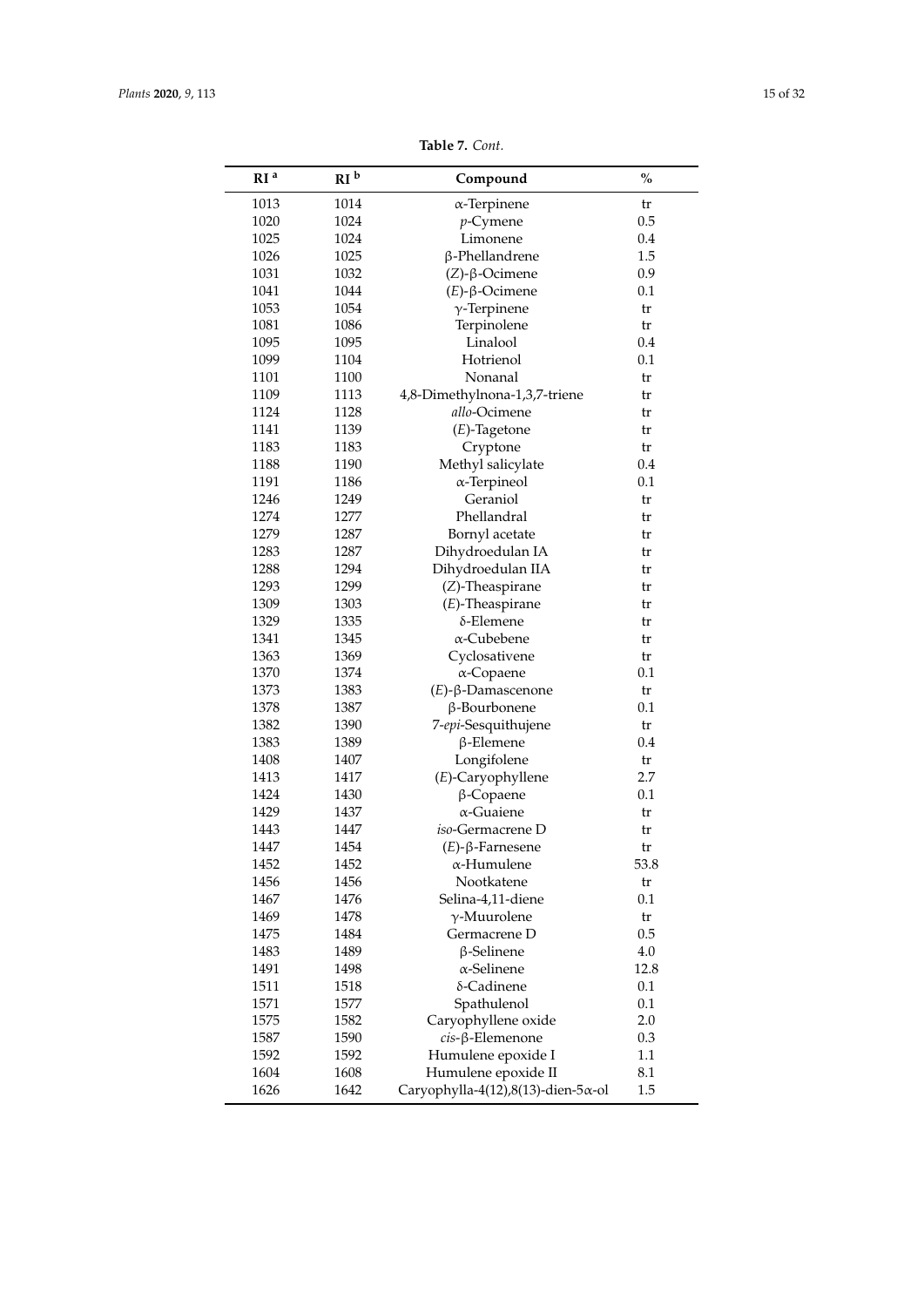<span id="page-15-0"></span>

| RI <sup>a</sup> | RI <sup>b</sup> | Compound                                     | $\%$          |
|-----------------|-----------------|----------------------------------------------|---------------|
| 1631            | 1644            | Caryophylla-4(12),8(13)-dien-5 $\beta$ -ol   | 0.5           |
| 1648            | 1649            | β-Eudesmol                                   | 0.3           |
| 1652            | 1658            | Selin-11-en- $4\alpha$ -ol                   | 1.3           |
| 1664            | 1656            | 14-Hydroxy-9-epi-(Z)-caryophyllene           | 0.1           |
| 1675            | 1685            | Germacra-4(15),5,10(14)-trien-1 $\alpha$ -ol | 0.7           |
| 1679            | 1668            | epi-Zizanone                                 | 0.3           |
| 1708            | 1715            | Pentadecanal                                 | 0.1           |
| 2012            | 2026            | $(E,E)$ -Geranyl linalool                    | 0.3           |
|                 |                 | Monoterpene hydrocarbons                     | 4.8           |
|                 |                 | Oxygenated monoterpenoids                    | 0.5           |
|                 |                 | Sesquiterpene hydrocarbons                   | 74.7          |
|                 |                 | Oxygenated sesquiterpenoids                  | 16.3          |
|                 |                 | Diterpenoids                                 | 0.3           |
|                 |                 | Others                                       | $0.5^{\circ}$ |
|                 |                 | Total identified                             | 97.0          |

**Table 7.** *Cont.*

<sup>a</sup> RI = Retention Index determined with respect to a homologous series of n-alkanes on a ZB-5 column. <sup>b</sup> Retention indices from the databases.  $\text{c tr} = \text{trace } (< 0.05\%)$ .

#### 2.1.7. *Callicarpa rubella*

The leaf essential oils of *C. rubella* were obtained from three different sites in central Vietnam, Nậm Giải Commune (Quế Phong district, Pu Hoat Nature Reserve, Nghe An province), Bach Ma National Park (Phu Loc district, Thua Thien Hue province), and Tay Giang district (Quang Nam province). The essential oil compositions showed very different profiles (Table [8\)](#page-18-0). The leaf essential oil from Nam Giai was dominated by caryophyllene oxide (25.1%), *cis*-thujopsenol (8.8%), and corymbolone (5.6%); β-bisabolene (25.0%), germacrone (22.1%), and (*E*)-caryophyllene (7.1%) were the major components of the leaf essential oil from Bach Ma; and the essential oil from Tay Giang was rich in (*E*)-caryophyllene (18.0%) and  $\alpha$ -cubebene (17.4%). The volatiles, obtained by head-space solid-phase microextraction (HS-SPME) techniques, of *C. rubella* from China showed α-cubebene (8.7%), palmitic acid (5.4%), epizonarene (4.8%), heptadecane (4.8%), and spathulenol (4.5%) as the major components [\[47\]](#page-30-7). Thus, there is wide variation in the chemical compositions of *C. rubella* leaf essential oils. In addition to geographical and climatic effects, genetic differences may be responsible for the wide variation in essential oil composition; the Missouri Botanical Garden lists 11 subordinate taxa for *C. rubella* [\[3\]](#page-28-2). The stem bark essential oil from Bach Ma National Park was similar in composition to the leaf essential oil from that collection site. The major components in the bark essential oil were germacrone (23.9%), β-bisabolene (17.9%), germacrene B (8.4%), and (*E*)-caryophyllene (7.3%) (Table [9\)](#page-20-0).

**Table 8.** Chemical compositions of *Callicarpa rubella* leaf essential oils from Vietnam.

|     |                   | $\%$                 |                |                  |
|-----|-------------------|----------------------|----------------|------------------|
|     |                   | Nam Giai             | <b>Bach Ma</b> | <b>Tay Giang</b> |
| 924 | $\alpha$ -Thujene |                      | 0.1            | tr <sup>c</sup>  |
| 932 | $\alpha$ -Pinene  | 0.1                  | 0.5            | 1.1              |
| 946 |                   |                      |                | tr               |
| 969 | Sabinene          |                      | 0.1            | 0.1              |
| 974 | $\beta$ -Pinene   | 0.3                  | 2.4            | 1.7              |
| 974 | 1-Octen-3-ol      | 0.4                  | 0.1            | tr               |
| 979 | 3-Octanone        | 0.2                  |                | tr               |
| 988 | Myrcene           |                      | 0.1            | 0.2              |
| 984 | 2-Pentylfuran     |                      |                | tr               |
| 988 | 3-Octanol         | 0.4                  | 0.1            | tr               |
|     | RI <sup>b</sup>   | Compound<br>Camphene |                |                  |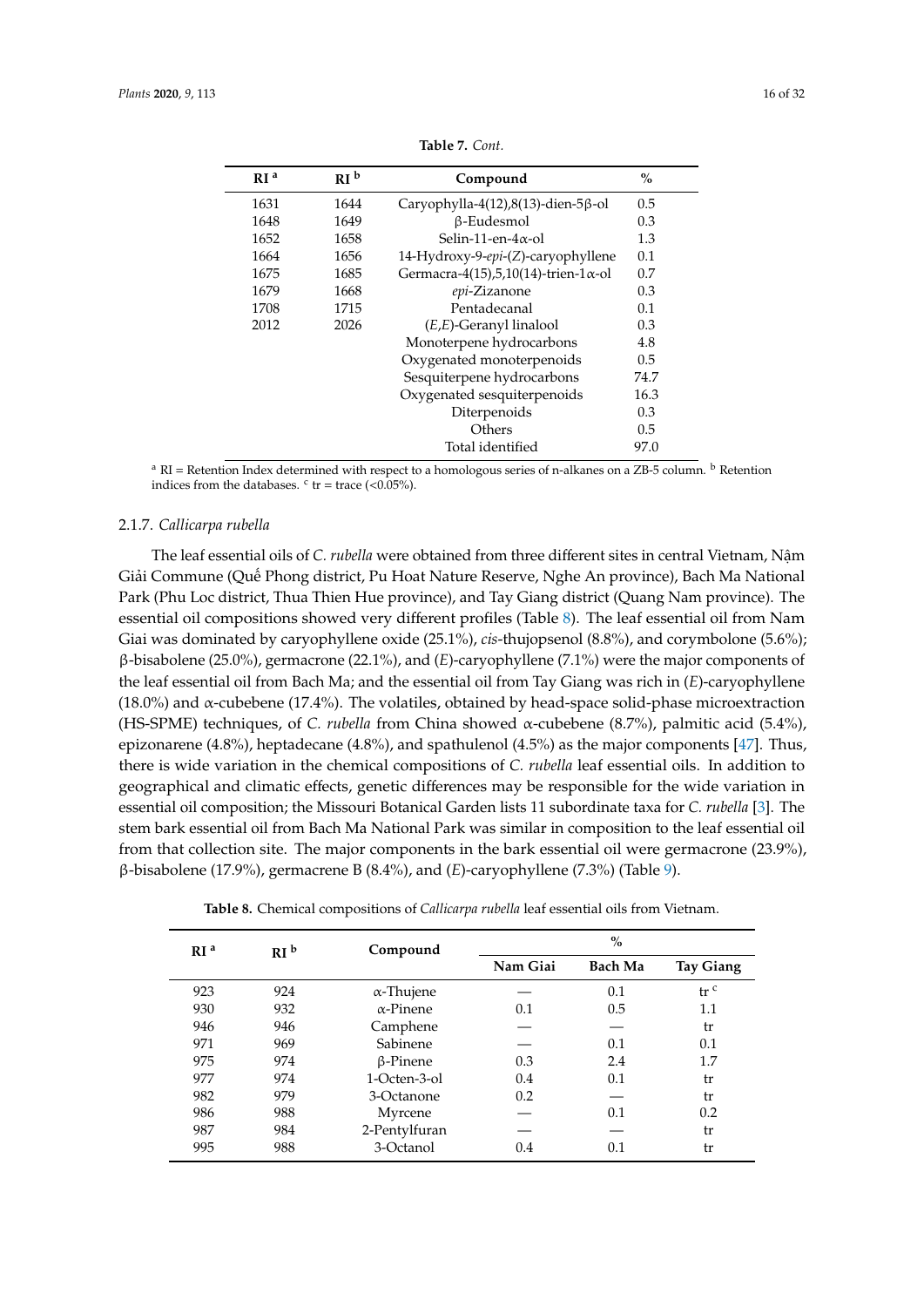| RI <sup>a</sup> | RI <sup>b</sup> | Compound                    | $\%$     |                |                  |
|-----------------|-----------------|-----------------------------|----------|----------------|------------------|
|                 |                 |                             | Nam Giai | <b>Bach Ma</b> | <b>Tay Giang</b> |
| 1005            | 1002            | $\alpha$ -Phellandrene      |          | 0.3            | 3.0              |
| 1007            | 1008            | δ-3-Carene                  |          | 0.3            | tr               |
| 1015            | 1014            | $\alpha$ -Terpinene         |          |                | tr               |
| 1022            | 1024            | $p$ -Cymene                 | tr       | 0.7            | 1.0              |
| 1027            | 1024            | Limonene                    | 0.1      | 0.4            | 0.8              |
| 1028            | 1025            | β-Phellandrene              |          | 0.9            | 2.6              |
| 1030            | 1026            | 1,8-cineole                 |          | 0.1            |                  |
| 1033            | 1032            | $(Z)$ -β-Ocimene            |          |                | 0.1              |
| 1043            | 1044            | $(E)$ -β-Ocimene            |          |                | tr               |
| 1055            | 1054            | $\gamma$ -Terpinene         |          |                | tr               |
|                 |                 | cis-Linalool oxide          |          |                |                  |
| 1067            | 1067            |                             | 0.2      |                |                  |
|                 |                 | (furanoid)                  |          |                |                  |
| 1083            | 1086            | Terpinolene                 |          | 0.1            | 0.1              |
| 1084            | 1084            | trans-Linalool oxide        | 0.2      |                |                  |
|                 |                 | (furanoid)                  |          |                |                  |
| 1098            | 1095            | Linalool                    | 1.4      | 0.1            | tr               |
| 1104            | 1100            | Nonanal                     |          | 0.1            | tr               |
| 1123            | 1118            | cis-p-Menth-2-en-1-ol       |          | tr             |                  |
| 1137            | 1134            | Benzeneacetonitrile         | 0.1      |                |                  |
| 1139            | 1135            | trans-Pinocarveol           | 0.1      | tr             |                  |
| 1141            | 1136            | trans-p-Menth-2-en-1-ol     |          | tr             |                  |
| 1161            | 1160            | Pinocarvone                 |          | tr             |                  |
| 1170            | 1165            | Borneol                     |          | tr             |                  |
| 1179            | 1174            | Terpinen-4-ol               |          | 0.1            | tr               |
| 1185            | 1183            | Cryptone                    |          | 0.2            |                  |
| 1185            | 1184            | (3Z)-Hexenyl<br>butyrate    | 0.2      |                |                  |
| 1189            | 1191            | Hexyl butyrate              | tr       |                |                  |
| 1191            | 1190            | Methyl salicylate           | 0.2      |                | tr               |
| 1192            | 1193            | $(2E)$ -Hexenyl<br>butyrate | 0.1      |                |                  |
| 1193            | 1195            |                             | 0.1      |                |                  |
|                 |                 | Myrtenal                    |          | 0.3            | 0.1              |
| 1194            | 1186            | $\alpha$ -Terpineol         |          |                |                  |
| 1201            | 1202            | cis-Sabinol                 |          | 0.1            |                  |
| 1221            | 1222            | 2-Hydroxycineole            |          | 0.1            |                  |
| 1285            | 1287            | Dihydroedulan IA            | 0.1      |                | tr               |
| 1290            | 1294            | Dihydroedulan IIA           | 0.1      |                | tr               |
| 1295            | 1299            | $(Z)$ -Theaspirane          |          |                | 0.1              |
| 1312            | 1303            | $(E)$ -Theaspirane          |          |                | tr               |
| 1318            | 1318            | 3-Hydroxycineole            |          | 0.3            |                  |
| 1328            | 1334            | Bicycloelemene              |          | 0.2            | 0.3              |
| 1332            | 1335            | δ-Elemene                   |          | 0.2            | 0.2              |
| 1344            | 1345            | $\alpha$ -Cubebene          | 0.1      | 0.4            | 17.4             |
| 1350            | 1356            | Eugenol                     |          |                | 0.1              |
| 1366            | 1373            | α-Ylangene                  | 0.1      |                | tr               |
| 1372            | 1374            | $\alpha$ -Copaene           | 0.4      | 0.1            | 4.6              |
| 1377            | 1383            | $(E)$ -β-Damascenone        |          |                | tr               |
| 1380            | 1382            | β-Bourbonene                | 3.2      | 0.1            | 4.1              |
| 1383            | 1385            | α-Bourbonene                | 0.3      |                |                  |
| 1384            | 1387            | β-Cubebene                  |          |                | 4.3              |
| 1386            | 1389            | $\beta$ -Elemene            | 0.5      | 1.3            | 0.5              |
| 1400            | 1408            | (Z)-Caryophyllene           |          |                | 0.1              |
| 1403            | 1409            |                             |          |                | 0.1              |
|                 |                 | $\alpha$ -Gurjunene         |          |                |                  |
| 1414            | 1419            | β-Ylangene                  | 0.3      |                |                  |

**Table 8.** *Cont.*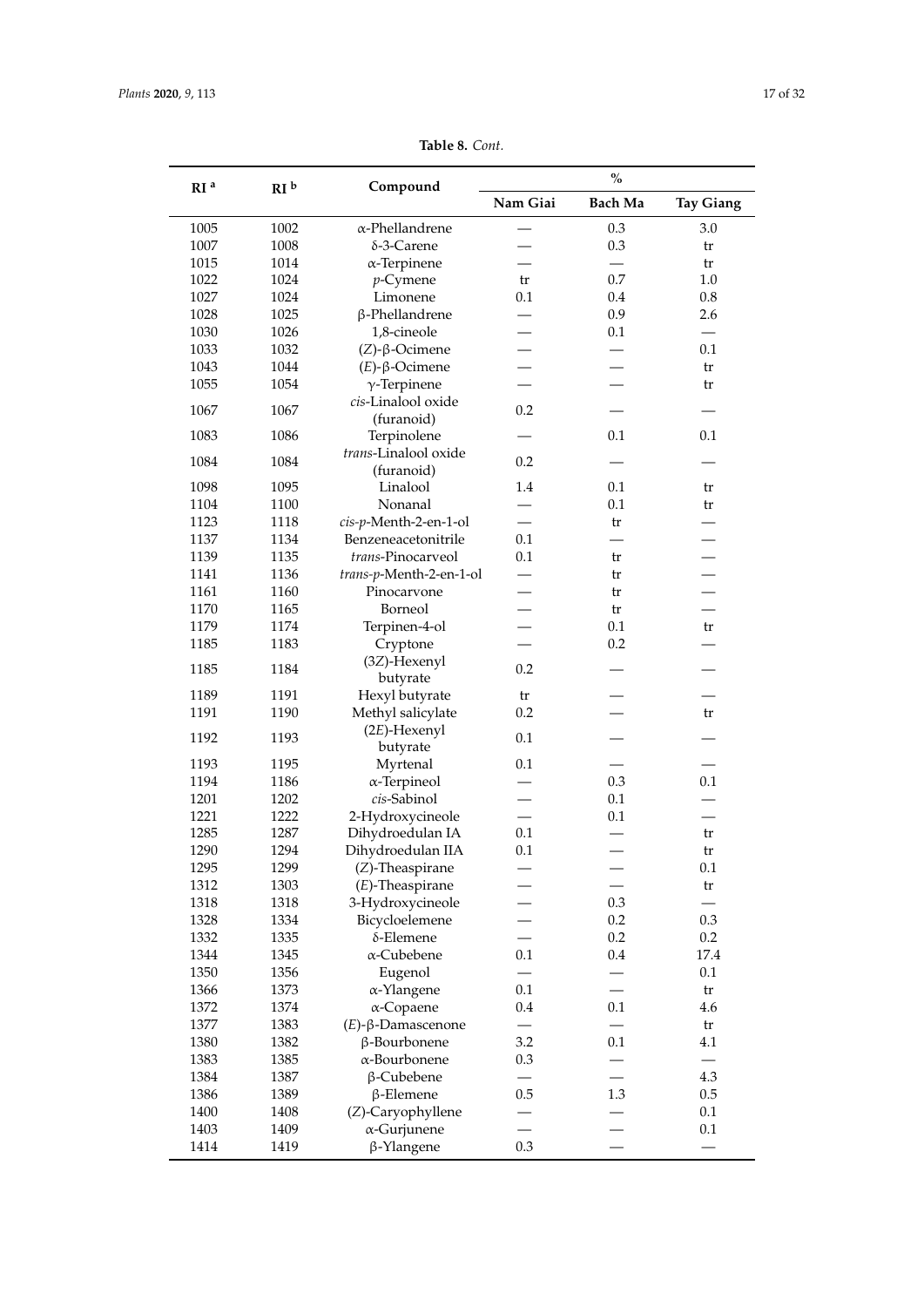|                 |                 |                                          | $\%$                     |                          |                          |
|-----------------|-----------------|------------------------------------------|--------------------------|--------------------------|--------------------------|
| RI <sup>a</sup> | RI <sup>b</sup> | Compound                                 | Nam Giai                 | <b>Bach Ma</b>           | <b>Tay Giang</b>         |
| 1417            | 1417            | (E)-Caryophyllene                        | 0.3                      | 7.1                      | 18.0                     |
| 1426            | 1430            | $\beta$ -Copaene                         | 0.3                      |                          | $0.7\,$                  |
| 1426            | 1427            | $\gamma$ -Elemene                        |                          | 2.5                      |                          |
| 1430            | 1432            | trans-a-Bergamotene                      |                          | 0.1                      |                          |
| 1431            | 1437            | $\alpha$ -Guaiene                        | 2.8                      |                          | 3.0                      |
| 1435            | 1439            | Aromadendrene                            | 0.1                      |                          | 0.3                      |
| 1441            | 1447            | iso-Germacrene D                         | 0.2                      |                          | 0.3                      |
| 1445            | 1448            | cis-Murrola-3,5-diene                    |                          |                          | 0.6                      |
| 1449            | 1454            | $(E)$ -β-Farnesene                       |                          | 0.5                      | 0.1                      |
| 1452            | 1452            | $\alpha$ -Humulene                       | 0.1                      | 0.9                      | 2.0                      |
| 1456            | 1458            | allo-Aromadendrene                       |                          |                          | 0.2                      |
| 1459            | 1465            | cis-Muurola-4(14),5-diene                |                          |                          | 0.1                      |
| 1465            | 1461            | cis-Cadina-1(6),4-diene                  |                          |                          | 0.2                      |
| 1466            | 1473            | Drima-7,9(11)-diene                      | 0.1                      |                          | $\overline{\phantom{0}}$ |
| 1468            | 1475            | trans-Cadina-1(6),4-diene                |                          |                          | $0.8\,$                  |
| 1471            | 1478            | $\gamma$ -Muurolene                      | 0.5                      |                          | 0.5                      |
| 1476            | 1475            | $\gamma$ -Gurjunene                      | 0.2                      |                          | 0.4                      |
| 1478            | 1479            | ar-Curcumene                             |                          | 0.7                      | $\overline{\phantom{0}}$ |
| 1478            | 1484            | Germacrene D                             |                          |                          | 4.2                      |
| 1486            | 1489            | $\beta$ -Selinene                        | 1.6                      | 0.9                      | $0.8\,$                  |
| 1488            | 1495            |                                          |                          |                          | 1.2                      |
| 1492            | 1500            | $\gamma$ -Amorphene                      |                          |                          | 4.6                      |
|                 |                 | Bicyclogermacrene                        |                          |                          |                          |
| 1493            | 1498            | $\alpha$ -Selinene                       |                          | 0.7                      |                          |
| 1495            | 1500            | $\alpha$ -Muurolene                      |                          | 0.1                      | 0.9                      |
| 1495            |                 | Unidentified <sup>d</sup>                | 2.7                      |                          |                          |
| 1498            | 1509            | $\alpha$ -Bulnesene                      | 1.7                      |                          | 1.8                      |
| 1500            | 1505            | $(E,E)$ - $\alpha$ -Farnesene            |                          |                          | 0.1                      |
| 1505            | 1505            | β-Bisabolene                             | 0.7                      | 25.0                     | 0.1                      |
| 1510            | 1513            | $\gamma$ -Cadinene                       |                          | 0.1                      | 0.3                      |
| 1512            | 1514            | Cubebol                                  |                          | 0.5                      | $1.0\,$                  |
| 1515            | 1518            | δ-Cadinene                               |                          | 0.2                      | 4.6                      |
| 1519            | 1521            | trans-Calamenene                         |                          | 0.2                      | 0.4                      |
| 1520            | 1528            | Zonarene                                 |                          |                          | 0.2                      |
| 1521            | 1521            | $\beta$ -Sesquiphellandrene              |                          | 0.5                      |                          |
| 1529            | 1533            | trans-Cadina-1,4-diene                   |                          |                          | 0.4                      |
| 1534            | 1540            | Selina-4(15),7(11)-diene                 |                          | 0.5                      |                          |
| 1539            | 1545            | Selina-3,7(11)-diene                     | $\overline{\phantom{0}}$ | $0.3\,$                  | —                        |
| 1545            | 1548            | $\alpha$ -Elemol                         |                          | 0.2                      |                          |
| 1556            | 1559            | Germacrene B                             |                          | 4.6                      | 0.1                      |
| 1564            |                 | Unidentified <sup>e</sup>                | 3.2                      |                          |                          |
| 1568            |                 | Unidentified <sup>f</sup>                | $7.2\,$                  | $\overline{\phantom{0}}$ | $\overline{\phantom{0}}$ |
| 1574            | 1577            | Spathulenol                              | 3.9                      | 0.2                      | 2.7                      |
| 1579            | 1582            | Caryophyllene oxide                      | 25.1                     | 3.0                      | 2.7                      |
| 1581            |                 | Unidentified <sup>8</sup>                | 1.7                      |                          | 0.3                      |
| 1590            | 1590            | cis-β-Elemenone                          |                          | 0.4                      |                          |
| 1595            | 1596            | trans-β-Elemenone                        |                          | 4.2                      |                          |
| 1607            | 1608            | Humulene epoxide II                      | 3.8                      | 0.4                      | 0.2                      |
| 1625            | 1629            | iso-Spathulenol                          |                          | 0.6                      |                          |
| 1625            | 1627            | 1-epi-Cubenol                            |                          |                          | $0.8\,$                  |
| 1634            | 1644            | Caryophylla-4(12),8(13)-dien-5β-ol       |                          |                          | 0.2                      |
| 1640            | 1645            | Cubenol                                  |                          |                          | 0.5                      |
| 1641            | 1640            | τ-Muurolol                               |                          |                          | 0.1                      |
| 1644            | 1644            | $\alpha$ -Muurolol (= $\delta$ -Cadinol) |                          |                          | 0.3                      |
| 1653            | 1652            | $\alpha$ -Cadinol                        |                          | 0.4                      | $0.2\,$                  |
| 1655            | 1651            | Pogostol                                 | 1.6                      |                          | $0.2\,$                  |
|                 |                 |                                          |                          |                          |                          |

**Table 8.** *Cont.*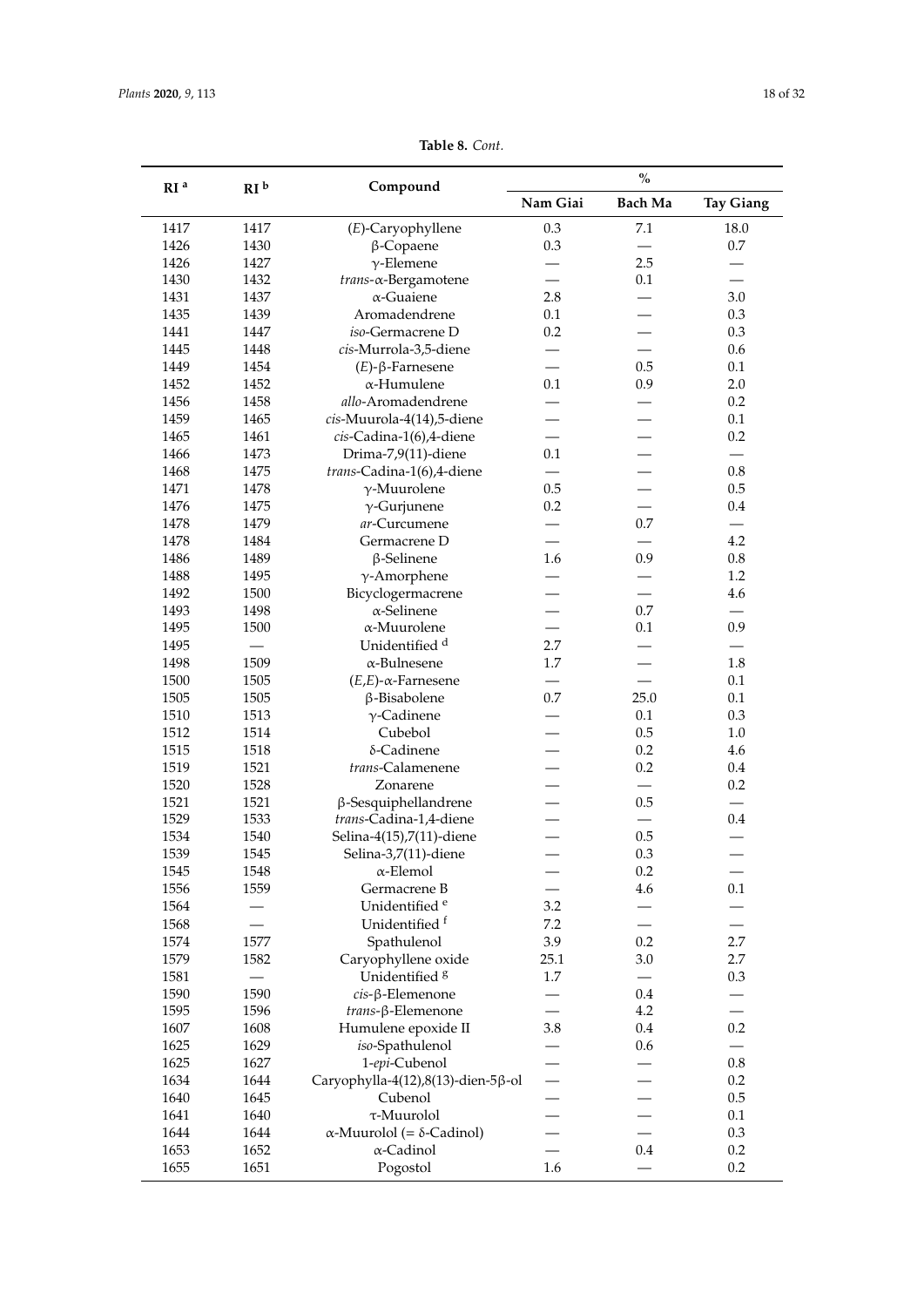<span id="page-18-0"></span>

| RI <sup>b</sup><br>RI <sup>a</sup> |      | Compound                           | $\frac{0}{0}$ |                |                  |
|------------------------------------|------|------------------------------------|---------------|----------------|------------------|
|                                    |      |                                    | Nam Giai      | <b>Bach Ma</b> | <b>Tay Giang</b> |
| 1661                               |      | Unidentified h                     |               | 2.2            |                  |
| 1668                               | 1668 | 14-Hydroxy-9-epi-(E)-caryophyllene | 1.2           |                | 0.1              |
| 1677                               |      | Unidentified <sup>i</sup>          | 1.1           |                |                  |
| 1684                               | 1685 | $\alpha$ -Bisabolol                |               | 0.2            |                  |
| 1691                               | 1693 | Germacrone                         |               | 22.1           |                  |
| 1698                               | 1704 | cis-Thujopsenol                    | 8.8           |                |                  |
| 1709                               |      | Unidentified <sup>j</sup>          |               | 1.8            |                  |
| 1715                               |      | Unidentified k                     | 2.1           |                |                  |
| 1766                               |      | Unidentified <sup>1</sup>          | 1.8           |                |                  |
| 1768                               |      | Unidentified m                     |               | 1.0            |                  |
| 1792                               |      | Unidentified <sup>n</sup>          | 4.0           |                |                  |
| 1802                               |      | Unidentified <sup>o</sup>          | 2.5           |                |                  |
| 1809                               | 1806 | Nootkatone                         | 1.6           |                |                  |
| 1815                               |      | Unidentified <sup>p</sup>          |               | 1.8            |                  |
| 1834                               |      | Unidentified 9                     |               | 3.0            |                  |
| 1849                               |      | Unidentified <sup>r</sup>          | 1.6           |                |                  |
| 1885                               | 1884 | Corymbolone                        | 5.6           |                |                  |
| 2049                               | 2055 | Abietatriene                       |               | 1.3            | 0.1              |
|                                    |      | Monoterpene hydrocarbons           | 0.5           | 5.9            | 10.5             |
|                                    |      | Oxygenated monoterpenoids          | 2.0           | 1.2            | 0.1              |
|                                    |      | Sesquiterpene hydrocarbons         | 13.5          | 47.1           | 78.5             |
|                                    |      | Oxygenated sesquiterpenoids        | 45.9          | 32.3           | 9.0              |
|                                    |      | Diterpenoids                       | 5.6           | 1.3            | 0.1              |
|                                    |      | Others                             | 1.8           | 0.2            | 0.1              |
|                                    |      | Total identified                   | 69.2          | 88.0           | 98.3             |

**Table 8.** *Cont.*

<sup>a</sup> RI = Retention Index determined with respect to a homologous series of n-alkanes on a ZB-5 column. <sup>b</sup> Retention indices from the databases.  $\epsilon$  tr = trace (<0.05%).  $\frac{d}{d}$  MS: 202(24%), 189(12%), 187(14%), 159(28%), 147(66%), 145(53%), 134(30%), 133(31%), 131(35%), 121(37%), 119(59%), 107(68%), 105(99%), 93(92%), 91(79%), 81(100%), 80(69%), 79(74%), 77(42%), 67(35%), 55(40%), 41(55%). <sup>e</sup> MS: 220(3%), 205(13%), 187(18%), 162(34%), 147(27%), 145(30%), 135(35%), 121(67%), 107(85%), 95(74%), 93(77%), 81(81%), 79(67%), 69(68%), 67(82%), 55(87%)41(100%). <sup>f</sup> MS: 220(0.5%), 205(4%), 187(12%), 177(6%), 162(9%), 149(9%), 147(20%), 145(13%), 123(26%), 122(24%), 111(44%), 107(78%), 95(42%), 93(42%), 83(40%), 81(58%), 79(38%), 67(47%), 55(43%), 43(100%), 41(49%). <sup>g</sup> MS: 220(3%), 205(4%), 202(12%), 187(24%), 159(25%), 146(29%), 145(23%), 133(22%), 131(20%), 123(18%), 121(19%0, 119(18%), 109(18%), 107(27%), 105(28%), 95(29%), 93(35%), 91(30%), 81(35%), 79(36%), 69(27%), 55(32%), 43(100%), 41(33%). <sup>h</sup> MS: 218(4%), 203(5%), 175(14%), 136(68%), 135(68%), 121(25%), 107(100%), 91(29%), 79(22%), 67(50%), 53(18%), 41(28%). <sup>i</sup> MS: 218(7%), 203(8%), 175(12%), 161(17%), 160(18%), 147(22%), 145(15%), 135(28%), 134(29%), 121(32%), 119(33%), 109(42%), 107(35%), 105(33%), 95(59%), 93(41%), 81(34%), 79(30%), 69(30%), 67(37%),55(29%), 53(19%), 43(100%), 41(43%). <sup>j</sup> MS: 220(35%), 205(17%), 202(27%), 187(27%), 162(88%), 159(32%), 149(55%), 147(57%), 145(30%), 131(30%), 121(71%), 119(79%), 107(66%), 105(68%), 97(43%), 93(57%), 91(67%), 43(100%), 41(63%). <sup>k</sup> MS: 218(2%), 200(3%), 185(5%), 160(13%), 145(9%), 121(25%), 120(27%), 98(22%), 97(23%), 83(100%), 67(18%), 55(34%), 43(96%), 41(25%). <sup>l</sup> MS: 220(1%), 205(4%), 179(10%), 161(4%), 147(10%), 137(10%), 133(14%), 121(17%), 119(20%), 108(32%), 95(35%), 93(53%), 91(42%), 81(34%), 79(61%), 69(32%), 67(38%), 55(45%), 43(100%), 41(58%). <sup>m</sup> MS: 220(62%), 202(11%), 187(15%), 177(100%), 159(74%), 135(49%), 123(75%), 107(76%), 93(64%), 91(52%), 81(61%), 67(54%), 55(57%), 43(62%), 41(68%). <sup>n</sup> MS: 234(8%), 219(30%), 216(8%), 201(8%), 191(12%), 177(15%), 176(13%), 163(14%), 159(16%), 152(21%), 137(16%), 133(16%), 111(27%), 105(20%), 91(25%), 79(19%), 77(17%), 67(17%), 55(17%), 43(100%), 41(26%). <sup>o</sup> MS: 234(1%), 216(16%), 188(8%), 177(9%), 173(8%), 163(10%), 161(14%), 159(13%), 133(22%), 111(26%), 105(24%), 95(47%), 91(23%), 81(23%), 79(24%), 77(20%), 67(22%), 55(18%), 43(100%), 41(28%). <sup>p</sup> MS: 234(2%), 219(4%), 201(5%), 191(5%), 177(7%), 167(12%), 149(34%), 135(51%), 121(50%), 107(100%), 93(35%), 91(37%), 79(34%), 68(36%), 67(58%), 55(34%), 43(53%), 41(60%). <sup>q</sup> MS: 167(40%), 121(32%), 68(100%), 67(58%), 43(33%), 41(39%). <sup>r</sup> MS: 236(5%), 221(8%), 218(8%), 193(15%), 180(26%), 167(30%), 149(22%), 147(18%), 136(65%), 123(74%), 110(97%), 97(84%), 69(83%), 55(80%), 43(80%), 41(100%).

### 2.1.8. *Callicarpa sinuata*

The leaf essential oil of *C. sinuata* from Son Tra Peninsula (Da Nang City) showed α-humulene (24.8%),  $\alpha$ -copaene (12.6%), humulene epoxide II (6.7%), and spathulenol (5.9%) as the major components (Table [10\)](#page-21-0). There have been no previous reports on the essential oil composition of *C. sinuata*.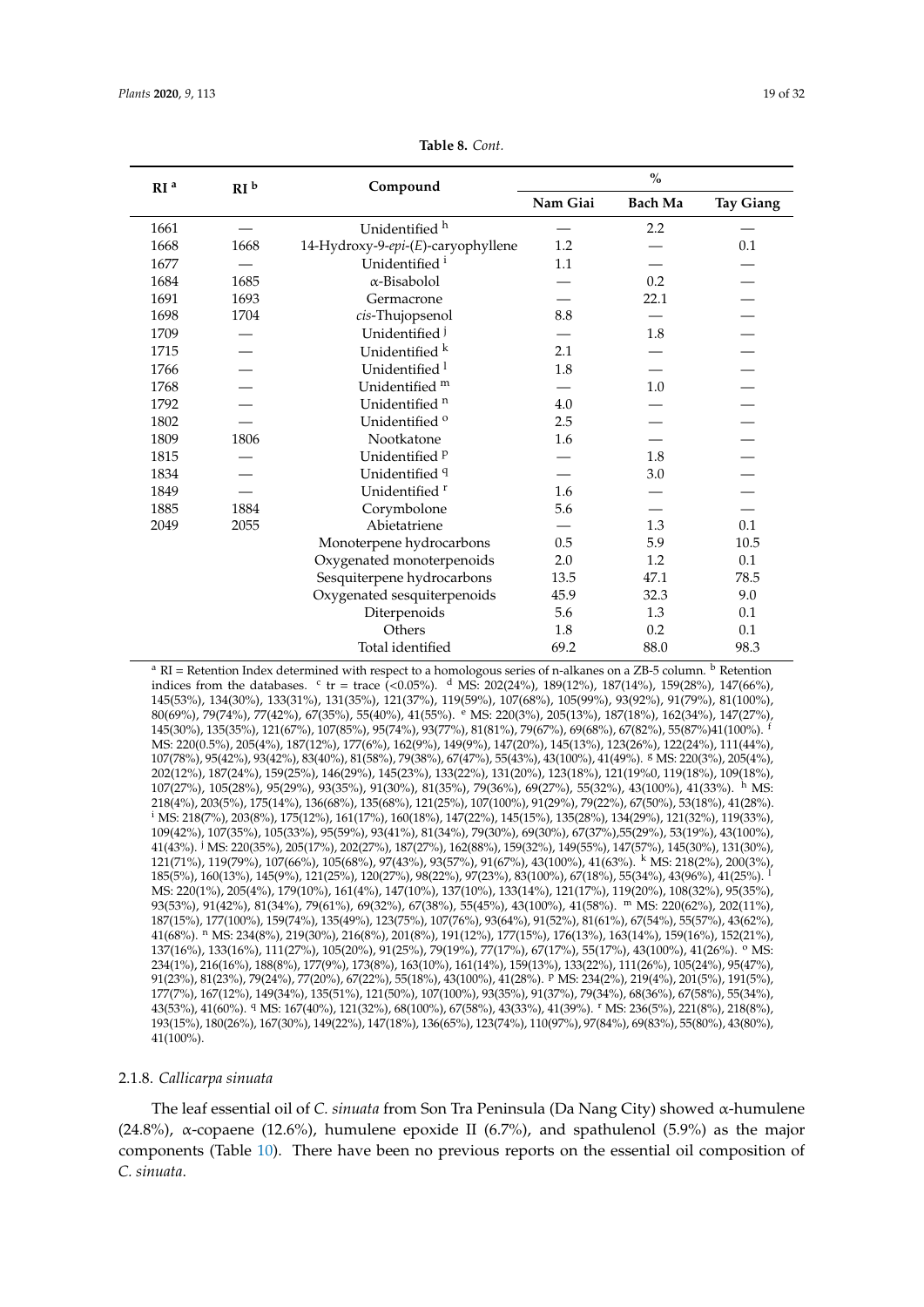| RI <sup>a</sup> | RI <sup>b</sup> | Compound                                 | $\frac{0}{0}$ |
|-----------------|-----------------|------------------------------------------|---------------|
| 933             | 932             | α-Pinene                                 | 0.4           |
| 949             | 946             | Camphene                                 | 0.1           |
| 972             | 969             | Sabinene                                 | 0.1           |
| 978             | 974             | $\beta$ -Pinene                          | 2.7           |
| 989             | 988             | Myrcene                                  | 0.1           |
| 1007            | 1002            | $\alpha$ -Phellandrene                   | 0.3           |
| 1009            | 1008            | δ-3-Carene                               | 1.5           |
| 1025            | 1024            | $p$ -Cymene                              | 0.6           |
| 1029            | 1024            | Limonene                                 | 0.4           |
| 1031            | 1025            | β-Phellandrene                           | 0.7           |
| 1085            | 1086            | Terpinolene                              | 0.1           |
| 1100            | 1095            | Linalool                                 | 0.1           |
| 1196            | 1186            | $\alpha$ -Terpineol                      | 0.1           |
| 1333            | 1334            | Bicycloelemene                           | 0.1           |
| 1347            | 1345            | $\alpha$ -Cubebene                       | 0.7           |
| 1376            | 1374            | $\alpha$ -Copaene                        | 0.2           |
| 1382            | 1389            | $\beta$ -Elemene                         | 0.1           |
| 1388            | 1387            | $\beta$ -Cubebene                        | 0.3           |
| 1389            | 1389            | $\beta$ -Elemene                         | 2.0           |
| 1420            | 1417            | (E)-Caryophyllene                        | 7.3           |
| 1429            | 1427            | $\gamma$ -Elemene                        | 4.8           |
| 1452            | 1457            | Sesquisabinene                           | 0.3           |
| 1456            | 1452            | $\alpha$ -Humulene                       | 1.0           |
| 1460            | 1458            | allo-Aromadendrene                       | 0.1           |
| 1472            | 1475            | trans-Cadina-1(6),4-diene                | 0.2           |
| 1481            | 1479            | ar-Curcumene                             | 2.2           |
| 1489            | 1489            | $\beta$ -Selinene                        | 0.6           |
| 1492            | 1493            | trans-Muurola-4(14),5-diene              | 0.2           |
| 1496            | 1498            | α-Selinene                               | 1.0           |
| 1498            | 1500            | α-Muurolene                              | 0.3           |
| 1505            | 1501            | Aciphyllene                              | 0.3           |
| 1508            | 1505            | β-Bisabolene                             | 17.9          |
| 1513            | 1513            | $\gamma$ -Cadinene                       | 0.3           |
| 1515            | 1514            | Cubebol                                  | 0.3           |
| 1518            | 1518            | δ-Cadinene                               | 0.5           |
| 1521            | 1521            | trans-Calamenene                         | 0.2           |
| 1524            | 1521            | $\beta$ -Sesquiphellandrene              | 0.6           |
| 1537            | 1528            | Zonarene                                 | 0.6           |
| 1542            | 1545            | Selina-3,7(11)-diene                     | 0.5           |
| 1548            | 1548            | Elemol                                   | 0.3           |
| 1559            | 1559            | Germacrene B                             | 8.4           |
| 1577            | 1577            | Spathulenol                              | 0.2           |
| 1582            | 1582            | Caryophyllene oxide                      | 1.9           |
| 1593            | 1590            | $cis$ - $\beta$ -Elemenone               | 0.4           |
| 1594            | 1592            | Viridiflorol                             | 0.4           |
| 1598            | 1596            | trans-β-Elemenone                        | 3.8           |
| 1607            | 1608            | $\beta$ -Atlantol                        | 0.2           |
| 1610            | 1608            | Humulene epoxide II                      | 0.1           |
| 1628            | 1629            | iso-Spathulenol                          | 0.5           |
| 1632            | 1630            | $\gamma$ -Eudesmol                       | 0.1           |
| 1643            | 1645            | Cubenol                                  | 0.3           |
| 1647            | 1644            | $\alpha$ -Muurolol (= $\delta$ -Cadinol) | 0.2           |
| 1655            | 1652            | $\alpha$ -Cadinol                        | 0.7           |
|                 |                 |                                          |               |

**Table 9.** Chemical composition of *Callicarpa rubella* stem bark essential oil from Bach Ma National Park, Vietnam.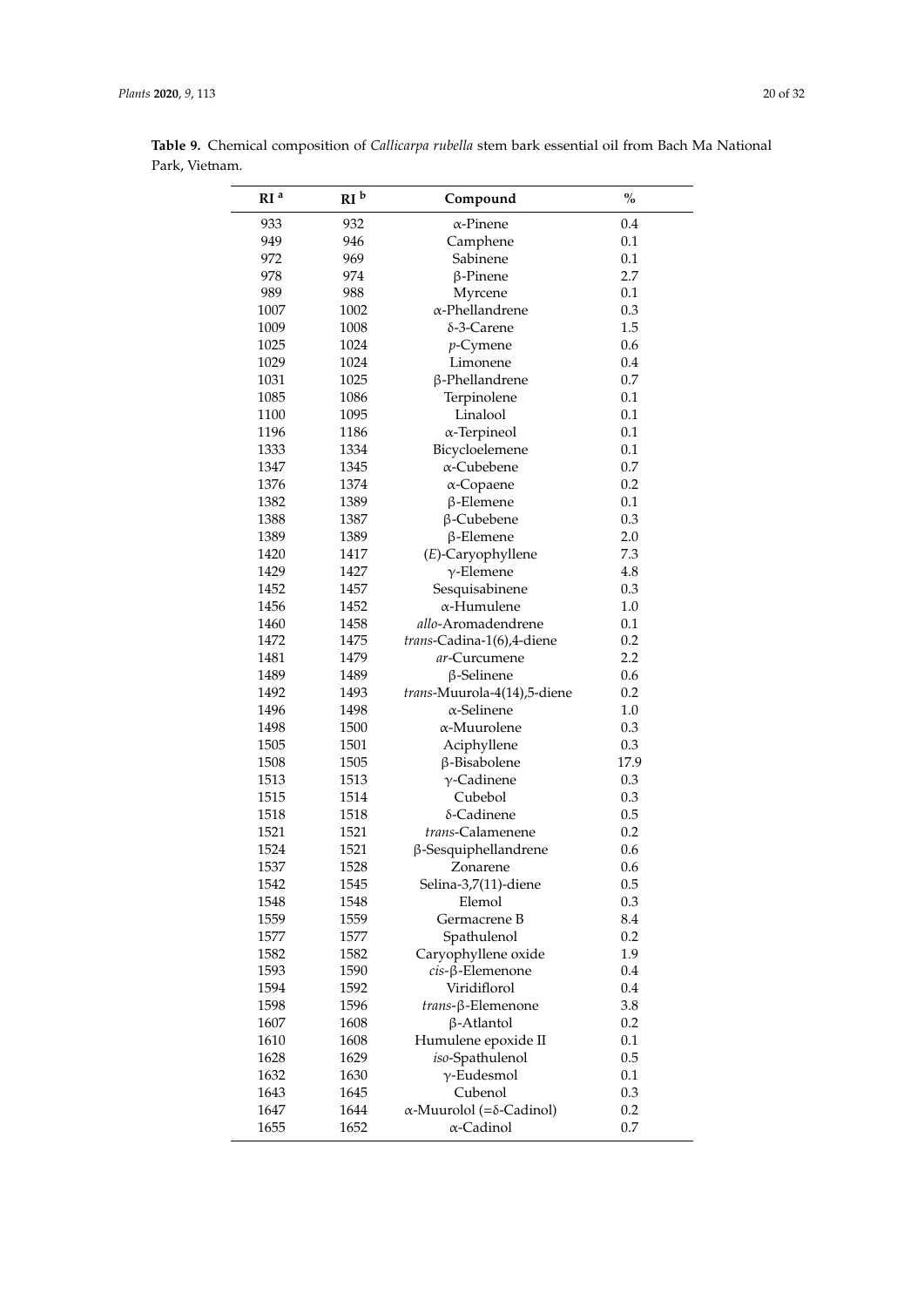<span id="page-20-0"></span>

| RI <sup>a</sup> | RI <sup>b</sup> | Compound                   | $\%$ |
|-----------------|-----------------|----------------------------|------|
| 1658            | 1658            | Selin-11-en- $4\alpha$ -ol | 0.1  |
| 1664            |                 | Unidentified c             | 1.6  |
| 1687            | 1685            | $\alpha$ -Bisabolol        | 0.4  |
| 1694            | 1693            | Germacrone                 | 23.9 |
| 2015            | 2009            | 13-epi-Manool oxide        | 0.2  |
| 2053            | 2055            | Abietatriene               | 1.1  |
|                 |                 | Monoterpene                | 7.1  |
|                 |                 | hydrocarbons               |      |
|                 |                 | Oxygenated                 | 0.9  |
|                 |                 | monoterpenoids             |      |
|                 |                 | Sesquiterpene              | 50.7 |
|                 |                 | hydrocarbons               |      |
|                 |                 | Oxygenated                 | 36.1 |
|                 |                 | sesquiterpenoids           |      |
|                 |                 | Diterpenoids               | 1.3  |
|                 |                 | Others                     | 0.0  |
|                 |                 | Total identified           | 93.0 |

**Table 9.** *Cont.*

 $^{\rm a}$  RI = Retention Index determined with respect to a homologous series of n-alkanes on a ZB-5 column.  $^{\rm b}$  Retention indices from the databases. <sup>c</sup> MS: 218(5%), 203(7%), 185(5%), 175(18%), 161(4%), 147(10%), 136(77%), 135(78%), 121(33%), 107(100%), 91(29%), 79(21%), 67(44%), 55(11%), 53(17%), 41(24%).

|                | nrh. |                                                                                                                |  |
|----------------|------|----------------------------------------------------------------------------------------------------------------|--|
| City, Vietnam. |      |                                                                                                                |  |
|                |      | Table 10. Chemical composition of <i>Callicarpa sinuata</i> leaf essential oil from Son Tra Peninsula, Da Nang |  |

| RI <sup>a</sup> | RI <sup>b</sup> | Compound                 | $\%$            |  |
|-----------------|-----------------|--------------------------|-----------------|--|
| 930             | 932             | α-Pinene                 | 0.1             |  |
| 969             | 969             | Sabinene                 | 0.1             |  |
| 975             | 974             | $\beta$ -Pinene          | tr <sup>c</sup> |  |
| 976             | 974             | 1-Octen-3-ol             | tr              |  |
| 1006            | 1008            | δ-3-Carene               | tr              |  |
| 1022            | 1024            | $p$ -Cymene              | 0.1             |  |
| 1026            | 1024            | Limonene                 | 0.1             |  |
| 1030            | 1026            | 1,8-Cineole              | tr              |  |
| 1103            | 1100            | Nonanal                  | 0.1             |  |
| 1295            | 1299            | (Z)-Theaspirane          | 0.1             |  |
| 1311            | 1303            | $(E)$ -Theaspirane       | 0.1             |  |
| 1328            | 1334            | Bicycloelemene           | 0.1             |  |
| 1331            | 1335            | $\delta$ -Elemene        | 0.3             |  |
| 1343            | 1345            | α-Cubebene               | 2.0             |  |
| 1365            | 1373            | α-Ylangene               | 0.1             |  |
| 1372            | 1374            | $\alpha$ -Copaene        | 12.6            |  |
| 1378            | 1383            | $cis$ - $\beta$ -Elemene | 0.2             |  |
| 1380            | 1382            | β-Bourbonene             | 0.3             |  |
| 1384            | 1387            | β-Cubebene               | 1.8             |  |
| 1385            | 1389            | trans-β-Elemene          | 3.1             |  |
| 1416            | 1417            | (E)-Caryophyllene        | 3.8             |  |
| 1426            | 1430            | β-Copaene                | 0.4             |  |
| 1431            | 1437            | $\alpha$ -Guaiene        | 0.2             |  |
| 1435            | 1439            | Aromadendrene            | 0.5             |  |
| 1448            | 1455            | Valerena-4,7(11)-diene   | 0.4             |  |
| 1453            | 1452            | $\alpha$ -Humulene       | 24.8            |  |
| 1456            | 1458            | allo-Aromadendrene       | 0.4             |  |
| 1466            | 1473            | 4,5-di-epi-Aristolochene | 0.4             |  |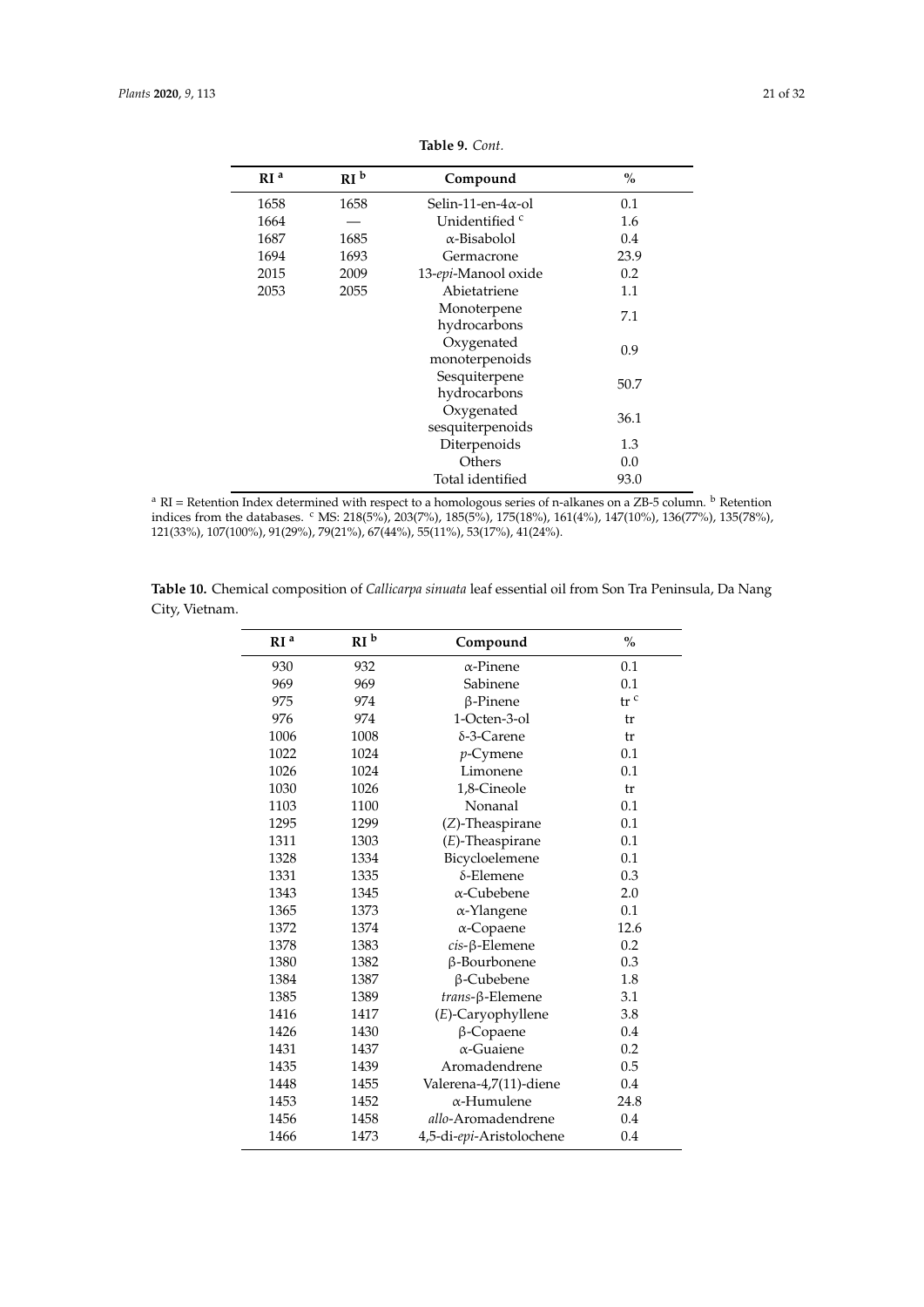<span id="page-21-0"></span>

| RI <sup>a</sup> | RI <sup>b</sup> | Compound                                 | $\frac{0}{0}$ |
|-----------------|-----------------|------------------------------------------|---------------|
| 1469            | 1476            | Selina-4,11-diene                        | 0.2           |
| 1471            | 1478            | $\gamma$ -Muurolene                      | 1.3           |
| 1475            | 1483            | α-Amorphene                              | 0.2           |
| 1477            | 1484            | Germacrene D                             | 2.6           |
| 1484            | 1491            | Eremophilene                             | 0.3           |
| 1485            | 1489            | $\beta$ -Selinene                        | 1.8           |
| 1488            | 1493            | trans-Muurola-4(14),5-diene              | 0.3           |
| 1492            | 1500            | Bicyclogermacrene                        | 4.0           |
| 1494            | 1500            | α-Muurolene                              | 0.5           |
| 1509            | 1513            | $\gamma$ -Cadinene                       | 0.6           |
| 1511            | 1514            | Cubebol                                  | 0.4           |
| 1514            | 1518            | δ-Cadinene                               | 2.3           |
| 1517            | 1521            | trans-Calamenene                         | 0.4           |
| 1538            | 1544            | α-Calcorene                              | 0.9           |
| 1556            | 1561            | $(E)$ -Nerolidol                         | 0.3           |
| 1558            | 1564            | β-Calacorene                             | 0.4           |
| 1573            | 1577            | Spathulenol                              | 5.9           |
| 1578            | 1582            | Caryophyllene oxide                      | 1.9           |
| 1582            | 1590            | Globulol                                 | 0.4           |
| 1590            | 1592            | Viridiflorol                             | 0.5           |
| 1592            | 1600            | Guaiol                                   | 0.2           |
| 1595            | 1592            | Humulene epoxide I                       | 0.6           |
| 1606            | 1608            | Humulene epoxide II                      | 6.7           |
| 1624            | 1627            | 1-epi-Cubenol                            | 0.7           |
| 1628            | 1629            | iso-Spathulenol                          | 2.4           |
| 1639            | 1638            | $\tau$ -Cadinol                          | 0.3           |
| 1640            | 1640            | τ-Muurolol                               | 0.3           |
| 1651            | 1652            | α-Eudesmol                               | 2.3           |
| 1655            | 1658            | Selin-11-en- $4\alpha$ -ol               | 0.7           |
| 1659            | 1668            | <i>ar</i> -Turmerone                     | 0.2           |
| 1661            | 1662            | 9-Methoxycalamenene                      | 0.5           |
| 1669            | 1675            | Cadalene                                 | 0.2           |
| 1734            | 1740            | Mint sulfide                             | 1.2           |
| 1836            | 1841            | Phytone                                  | 0.2           |
| 2048            | 2055            | Abietatriene                             | 0.1           |
| 2101            | 2106            | $(E)$ -Phytol<br>Palmitaldehyde, diallyl | 3.4           |
| 2132            | 2138            | acetal                                   | 0.6           |
|                 |                 | Monoterpene<br>hydrocarbons              | 0.3           |
|                 |                 | Oxygenated<br>monoterpenoids             | tr            |
|                 |                 | Sesquiterpene                            |               |
|                 |                 | hydrocarbons                             | 67.5          |
|                 |                 | Oxygenated                               | 24.1          |
|                 |                 | sesquiterpenoids                         |               |
|                 |                 | Diterpenoids                             | 3.8           |
|                 |                 | Others                                   | 2.1           |
|                 |                 | Total identified                         | 97.8          |

**Table 10.** *Cont.*

<sup>a</sup> RI = Retention Index determined with respect to a homologous series of *n-*alkanes on a ZB-5 column. <sup>b</sup> Retention indices from the databases.  $\text{c tr} = \text{trace } (< 0.05\%)$ .

With the exception of *C. nudiflora*, the *Callicarpa* leaf essential oils are dominated by sesquiterpene hydrocarbons and oxygenated sesquiterpenoids. Overall, the most abundant sesquiterpenes were (*E*)-caryophyllene and caryophyllene oxide and those compounds were found in all of the *Callicarpa* leaf essential oil samples. α-Humulene and β-selinene were also found in all of the leaf oil samples,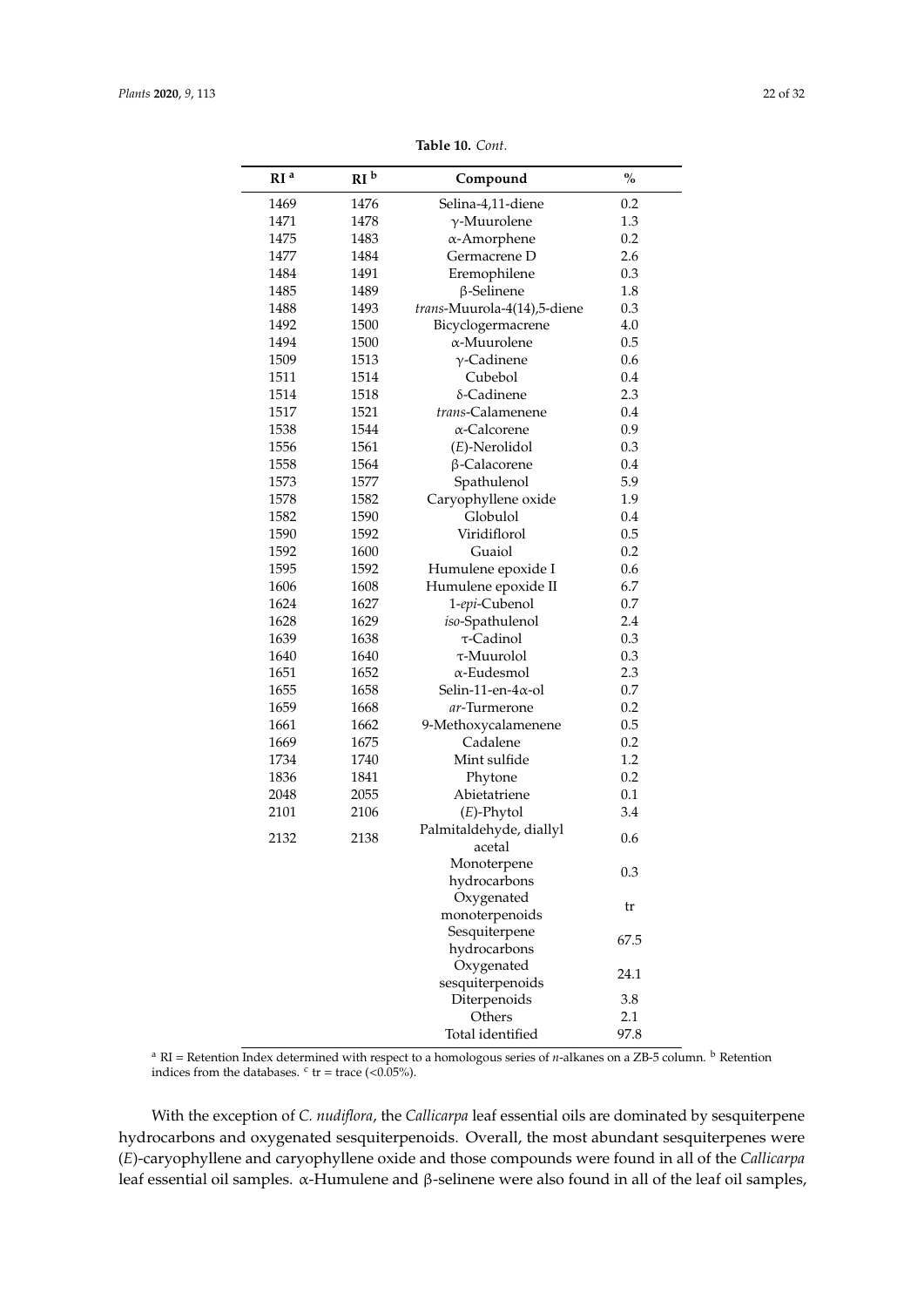while α-copaene, spathulenol, and humulene epoxide II were detected in 12 of the 13 leaf essential oils sampled. The furanoid sesquiterpenoid atractylone was only found in *C. candicans*.

#### *2.2. Mosquito Larvicidal Activity*

The 24-h and 48-h mosquito larvicidal activities of the *Callicarpa* leaf essential oil are summarized in Tables [11](#page-22-0) and [12.](#page-22-1) As far as we are aware, there have been no previous larvicidal investigations on these *Callicarpa* essential oils. Due to limited supply of some of the essential oils and limited supplies of mosquito larvae, not all essential oils could be screened against both mosquito species. Dias and Moraes have concluded that plant essential oils are considered larvicidal against *Ae. aegypti* if the LC<sup>50</sup> values are less than 100 µg/mL [\[48\]](#page-30-8). Based on these guidelines, all of the *Callicarpa* essential oils showed good larvicidal activity. However, the leaf essential oils of *C. candicans*, from Nghia Dan district, Nghe An province and from Dai Loc district, Quang Nam province were particularly active with 48-h LC<sup>50</sup> values of 3.8 and 2.1 µg/mL, respectively, against *Ae. aegypti*. The leaf essential oils of *C. candicans* were also effective larvicidal agents against *Cx. quinquefasciatus*.

<span id="page-22-0"></span>**Table 11.** Twenty-four-hour mosquito larvicidal activity (µg/mL) of *Callicarpa* leaf essential oils from central Vietnam.

| Callicarpa Species        | $LC_{50}$ (95% Confidence Limits) | $LC_{90}$ (95% Confidence Limits) | $\chi^2$ | $\boldsymbol{p}$ |
|---------------------------|-----------------------------------|-----------------------------------|----------|------------------|
|                           | Aedes aegypti                     |                                   |          |                  |
| C. bodinieri              | 53.99 (50.29–58.32)               | 76.61 (69.03–90.35)               | 4.90     | 0.086            |
| C. candicans (Nghia Dan)  | 5.337 (4.769-5.961)               | 12.05 (10.38-14.57)               | 10.10    | 0.018            |
| C. candicans (Dai Loc)    | $2.695(2.342 - 3.051)$            | $6.633(5.685 - 8.107)$            | 70.57    | 0.000            |
| C. formosana              | 31.85 (29.39-34.55)               | 48.94 (44.06–56.50)               | 3.74     | 0.154            |
| C. longifolia (Nghia Dan) | 37.44 (34.16-41.05)               | 66.33 (58.53-78.54)               | 3.86     | 0.145            |
| C. nudiflora              | 37.51 (33.76-41.79)               | 79.16 (67.91-97.04)               | 9.47     | 0.009            |
| C. petelotii              | 19.14 (17.13-21.22)               | 37.87 (32.85-46.26)               | 8.37     | 0.015            |
| C. rubella (Nam Giai)     | 24.15 (21.33-27.13)               | 57.15 (48.61-71.14)               | 3.22     | 0.200            |
| C. rubella (Tay Giang)    | 26.00 (24.19-28.06)               | 39.42 (34.57-47.24)               | 2.43     | 0.297            |
| C. sinuata                | 28.69 (25.87-31.82)               | 58.15 (50.38–70.31)               | 7.43     | 0.024            |
|                           |                                   | Culex quinquefasciatus            |          |                  |
| C. candicans (Nghia Dan)  | 2.041 (1.683-2.426)               | $10.43(8.14 - 14.46)$             | 5.36     | 0.252            |
| C. candicans (Dai Loc)    | 1.204 (0.903-1.510)               | 7.841 (6.035-11.146)              | 2.01     | 0.734            |
| C. nudiflora              | 108.9 (101.2-117.1)               | 75.76 (66.11-85.11)               | 2.34     | 0.126            |

<span id="page-22-1"></span>**Table 12.** Forty-eight-hour mosquito larvicidal activity (µg/mL) of *Callicarpa* leaf essential oils from central Vietnam.

| Callicarpa Species        | $LC_{50}$ (95% Confidence Limits) | $LC_{90}$ (95% Confidence Limits) | $\chi^2$ | $\boldsymbol{p}$ |
|---------------------------|-----------------------------------|-----------------------------------|----------|------------------|
|                           | Aedes aegypti                     |                                   |          |                  |
| C. bodinieri              | 52.00 (48.39 - 56.11)             | 74.18 (66.88–87.49)               | 2.43     | 0.297            |
| C. candicans (Nghia Dan)  | $3.824(3.426 - 4.256)$            | 8.165 (7.077-9.813)               | 17.80    | 0.000            |
| C. candicans (Dai Loc)    | $2.145(1.998 - 2.301)$            | $2.891(2.667-3.211)$              | 8.14     | 0.012            |
| C. formosana              | 29.04 (26.89-31.49)               | 43.37 (39.04-50.31)               | 9.12     | 0.010            |
| C. longifolia (Nghia Dan) | 35.64 (32.40-39.22)               | 66.15 (58.04–78.86)               | 6.87     | 0.032            |
| C. nudiflora              | 27.34 (23.84-31.16)               | 77.02 (63.21-101.27)              | 17.10    | 0.000            |
| C. petelotii              | 18.49 (16.52-20.50)               | 36.52 (31.69-44.62)               | 6.65     | 0.036            |
| C. rubella (Nam Giai)     | 17.93 (14.85-20.87)               | 54.72 (45.00-72.37)               | 3.61     | 0.165            |
| C. rubella (Tay Giang)    | 21.73 (19.75-23.90)               | 37.09 (33.44-43.74)               | 8.48     | 0.014            |
| C. sinuata                | 25.86 (23.20-28.77)               | 54.55 (47.03-66.51)               | 5.20     | 0.074            |
|                           |                                   | Culex quinquefasciatus            |          |                  |
| C. candicans (Nghia Dan)  | $1.670(1.425-1.929)$              | 5.726 (4.688–7.448)               | 16.78    | 0.002            |
| C. candicans (Dai Loc)    | $0.945(0.742 - 1.137)$            | 3.537 (2.881-4.691)               | 9.68     | 0.046            |
| C. nudiflora              | 178.5 (148.3-240.1)               | 170.6 (153.7-198.8)               | 15.72    | 0.000            |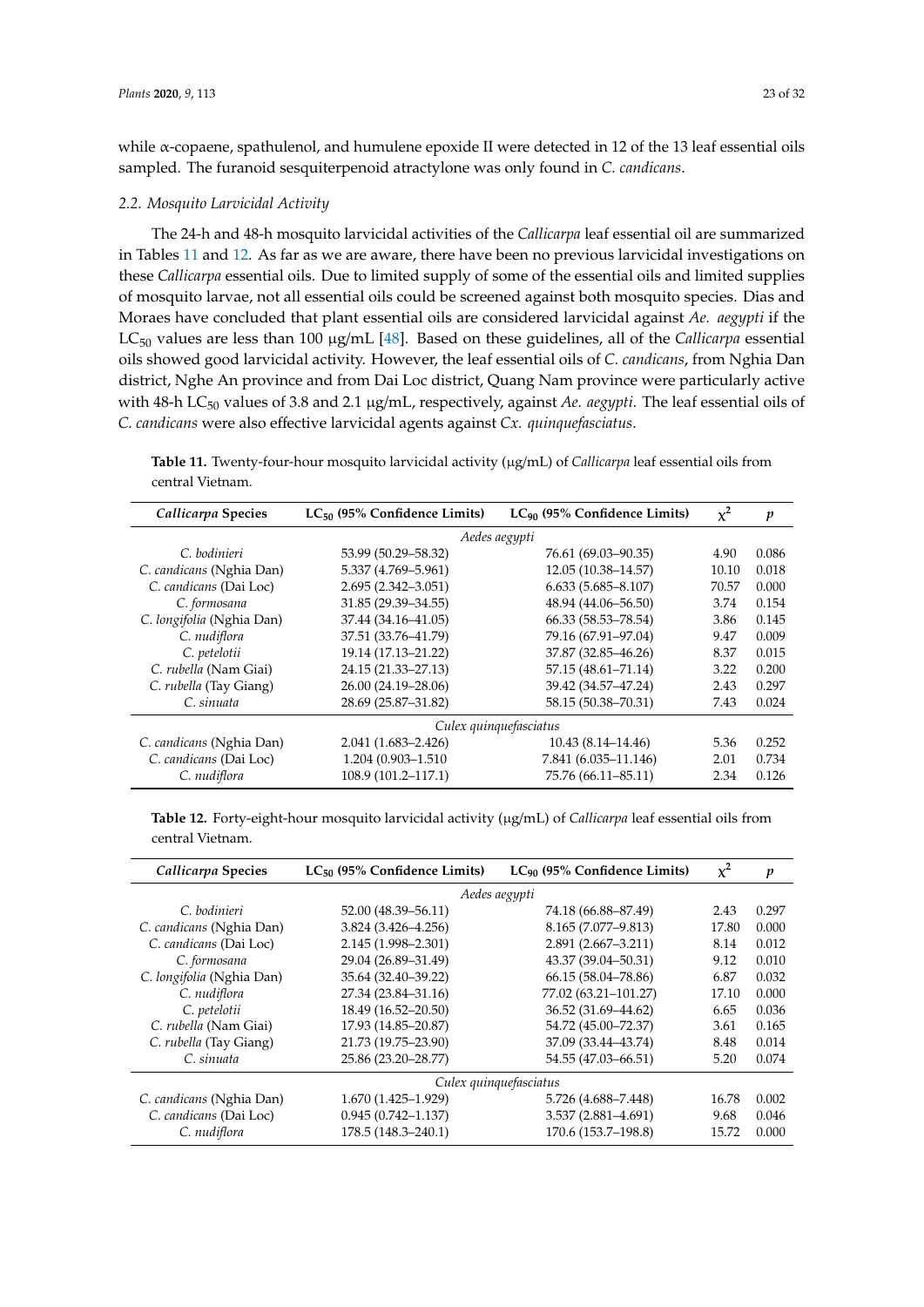The leaf essential oils of*C. candicans* were rich in (*E*)-caryophyllene, caryophyllene oxide, β-selinene and atractylone. Both (*E*)-caryophyllene and caryophyllene oxide have shown only weak larvicidal activity against *Ae. aegypti* [\[48\]](#page-30-8). However, atractylone may be contributing to the larvicidal activity; the compound has shown insecticidal  $[49]$  as well as acaricidal activity  $[50]$ . β-Selinene has also shown insecticidal activity [\[49\]](#page-30-9). In addition to the insecticidal properties of atractylone and β-selinene, there may be synergistic effects between these components and (*E*)-caryophyllene, caryophyllene oxide, or other minor components. Scalerandi and co-workers have shown that *Musca domestica* preferentially oxidize major essential oil components in a mixture while the components in lesser concentrations act as toxicants [\[51\]](#page-30-11). In addition, there were several unidentified components, particularly in the Dai Loc sample, that may be contributing to the larvicidal effects.

Interestingly, *C. nudiflora* leaf essential oil was rich in α- and β-pinene and caryophyllene oxide but was relatively inactive (24-h  $LC_{50} = 109 \mu g/mL$ ) compared to the *C. candicans* leaf essential oils (24-h LC<sup>50</sup> = 2.0 and 1.2 µg/mL) against *Cx. quinquefasciatus*. Consistent with these results, both α-pinene and β-pinene have shown relatively weak larvicidal activity against *Cx. quinquefasciatus* [\[52\]](#page-30-12). Likewise, the seed essential oil of *Psoralea corylifolia*, rich in caryophyllene oxide (40.8%), also showed relatively weak larvicidal activity against *Cx. quinquefasciatus* [\[53\]](#page-30-13). *C. nudiflora* leaf essential oil was also less active against *Ae. aegypti* larvae with a 24-h LC<sub>50</sub> value of 37.5 µg/mL. There are conflicting results regarding the larvicidal activities of α- and β-pinene on *Ae. aegypti*. Lucia and co-workers reported LC<sub>50</sub> values of 15.4 and 12.1 µg/mL for α- and β-pinene, respectively, against *Ae. aegypti* [\[54\]](#page-30-14), while Waliwitiya and co-workers found the pinenes to be inactive ( $LC_{50} > 500 \mu g/mL$ ) against the mosquito larvae [\[55\]](#page-30-15). Caryophyllene oxide is apparently only weakly larvicidal (LC<sub>50</sub> = 125 µg/mL) on *Ae. aegypti* [\[39](#page-30-2)[,56\]](#page-30-16).

The leaf essential oil of *C. longifolia* from Nghia Dan, rich in (*E*)-caryophyllene (28.0%) and β-selinene (13.2%), showed larvicidal activity with 24-h LC<sup>50</sup> of 37.4 µg/mL. (*E*)-Caryophyllene is relatively inactive with reported LC<sup>50</sup> values of 93.7 [\[57\]](#page-30-17) and 1202 µg/mL [\[56\]](#page-30-16). Notably, *Piper humaytanum* leaf essential oil, with 3.5% (*E*)-caryophyllene and 15.8% β-selinene, was weakly larvicidal (LC<sup>50</sup> = 156 µg/mL) against *Ae. aegypti* [\[58\]](#page-30-18).

The larvicidal activity of *C. bodinieri* leaf essential oil was the weakest of the *Callicarpa* species tested with a 24-h LC<sub>50</sub> of 54  $\mu$ g/mL. Limonene was one of the major components (8.0%), and this compound had shown larvicidal activity against *Ae. aegypti* of around 30 µg/mL [\[59\]](#page-31-0). Caryophyllene oxide, another major component (9.8%) is inactive against *Ae. aegypti* [\[39\]](#page-30-2). Although apparently not tested against mosquito larvae, β-selinene (8.9% in *C. bodinieri* leaf essential oil) is known to be insecticidal against *Drosophila melanogaster* adults [\[49\]](#page-30-9).

The leaf essential oils of *C. formosana*, *C. rubella* (Nam Giai), *C. rubella* (Tay Giang), and *C. sinuata* showed comparable larvicidal activities with 24-h  $LC_{50}$  ranging from 24.2 to 31.9  $\mu$ g/mL. However, the chemical compositions of the essential oils were very different.

In order to evaluate potential correlation between constituents and larvicidal activities, multivariate analyses (hierarchical cluster analysis, HCA, and principal component analysis, PCA, were undertaken. The hierarchical cluster analysis (Figure [1\)](#page-24-0) showed four groupings. Group 1 is made up of the two *C. candicans* samples and represents a very larvicidal group (average 24-h LC<sub>50</sub> and LC<sub>90</sub> = 4.02 and 9.34 µg/mL). The major components in this group are atractylone (average 20.9%) and caryophyllene oxide (average 8.1%). Group 2 is a single sample, *C. petelotii* is somewhat active with 24-h LC<sub>50</sub> and LC<sub>90</sub> of 19.1 and 37.9 μg/mL and α-humulene, α-selinene, and humulene epoxide II as the major components. Group 3 (*C. sinuata*, *C. formosana*, and both *C. rubella* samples) had average 24-h larvicidal  $LC_{50}$  and  $LC_{90}$  of 27.7 and 50.9 µg/mL, respectively. The major component in group 3 is caryophyllene oxide with an average concentration of 17.1%. Group 4 is the least active group (24-h LC<sub>50</sub> and LC<sub>90</sub> = 43.0 and 73.0  $\mu$ g/mL) and also has caryophyllene oxide as the major component (average = 12.0%) as well as (*E*)-caryophyllene (average = 10.6%).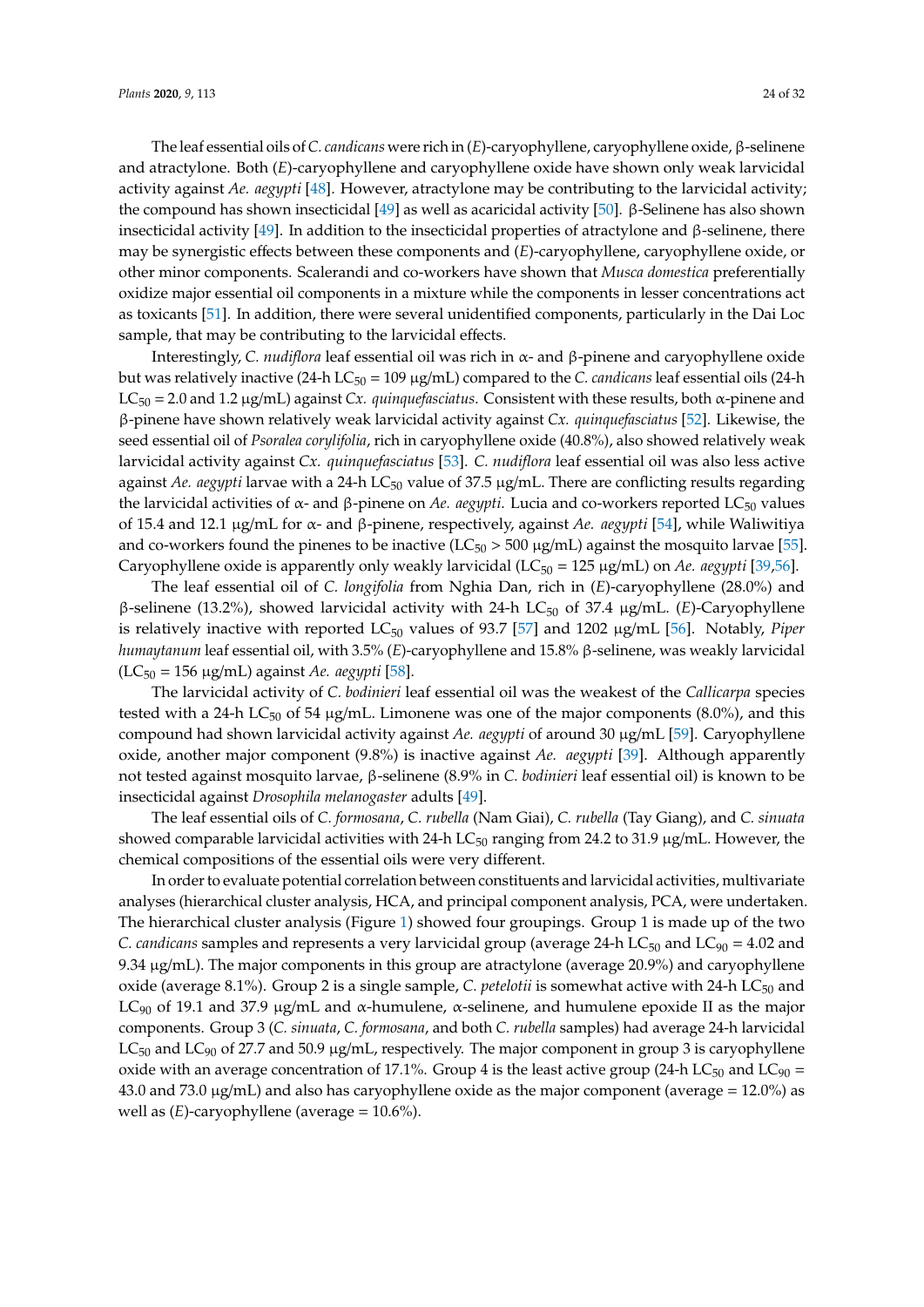<span id="page-24-0"></span>

Figure 1. Agglomerative hierarchical cluster analysis based on the major components of the Callicarpa essential oils from central Vietnam along with larvicidal activities (LC50 and LC90) against *Aedes*  essential oils from central Vietnam along with larvicidal activities (LC<sup>50</sup> and LC90) against *Aedes aegypti*.

The principal component analysis (Figure [2\)](#page-25-0) does not reveal any clear associations between chemical components and larvicidal activity. (*E*)-Caryophyllene, caryophyllene oxide, and α-humulene were found in all of the samples and therefore correlate with the essential oil samples and not necessarily with the larvicidal activities. Apparently the synergistic and antagonistic interactions of the components in these essential oils are too subtle to be parsed out with so few data.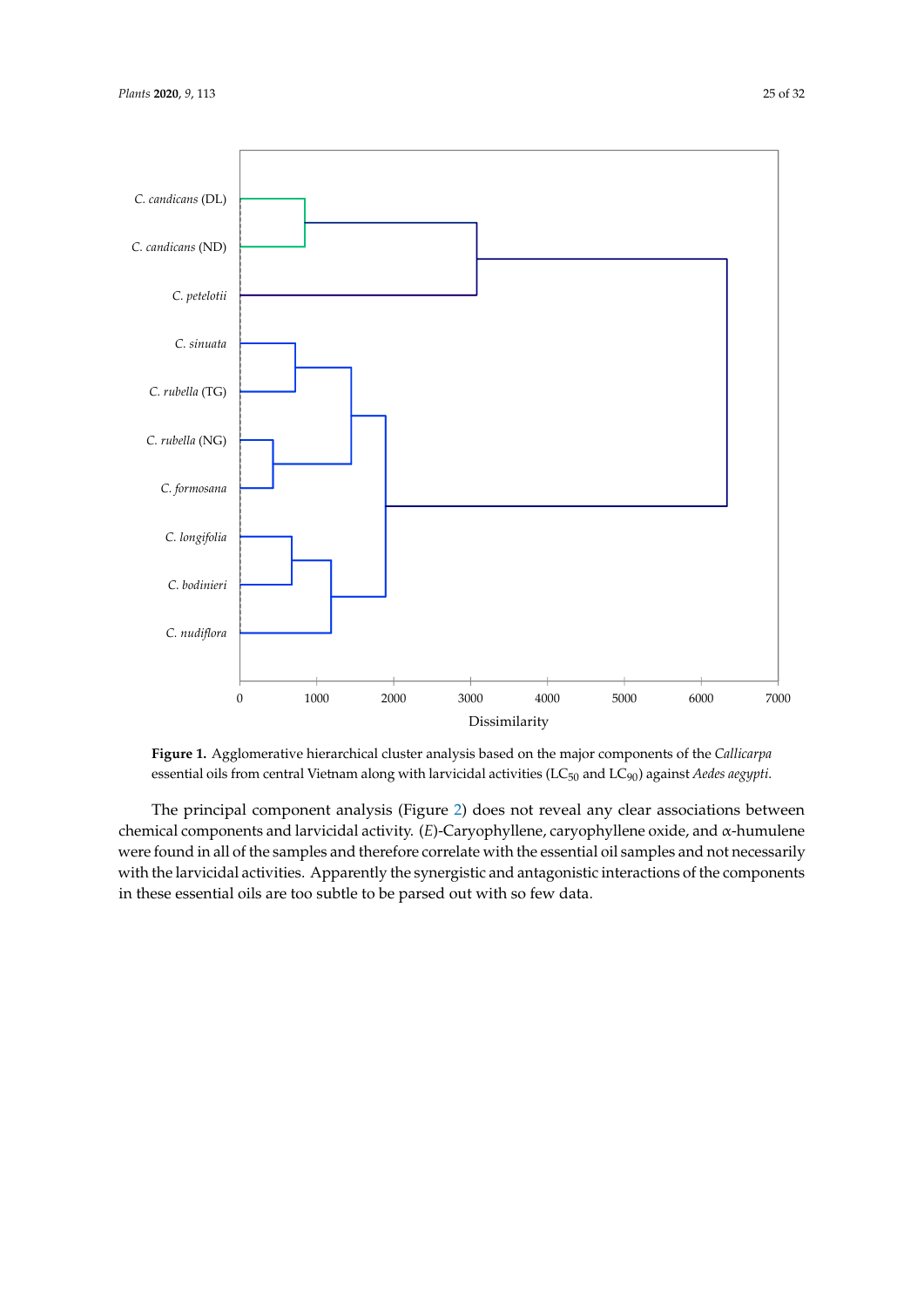<span id="page-25-0"></span>12







**Figure 2.** Principal component biplot of PC1 and PC2 scores and loadings indicating the correlation **Figure 2.** Principal component biplot of PC1 and PC2 scores and loadings indicating the correlation of chemical components of Callicarpa essential oils from central Vietnam and Aedes aegypti larvicidal activity.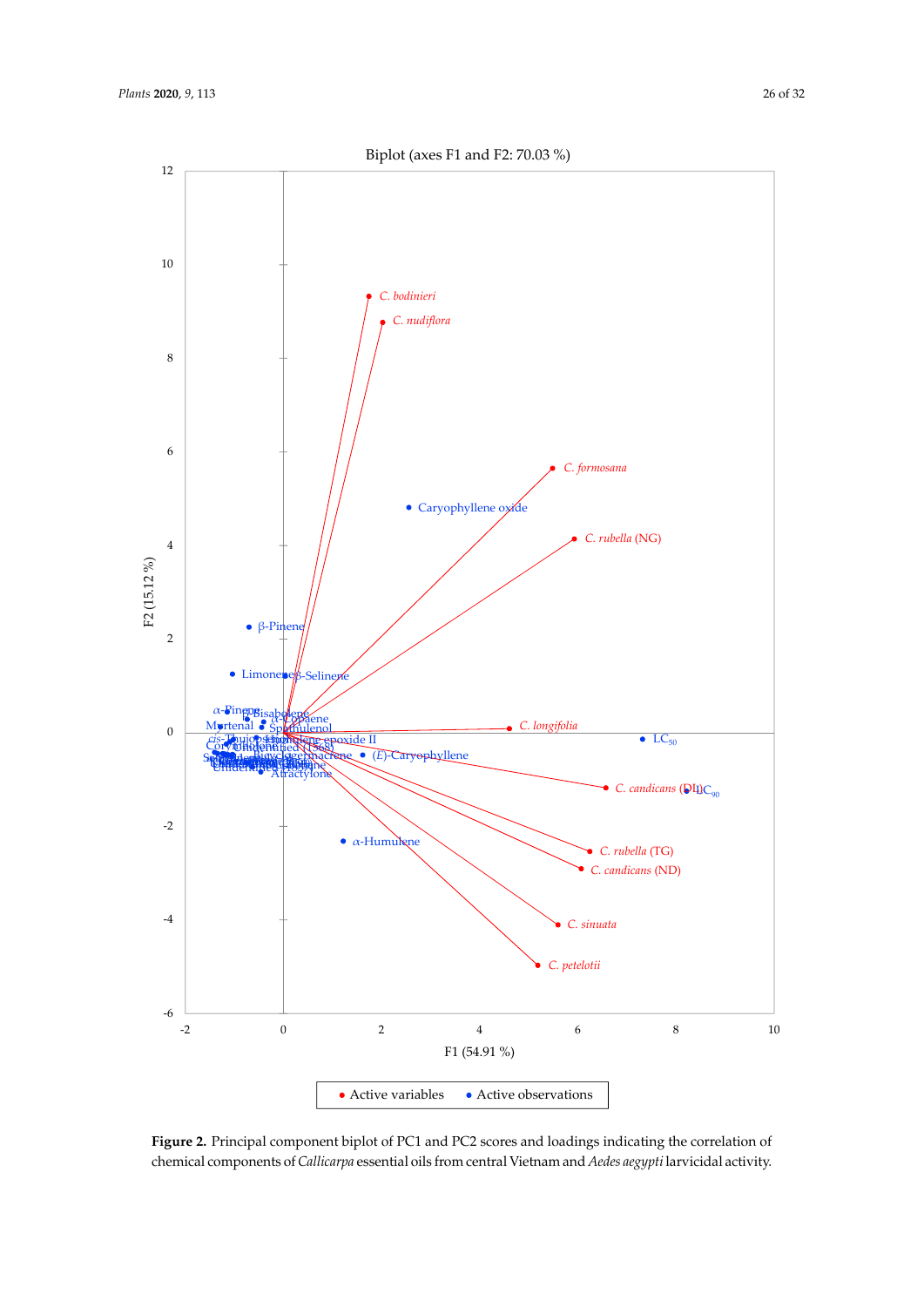## **3. Materials and Methods**

#### *3.1. Plant Material*

Plant material (leaves and/or stem bark) from *Callicarpa* species was collected from several locations in central Vietnam (Table [13\)](#page-27-0). The plant material from several individuals from each site were combined in order to provide enough plant material for each species. The plants were identified by Dr. Do Ngoc Dai, and voucher specimens (Table [13\)](#page-27-0) have been deposited in the School of Natural Science Education, Vinh University. The fresh plant materials (2.0 kg each) were shredded and hydrodistilled for 4 h using a Clevenger type apparatus (Witeg Labortechnik, Wertheim, Germany). The yields of essential oils are summarized in Table [13.](#page-27-0)

## *3.2. Gas Chromatography-Mass Spectrometry*

Each of the *Callicarpa* essential oils was analyzed by GC-MS using a Shimadzu GCMS-QP2010 Ultra (Shimadzu Scientific Instruments, Columbia, MD, USA) operated in the electron impact (EI) mode (electron energy =  $70 \text{ eV}$ ), scan range =  $40-400$  atomic mass units, scan rate =  $3.0$  scans/s, and GC-MS solution software. The GC column was a ZB-5 fused silica capillary column (Phenomenex, Torrance, CA, USA) (30 m length  $\times$  0.25 mm internal diameter) with a (5% phenyl)-polymethylsiloxane stationary phase and a film thickness of 0.25  $\mu$ m. The carrier gas was helium with a column head pressure of 552 kPa and flow rate of 1.37 mL/min. Injector temperature was 250 ◦C and the ion source temperature was 200 °C. The GC oven temperature program was programmed for 50 °C initial temperature, temperature increased at a rate of 2 ◦C/min to 260 ◦C. A 5% *w*/*v* solution of the sample in  $CH_2Cl_2$  was prepared and 0.1 µL was injected with a splitting mode (30:1). Identification of the oil components was based on their retention indices determined by reference to a homologous series of  $n$ -alkanes ( $C_8$ - $C_{40}$ ), and by comparison of their mass spectral fragmentation patterns with those reported in the databases [\[60–](#page-31-1)[63\]](#page-31-2). The percentages of each component in the essential oils are reported as raw percentages based on total ion current without standardization.

| Table 13. Collection details and essential oil yields of Callicarpa species from central Vietnam. |  |
|---------------------------------------------------------------------------------------------------|--|
|---------------------------------------------------------------------------------------------------|--|

| Callicarpa<br><b>Species</b>                   | Vietnamese<br>Name                  | <b>Collection Site</b>                                                                                                  | Growth<br>Period                            | Voucher<br>Number | Part         | $\%$<br>Yield |
|------------------------------------------------|-------------------------------------|-------------------------------------------------------------------------------------------------------------------------|---------------------------------------------|-------------------|--------------|---------------|
| Callicarpa<br>bodinieri Lév.                   | Tử châu<br>bodinier                 | Ngoc Linh Nature Reserve,<br>Quang Nam Province<br>$(15^{\circ}50'16.0''$ N, $107^{\circ}22'54.7''$<br>E, elev. 1341 m) | Flowers and<br>young fruits                 | $DND-62$          | Leaf         | 0.1           |
|                                                |                                     | Nghia Dan District, Nghe<br>An province (19°22'24.4" N,<br>105°25'15.3" E, elev. 75 m)                                  | Flowers,<br>young fruits<br>and ripe fruits | DND-17            | Leaf         | 0.15          |
| Callicarpa<br>candicans<br>(Burm.f.)<br>Hochr. | Tử châu chồi<br>trắng, Nàng<br>nàng | Dai Loc district, Quang<br>Nam province<br>15°53'16" N, 107°59'38" E,<br>elev. 514 m)                                   | Flowers,<br>young fruits<br>and ripe fruits | <b>DND-80</b>     | Leaf         | 0.18          |
|                                                |                                     | Hoa Vang district, Da Nang<br>city (16°01'0.6" N,<br>$108^{\circ}4'25.6''$ E, elev. 28 m)                               | Flowers,<br>young fruits<br>and ripe fruits | <b>NHH-57</b>     | Leaf<br>Bark | 0.17<br>0.04  |
| Callicarpa<br>formosana<br>Rolfe               | Tử châu đài<br>loan                 | Ngoc Linh Nature Reserve,<br>Quang Nam Province<br>$(15^{\circ}50'16.0''$ N, $107^{\circ}22'54.7''$<br>E, elev. 1341 m) | Flowers and<br>young fruits                 | <b>DND-72</b>     | Leaf         | 0.11          |
| Callicarpa<br>longifolia Lam.                  | Tử châu lá<br>dài, Tu hú lá<br>dài  | Nghia Dan District, Nghe<br>An province $(19^{\circ}20'6.2''$ N,<br>105°25'58.1" E, elev. 51 m)                         | Flowers,<br>young fruits<br>and ripe fruits | <b>DND-31</b>     | Leaf         | 0.13          |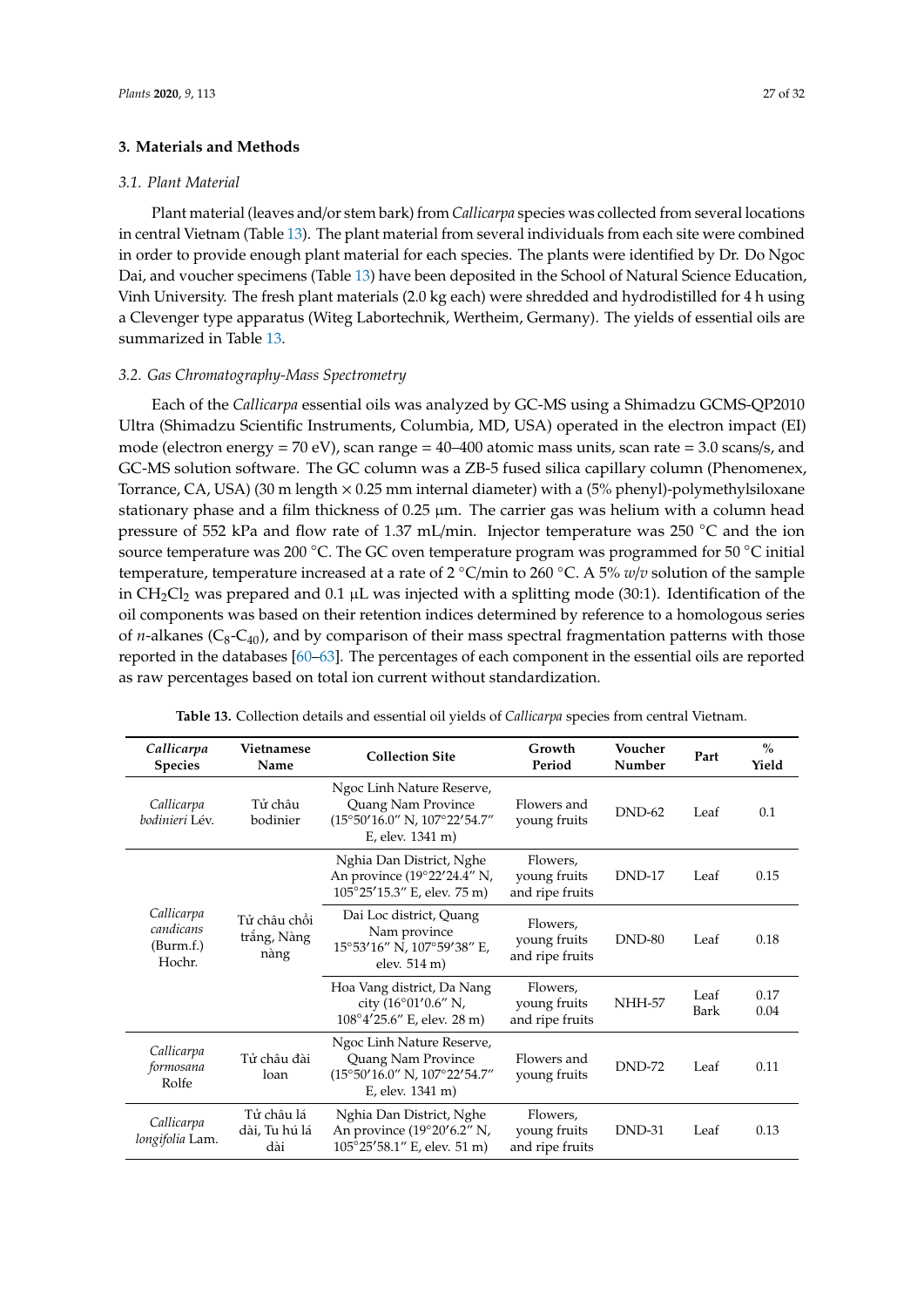<span id="page-27-0"></span>

| Callicarpa<br><b>Species</b>                   | Vietnamese<br>Name        | <b>Collection Site</b>                                                                                                              | Growth<br>Period                            | Voucher<br>Number | Part         | $\frac{0}{0}$<br>Yield |
|------------------------------------------------|---------------------------|-------------------------------------------------------------------------------------------------------------------------------------|---------------------------------------------|-------------------|--------------|------------------------|
| Callicarpa<br>nudiflora Hook.<br>& Arn.        | Tử châu hoa<br>trần       | Son Tra Peninsula, Da Nang<br>City (16°07'18" N,<br>108°18'07" E, elev. 118 m)                                                      | Flowers,<br>young fruits<br>and ripe fruits | DND-33            | Leaf         | 0.14                   |
| Callicarpa<br>petelotii Dop                    | Tử châu<br>petelot        | Tay Giang District, Quang<br>Nam province (15°50'16.0"<br>N, 107°22'54.7" E, elev.<br>$1341 \text{ m}$ )                            | Flowers,<br>young fruits<br>and ripe fruits | <b>DND-98</b>     | Leaf         | 0.22                   |
| Callicarpa<br>rubella Lindl.                   |                           | Nâm Giải Commune, Quê<br>Phong district, Pu Hoat<br>Nature Reserve, Nghe An<br>province (19°41'40" N,<br>104°49'29" E, elev. 671 m) | Flowers,<br>young fruits<br>and ripe fruits | <b>DND-709</b>    | Leaf         | 0.15                   |
|                                                | Tử châu đỏ.<br>Tu hú hồng | Tay Giang District, Quang<br>Nam province (15°50'16.0"<br>N, 107°22′54.7″ E, elev.<br>$1341 \text{ m}$ )                            | Flowers,<br>young fruits                    | <b>DND-99</b>     | Leaf         | 0.12                   |
|                                                |                           | Bach Ma National Park,<br>Phu Loc District, Thua<br>Thien Hue province<br>(16°11'59" N, 107°51'25" E,<br>elev. 1376 m)              | ripe fruits                                 | DND-27            | Leaf<br>Bark | 0.11<br>0.06           |
| Callicarpa<br>sinuata<br>Budantzev &<br>Phuong | Tử châu<br>răng sâu       | Son Tra Peninsula, Da Nang<br>City (16°06'00" N,<br>$108^{\circ}18'24''$ E, elev. 124 m)                                            | Flowers,<br>young fruits                    | NHH-84            | Leaf         | 0.14                   |

**Table 13.** *Cont.*

## *3.3. Mosquito Larvicidal Assay*

Eggs of *Ae. aegypti* were purchased from Institute of Biotechnology, Vietnam Academy of Science and Technology, and maintained at the Laboratory of Department of Pharmacy of Duy Tan University, Da Nang, Vietnam. For the assay, aliquots of the essential oils of *Callicarpa* species, dissolved in DMSO (1% stock solution), was placed in a 500-mL beaker and added to water that contained 20 larvae (third and early fourth instar). With each experiment, a set of controls using DMSO was also run for comparison. Mortality was recorded after 24 h and again after 48 h of exposure during which no nutritional supplement was added. The experiments were carried out 25 ± 2 °C. Each test was conducted with four replicates with several concentrations (100, 50, 25, 12.5, 6.0, 3.0, 1.5, and 0.75 µg/mL). Larvicidal activity against *Culex quinquefasciatus* (The larvae were fed on Koi fish food: Adults were provided with a 10% sucrose solution and a 1-week-old chick for blood feeding.) were determined similarly with concentrations of 150, 100, 50, 25, 6.0, 3.0, 1.5, and 0.75  $\mu$ g/mL. Permethrin was used as a positive control. The acute larvicidal effects on *Ae. aegypti*, and *Cx. quinquefasciatus* were recorded 24 h and 48 h after treatment. The data obtained were subjected to log-probit analysis  $[64]$  to obtain LC<sub>50</sub> values,  $LC_{90}$  values, and 95% confidence limits using XLSTAT v. 2018.5 (Addinsoft, Paris, France).

## *3.4. Statistical Analysis*

Mosquito larvicidal activities (LC<sub>50</sub> and LC<sub>90</sub>) against *Ae. aegypti* and *Cx. quinquefasciatus* were determined by log-probit analysis using XLSTAT v. 2018.5 (Addinsoft, Paris, France). The more abundant chemical components of the *Callicarpa* essential oils were used in the multivariate analyses. The essential oil compositions were treated as operational taxonomic units (OTUs), and the concentrations (percentages) of 26 major essential oil components and the 24-h  $LC_{50}$  and  $LC_{90}$ larvicidal activity data were used to determine the associations between the *Callicarpa* essential oils using agglomerative hierarchical cluster (AHC) analysis using XLSTAT Premium, version 2018.5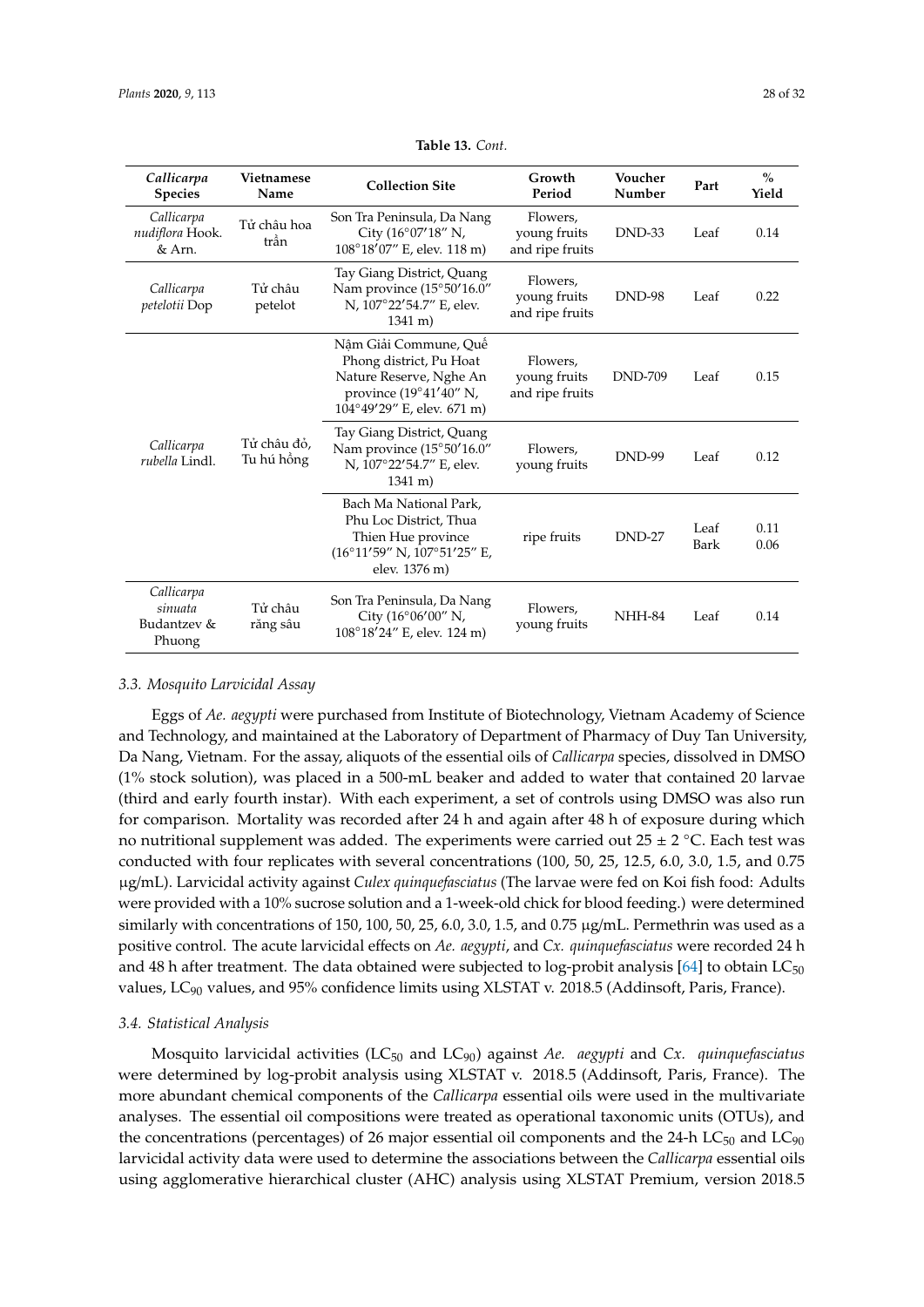(Addinsoft, Paris, France). Dissimilarity was determined using Euclidean distance, and clustering was defined using Ward's method. For the principal component analysis (PCA), the 26 major components and the larvicidal data were taken as variables using a Pearson correlation matrix using XLSTAT Premium, version 2018.5 (Addinsoft, Paris, France). A total of 280 data (28 variables  $\times$  10 samples) were used for the PCA.

# **4. Conclusions**

There are profound chemical variations in the leaf essential oils of *Callicarpa* species, both between species and within species. All of the *Callicarpa* leaf essential oils showed larvicidal activity against *Ae. aegypti*. However, *C. candicans* showed excellent mosquito larvicidal activity against *Ae. aegypti* as well as *Cx. quinquefasciatus*, which can be attributed to atractylone and/or to unidentified components. This essential oil, therefore, may represent a low-cost and environmentally friendly mosquito control agent. Nevertheless, although the larvicidal activities of *Callicarpa* leaf essential oils are promising, additional screening on non-target organisms is needed [\[41](#page-30-19)[,42\]](#page-30-20).

**Author Contributions:** Conceptualization, N.H.H.; methodology, N.H.H., P.S., and W.N.S.; software, P.S.; validation, N.H.H., P.S., and W.N.S.; formal analysis, P.S. and W.N.S.; investigation, L.T.H., N.T.C., N.T.H.T., N.A.D., and T.A.T.; resources, N.H.H.; data curation, W.N.S.; writing—original draft preparation, W.N.S.; writing—review and editing, N.H.H., P.S., and W.N.S.; supervision, N.H.H.; project administration, N.H.H.; funding acquisition, N.H.H. All authors have read and agreed to the published version of the manuscript.

**Funding:** The authors thank the NAFOSTED (Vietnam) for financial support of this study through Project No. 106.03-2019.25.

**Acknowledgments:** P.S. and W.N.S. participated in this work as part of the activities of the Aromatic Plant Research Center (APRC, https://[aromaticplant.org](https://aromaticplant.org/)/).

**Conflicts of Interest:** The authors declare no conflict of interest.

## **References**

- <span id="page-28-0"></span>1. Mabberley, D.J. *Mabberley's Plant-Book*, 3rd ed.; Cambridge University Press: Cambridge, UK, 2008.
- <span id="page-28-1"></span>2. Jones, W.P.; Kinghorn, A.D. Biologically active natural products of the genus *Callicarpa*. *Curr. Bioact. Compd.* **2008**, *4*, 15–32. [\[CrossRef\]](http://dx.doi.org/10.2174/157340708784533393)
- <span id="page-28-2"></span>3. Missouri Botanical Garden Tropicos. Available online: <www.tropicos.org> (accessed on 21 December 2019).
- <span id="page-28-3"></span>4. Leeratiwong, C.; Chantaranothai, P.; Paton, A.J. A synopsis of the genus *Callicarpa* L. (Lamiaceae) in Thailand. *Thai For. Bull.* **2009**, *37*, 36–58.
- <span id="page-28-4"></span>5. Tu, Y.; Sun, L.; Guo, M.; Chen, W. The medicinal uses of *Callicarpa* L. in traditional Chinese medicine: An ethnopharmacological, phytochemical and pharmacological review. *J. Ethnopharmacol.* **2013**, *146*, 465–481. [\[CrossRef\]](http://dx.doi.org/10.1016/j.jep.2012.12.051)
- <span id="page-28-5"></span>6. Gao, J.B.; Yang, S.J.; Yan, Z.R.; Zhang, X.J.; Pu, D.B.; Wang, L.X.; Li, X.L.; Zhang, R.H.; Xiao, W.L. Isolation, characterization, and structure-activity relationship analysis of abietane diterpenoids from *Callicarpa bodinieri* as spleen tyrosine kinase inhibitors. *J. Nat. Prod.* **2018**, *81*, 998–1006. [\[CrossRef\]](http://dx.doi.org/10.1021/acs.jnatprod.7b01082)
- <span id="page-28-6"></span>7. Buot, I.E. An ethnobotanical study of the plant biodiversity of Mt. Mayon, Bicol Peninsula, Albay, Philippines. *J. Nat. Stud.* **2009**, *8*, 1–10.
- <span id="page-28-7"></span>8. Jawale, C.S. Piscicidal plants of India. *Trends Fish. Res.* **2018**, *7*, 33–45.
- <span id="page-28-8"></span>9. Muensaen, S.; Ruangwises, N.; Jarikasem, S.; Sithisarn, P. Isolation, structure elucidation and quantitative analysis of callicarpone and oleanolic acid in the leaves of *Callicarpa candicans* collected from different provinces in Thailand. *Agric. Nat. Resour.* **2019**, *53*, 251–259.
- <span id="page-28-9"></span>10. Lê, V.T.T.; Lâm, Đ.T.; Ính, C.T.; Long, P.Q.; Thạch, T.Đ.; Vân, N.T.H.; Minh, P.T.H. Triterpenoid và flavonoid từ dịch chiết etyl axetat của cây N àng nàng (*Callicarpa candicans* (Burm. f.) Hochr.) Ở V iệt Nam. *Vietnam J. Chem.* **2018**, *56*, 341–345.
- <span id="page-28-10"></span>11. Chusri, S.; Chaicoch, N.; Thongza-ard, W.; Limsuwan, S.; Voravuthikunchai, S.P. In Vitro antibacterial activity of ethanol extracts of nine herbal formulas and its plant components used for skin infections in Southern Thailand. *J. Med. Plants Res.* **2012**, *6*, 5616–5623.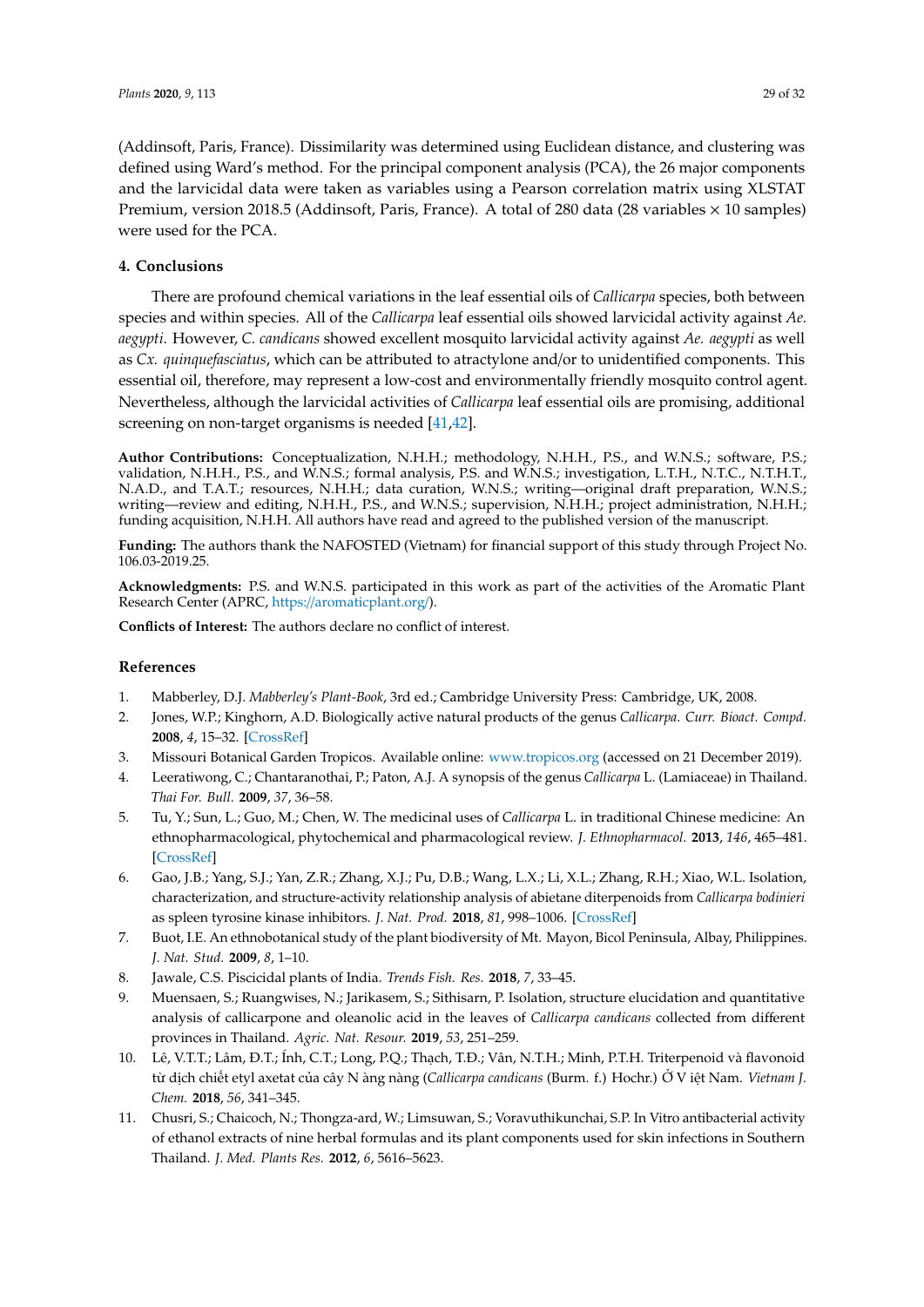- <span id="page-29-0"></span>12. Nandwani, D.; Calvo, J.A.; Tenorio, J.; Calvo, F.; Manglona, L. Medicinal plants and traditional knowledge in the Northern Mariana Islands. *J. Appl. Biosci.* **2008**, *8*, 323–330.
- <span id="page-29-1"></span>13. Vo, V.C. *The Dictionary of Medicinal Plants of Vietnam 1*; Medical Publishing House: Hanoi, Vietnam, 2012.
- <span id="page-29-2"></span>14. Dan, Y.; Qian, Z.; Liu, Y.; Zhou, G.; Peng, Y.; Xiao, P. New collection of crude drugs in Chinese pharmacopoeia 2010 I. *Callicarpa Linn. and related items. Chin. Herb. Med.* **2010**, *2*, 272–288.
- <span id="page-29-3"></span>15. Ho, P.-H. *An Illustrated Flora of Vietnam, Vol. 3*; Youth Publishing House: Ho Chi Minh City, Vietnam, 2000.
- <span id="page-29-4"></span>16. Phuông, V.X. *Flora of Vietnam, Volume 6—Verbenaceae*; Science & Technics Publishing House: Hanoi, Vietnam, 2007.
- <span id="page-29-5"></span>17. Au, D.T.; Wu, J.; Jiang, Z.; Chen, H.; Lu, G.; Zhao, Z. Ethnobotanical study of medicinal plants used by Hakka in Guangdong, China. *J. Ethnopharmacol.* **2008**, *117*, 41–50. [\[CrossRef\]](http://dx.doi.org/10.1016/j.jep.2008.01.016) [\[PubMed\]](http://www.ncbi.nlm.nih.gov/pubmed/18313871)
- <span id="page-29-6"></span>18. Zheng, X.; Xing, F. Ethnobotanical study on medicinal plants around Mt. Yinggeling, Hainan Island, China. *J. Ethnopharmacol.* **2009**, *124*, 197–210. [\[CrossRef\]](http://dx.doi.org/10.1016/j.jep.2009.04.042) [\[PubMed\]](http://www.ncbi.nlm.nih.gov/pubmed/19409476)
- <span id="page-29-7"></span>19. Bramley, G.L.C. Distribution patterns in Malesian *Callicarpa* (Lamiaceae). *Garden Bull. Singap.* **2011**, *63*, 287–298.
- 20. Bramley, G.L.C. The genus *Callicarpa* (Lamiaceae) in the Philippines. *Kew Bull.* **2013**, *68*, 369–418. [\[CrossRef\]](http://dx.doi.org/10.1007/s12225-013-9456-y)
- <span id="page-29-8"></span>21. Munir, A.A. A taxonomic revision of the genus *Callicarpa* L. (Verbenaceae) in Australia. *J. Adel. Bot. Gardens* **1982**, *6*, 5–39.
- <span id="page-29-9"></span>22. Lee, C.; Kim, S.-Y.; Eum, S.; Paik, J.-H.; Bach, T.T.; Darshetkar, A.M.; Choudhary, R.K.; Hai, D.V.; Quang, B.H.; Thanh, N.T.; et al. Ethnobotanical study on medicinal plants used by local Van Kieu ethnic people of Bac Huong Hoa nature reserve, Vietnam. *J. Ethnopharmacol.* **2019**, *231*, 283–294. [\[CrossRef\]](http://dx.doi.org/10.1016/j.jep.2018.11.006)
- <span id="page-29-10"></span>23. Gubler, D.J. Dengue and dengue hemorrhagic fever. *Clin. Microbiol. Rev.* **1998**, *11*, 480–496. [\[CrossRef\]](http://dx.doi.org/10.1128/CMR.11.3.480)
- <span id="page-29-11"></span>24. Barrett, A.D.T.; Higgs, S. Yellow fever: A disease that has yet to be conquered. *Annu. Rev. Entomol.* **2007**, *52*, 209–229. [\[CrossRef\]](http://dx.doi.org/10.1146/annurev.ento.52.110405.091454)
- <span id="page-29-12"></span>25. Dhimal, M.; Gautam, I.; Joshi, H.D.; Hara, R.B.O. Risk factors for the presence of Chikungunya and dengue vectors (*Aedes aegypti* and *Aedes albopictus*), their altitudinal distribution and climatic determinants of their abundance in central Nepal. *PLoS Negl. Trop. Dis.* **2015**, *9*, e0003545. [\[CrossRef\]](http://dx.doi.org/10.1371/journal.pntd.0003545)
- <span id="page-29-13"></span>26. Benelli, G.; Mehlhorn, H. Declining malaria, rising of dengue and Zika virus: Insights for mosquito vector control. *Parasitol. Res.* **2016**, *115*, 1747–1754. [\[CrossRef\]](http://dx.doi.org/10.1007/s00436-016-4971-z) [\[PubMed\]](http://www.ncbi.nlm.nih.gov/pubmed/26932263)
- <span id="page-29-14"></span>27. Quyen, D.; Le, N.T.; Van Anh, C.T.; Nguyen, N.B.; Van Hoang, D.; Montgomery, J.L.; Kutcher, S.C.; Le, N.H.; Hien, N.T.; Kien, D.T.H.; et al. Epidemiological, serological, and virological features of dengue in Nha Trang City, Vietnam. *Am. J. Trop. Med. Hyg.* **2018**, *98*, 402–409. [\[CrossRef\]](http://dx.doi.org/10.4269/ajtmh.17-0630) [\[PubMed\]](http://www.ncbi.nlm.nih.gov/pubmed/29313471)
- <span id="page-29-15"></span>28. Quyen, N.T.H.; Kien, D.T.H.; Rabaa, M.; Tuan, N.M.; Vi, T.T.; Hung, N.T.; Tuan, H.M.; Van Tram, T.; Le Da Ha, N.; Quang, H.K.; et al. Chikungunya and Zika virus cases detected against a backdrop of endemic dengue transmission in Vietnam. *Am. J. Trop. Med. Hyg.* **2017**, *97*, 146–150. [\[CrossRef\]](http://dx.doi.org/10.4269/ajtmh.16-0979) [\[PubMed\]](http://www.ncbi.nlm.nih.gov/pubmed/28719300)
- <span id="page-29-16"></span>29. Albuquerque, C.M.R.; Cavalcanti, V.M.S.; Melo, M.A.V.; Verçosa, P.; Regis, L.N.; Hurd, H. Bloodmeal microfilariae density and the uptake and establishment of *Wuchereria bancrofti* infections in *Culex quinquefasciatus* and *Aedes aegypti*. *Mem. Inst. Oswaldo Cruz* **1999**, *94*, 591–596. [\[CrossRef\]](http://dx.doi.org/10.1590/S0074-02761999000500005) [\[PubMed\]](http://www.ncbi.nlm.nih.gov/pubmed/10464399)
- <span id="page-29-17"></span>30. Turell, M.J. Members of the *Culex pipiens* complex as vectors of viruses. *J. Am. Mosq. Control Assoc.* **2012**, *28*, 123–127. [\[CrossRef\]](http://dx.doi.org/10.2987/8756-971X-28.4.123) [\[PubMed\]](http://www.ncbi.nlm.nih.gov/pubmed/23401952)
- <span id="page-29-18"></span>31. Van den Hurk, A.F.; Hall-Mendelin, S.; Jansen, C.C.; Higgs, S. Zika virus and *Culex quinquefasciatus* mosquitoes: A tenuous link. *Lancet Infect. Dis.* **2017**, *17*, 1014–1016. [\[CrossRef\]](http://dx.doi.org/10.1016/S1473-3099(17)30518-2)
- <span id="page-29-19"></span>32. Vontas, J.; Kioulos, E.; Pavlidi, N.; Morou, E.; della Torre, A.; Ranson, H. Insecticide resistance in the major dengue vectors *Aedes albopictus* and *Aedes aegypti*. *Pestic. Biochem. Physiol.* **2012**, *104*, 126–131. [\[CrossRef\]](http://dx.doi.org/10.1016/j.pestbp.2012.05.008)
- 33. Liu, N. Insecticide resistance in mosquitoes: Impact, mechanisms, and research directions. *Annu. Rev. Entomol.* **2015**, *60*, 537–559. [\[CrossRef\]](http://dx.doi.org/10.1146/annurev-ento-010814-020828)
- 34. Smith, L.B.; Kasai, S.; Scott, J.G. Pyrethroid resistance in *Aedes aegypti* and *Aedes albopictus*: Important mosquito vectors of human diseases. *Pestic. Biochem. Physiol.* **2016**, *133*, 1–12. [\[CrossRef\]](http://dx.doi.org/10.1016/j.pestbp.2016.03.005) [\[PubMed\]](http://www.ncbi.nlm.nih.gov/pubmed/27742355)
- 35. Yadouléton, A.; Badirou, K.; Agbanrin, R.; Jöst, H.; Attolou, R.; Srinivasan, R.; Padonou, G.; Akogbéto, M. Insecticide resistance status in *Culex quinquefasciatus* in Benin. *Parasites Vectors* **2015**, *8*, 17. [\[CrossRef\]](http://dx.doi.org/10.1186/s13071-015-0638-3) [\[PubMed\]](http://www.ncbi.nlm.nih.gov/pubmed/25582308)
- <span id="page-29-20"></span>36. Lopes, R.P.; Lima, J.B.P.; Martins, A.J. Insecticide resistance in *Culex quinquefasciatus* Say, 1823 in Brazil: A review. *Parasites Vectors* **2019**, *12*, 591. [\[CrossRef\]](http://dx.doi.org/10.1186/s13071-019-3850-8) [\[PubMed\]](http://www.ncbi.nlm.nih.gov/pubmed/31852489)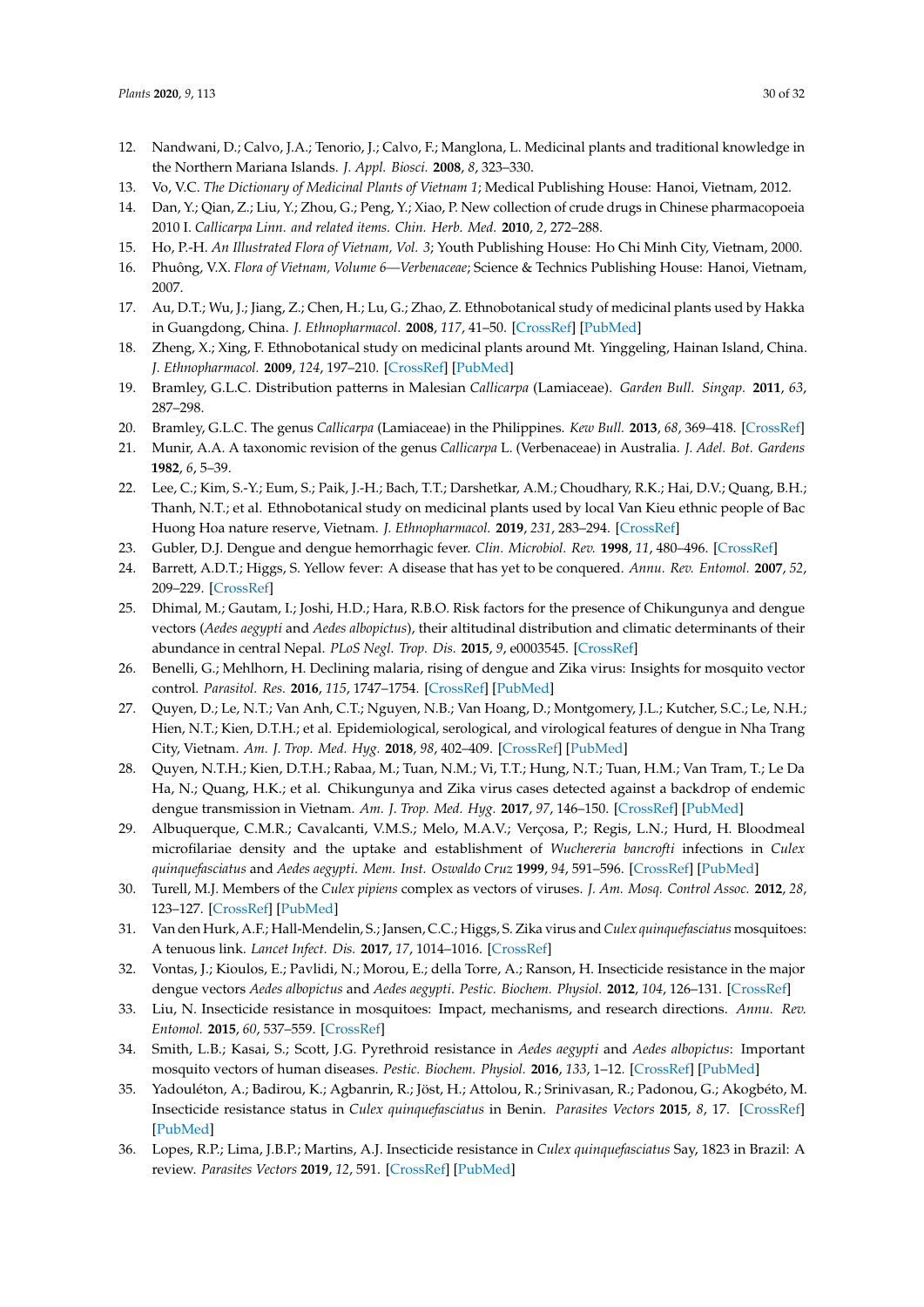- <span id="page-30-0"></span>37. Kamrin, M.A. *Pesticide Profiles: Toxicity, Environmental Impact, and Fate*; CRC Press: Boca Raton, FL, USA, 1997; ISBN 0-56670-190-2.
- <span id="page-30-1"></span>38. Goulson, D. An overview of the environmental risks posed by neonicotinoid insecticides. *J. Appl. Ecol.* **2013**, *50*, 977–987. [\[CrossRef\]](http://dx.doi.org/10.1111/1365-2664.12111)
- <span id="page-30-2"></span>39. Silva, W.J.; Dória, G.A.A.; Maia, R.T.; Nunes, R.S.; Carvalho, G.A.; Blank, A.F.; Alves, P.B.; Marçal, R.M.; Cavalcanti, S.C.H. Effects of essential oils on *Aedes aegypti* larvae: Alternatives to environmentally safe insecticides. *Bioresour. Technol.* **2008**, *99*, 3251–3255. [\[CrossRef\]](http://dx.doi.org/10.1016/j.biortech.2007.05.064) [\[PubMed\]](http://www.ncbi.nlm.nih.gov/pubmed/17662602)
- 40. Benelli, G. Research in mosquito control: Current challenges for a brighter future. *Parasitol. Res.* **2015**, *114*, 2801–2805. [\[CrossRef\]](http://dx.doi.org/10.1007/s00436-015-4586-9) [\[PubMed\]](http://www.ncbi.nlm.nih.gov/pubmed/26093499)
- <span id="page-30-19"></span>41. Masetti, A. The potential use of essential oils against mosquito larvae: A short review. *Bull. Insectol.* **2016**, *69*, 307–310.
- <span id="page-30-20"></span>42. Pavela, R.; Benelli, G. Essential oils as ecofriendly biopesticides? Challenges and constraints. *Trends Plant Sci.* **2016**, *21*, 1000–1007. [\[CrossRef\]](http://dx.doi.org/10.1016/j.tplants.2016.10.005)
- <span id="page-30-3"></span>43. Ntalli, N.; Koliopoulos, G.; Giatropoulos, A.; Menkissoglu-Spiroudi, U. Plant secondary metabolites against arthropods of medical importance. *Phytochem. Rev.* **2019**, *18*, 1255–1275. [\[CrossRef\]](http://dx.doi.org/10.1007/s11101-019-09647-7)
- <span id="page-30-4"></span>44. Su, X.; Zhu, S. Analysis of volatile compounds from *Callicarpa bodinieri* purple pearl. *J. Jingmen Tech. Coll.* **2008**, *23*, 7–10.
- <span id="page-30-5"></span>45. Lin, C.Z.; Zhu, C.C.; Zhang, C.X.; Zhao, Z.X.; He, W.J.; Li, J.K.; Chai, L.; Deng, J.W.; Wei, Y.L. Chemical constituents and antioxidant activity of the essential oils from the leaves of *Callicarpa formosana* Rolfe. *J. Trop. Subtrop. Bot.* **2009**, *17*, 401–405.
- <span id="page-30-6"></span>46. Liang, J.; Han, F.; Wang, Z.; Yan, Y.; Mo, F. Chemical composition of the essential oil from leaves of *Callicarpa nudiflora*. *Chem. Nat. Compd.* **2009**, *45*, 267–268.
- <span id="page-30-7"></span>47. Zhang, W.; Zhang, J.; Kang, W. Volatiles of *Callicarpa rubella*. *Chem. Nat. Compd.* **2017**, *53*, 976–977. [\[CrossRef\]](http://dx.doi.org/10.1007/s10600-017-2175-0)
- <span id="page-30-8"></span>48. Dias, C.N.; Moraes, D.F.C. Essential oils and their compounds as *Aedes aegypti* L. (Diptera: Culicidae) larvicide: Review. *Parasitol. Res.* **2014**, *113*, 565–592. [\[CrossRef\]](http://dx.doi.org/10.1007/s00436-013-3687-6) [\[PubMed\]](http://www.ncbi.nlm.nih.gov/pubmed/24265058)
- <span id="page-30-9"></span>49. Chu, S.S.; Jiang, G.H.; Liu, Z.L. Insecticidal compounds from the essential oil of Chinese medicinal herb *Atractylodes chinensis*. *Pest Manag. Sci.* **2011**, *67*, 1253–1257. [\[CrossRef\]](http://dx.doi.org/10.1002/ps.2180) [\[PubMed\]](http://www.ncbi.nlm.nih.gov/pubmed/21520395)
- <span id="page-30-10"></span>50. Kim, H.-K.; Yun, Y.-K.; Ahn, Y.-J. Toxicity of atractylon and atractylenolide III identified in *Atractylodes ovata* rhizome to *Dermatophagoides farinae* and *Dermatophagoides pteronyssinus*. *J. Agric. Food Chem.* **2007**, *55*, 6027–6031. [\[CrossRef\]](http://dx.doi.org/10.1021/jf0708802)
- <span id="page-30-11"></span>51. Scalerandi, E.; Flores, G.A.; Palacio, M.; Defagó, M.T.; Carpinella, M.C.; Valladares, G.; Bertoni, A.; Palacios, S.M. Understanding synergistic toxicity of terpenes as insecticides: Contribution of metabolic detoxification in *Musca domestica*. *Front. Plant Sci.* **2018**, *9*, 1579. [\[CrossRef\]](http://dx.doi.org/10.3389/fpls.2018.01579)
- <span id="page-30-12"></span>52. Pavela, R. Acute toxicity and synergistic and antagonistic effects of the aromatic compounds of some essential oils against *Culex quinquefasciatus* Say larvae. *Parasitol. Res.* **2015**, *114*, 3835–3853. [\[CrossRef\]](http://dx.doi.org/10.1007/s00436-015-4614-9)
- <span id="page-30-13"></span>53. Dua, V.K.; Kumar, A.; Pandey, A.C.; Kumar, S. Insecticidal and genotoxic activity of *Psoralea corylifolia* Linn. (Fabaceae) against *Culex quinquefasciatus* Say, 1823. *Parasites Vectors* **2013**, *6*, 30. [\[CrossRef\]](http://dx.doi.org/10.1186/1756-3305-6-30)
- <span id="page-30-14"></span>54. Lucia, A.; Gonzalez Audino, P.; Seccacini, E.; Licastro, S.; Zerba, E.; Masuh, H. Larvicidal effect of *Eucalyptus grandis* essential oil and turpentine and their major components on *Aedes aegypti* larvae. *J. Am. Mosq. Control Assoc.* **2007**, *23*, 299–303. [\[CrossRef\]](http://dx.doi.org/10.2987/8756-971X(2007)23[299:LEOEGE]2.0.CO;2)
- <span id="page-30-15"></span>55. Waliwitiya, R.; Kennedy, C.J.; Lowenberger, C.A. Larvicidal and oviposition-altering activity of monoterpenoids, *trans*-anethole and rosemary oil to the yellow fever mosquito *Aedes aegypti* (Diptera: Culicidae). *Pest Manag. Sci.* **2009**, *65*, 241–248. [\[CrossRef\]](http://dx.doi.org/10.1002/ps.1675)
- <span id="page-30-16"></span>56. Cheng, S.S.; Liu, J.Y.; Tsai, K.H.; Chen, W.J.; Chang, S.T. Chemical composition and mosquito larvicidal activity of essential oils from leaves of different *Cinnamomum osmophloeum* provenances. *J. Agric. Food Chem.* **2004**, *52*, 4395–4400. [\[CrossRef\]](http://dx.doi.org/10.1021/jf0497152)
- <span id="page-30-17"></span>57. Perumalsamy, H.; Kim, N.-J.; Ahn, Y.-J. Larvicidal activity of compounds isolated from *Asarum heterotropoides* against *Culex pipiens pallens*, *Aedes aegypti*, and *Ochlerotatus togoi* (Diptera: Culicidae). *J. Med. Entomol.* **2009**, *46*, 1420–1423. [\[CrossRef\]](http://dx.doi.org/10.1603/033.046.0624) [\[PubMed\]](http://www.ncbi.nlm.nih.gov/pubmed/19960690)
- <span id="page-30-18"></span>58. De Morais, S.M.; Facundo, V.A.; Bertini, L.M.; Cavalcanti, E.S.B.; dos Anjos Júnior, J.F.; Ferreira, S.A.; de Brito, E.S.; Neto, M.A. Chemical composition and larvicidal activity of essential oils from *Piper* species. *Biochem. Syst. Ecol.* **2007**, *35*, 670–675. [\[CrossRef\]](http://dx.doi.org/10.1016/j.bse.2007.05.002)